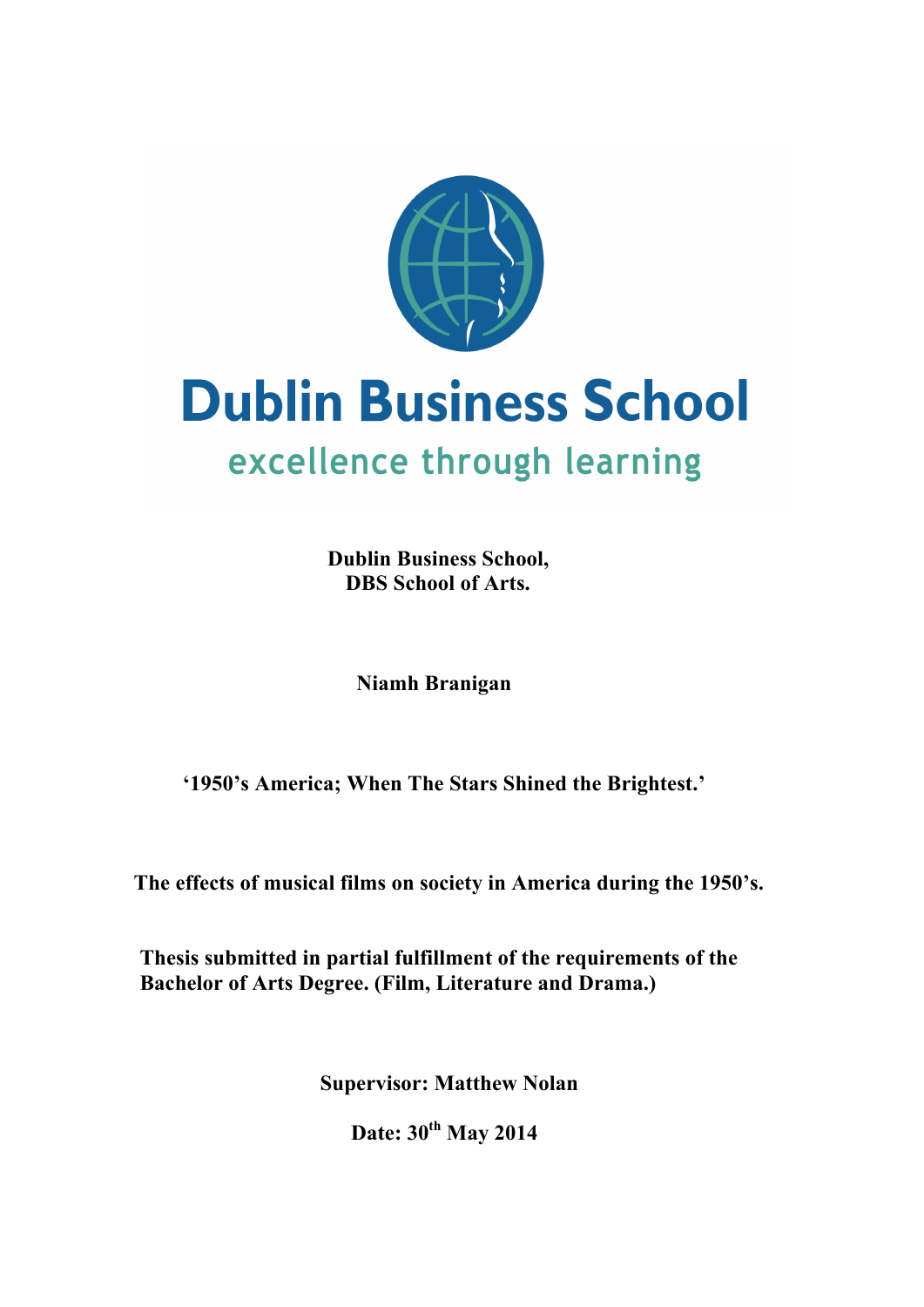**Contents:**

# **ACKNOWLEDGEMENTS**

### **ABSTRACT**

## **INTRODUCTION**

#### **CHAPTER 1 – America in the 1950's**

Historical, social and cultural background of the Unites States of America through the 1940's and 1950's.

# **CHAPTER 2 – The Golden Age of Hollywood**

Historical background to the Golden Age of Hollywood and the world of Metro-Goldwyn-Mayer.

# **CHAPTER 3 – Case Study**

Analysis of *Annie Get Your Gun* and *Seven Brides for Seven Brothers*. The issues these films represented and the message audiences received from them.

**CONCLUSION** 

**REFERENCES**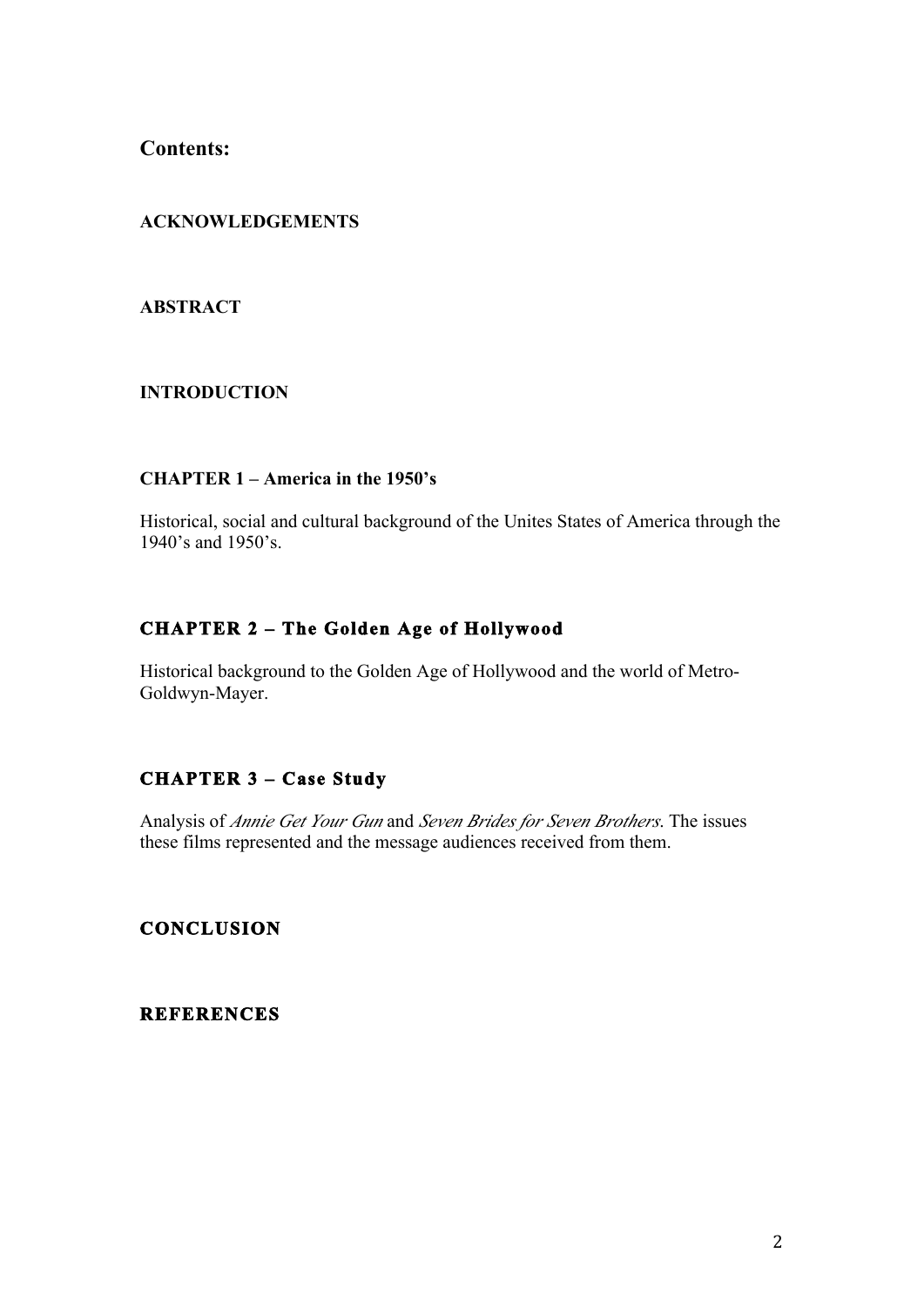#### **ACKNOWLEDGMENTS**

There are a number of people who offered an incredible amount of support during the construction of my thesis. In a predictable but nevertheless sincere gesture, I would like to begin my 'thanks you's' by sharing my gratitude towards my parents, for their unwavering support and genuine interest over the course of my work, for their empathy and guidance through the course of my years in college and for the encouragement through times of disbelief.

I'd like to extend my gratitude to James Geraghty for taking the time to help direct me in the right direction when I found myself lost and for the endless support and encouragement. Thank you to Kay Branigan also, who kept me company and harmonised with me while I watched these extraordinary films.

I would also like to thank my supervisor, Matthew Nolan. I could not have asked for a supervisor with more genuine interest and truly invaluable help and support throughout my thesis.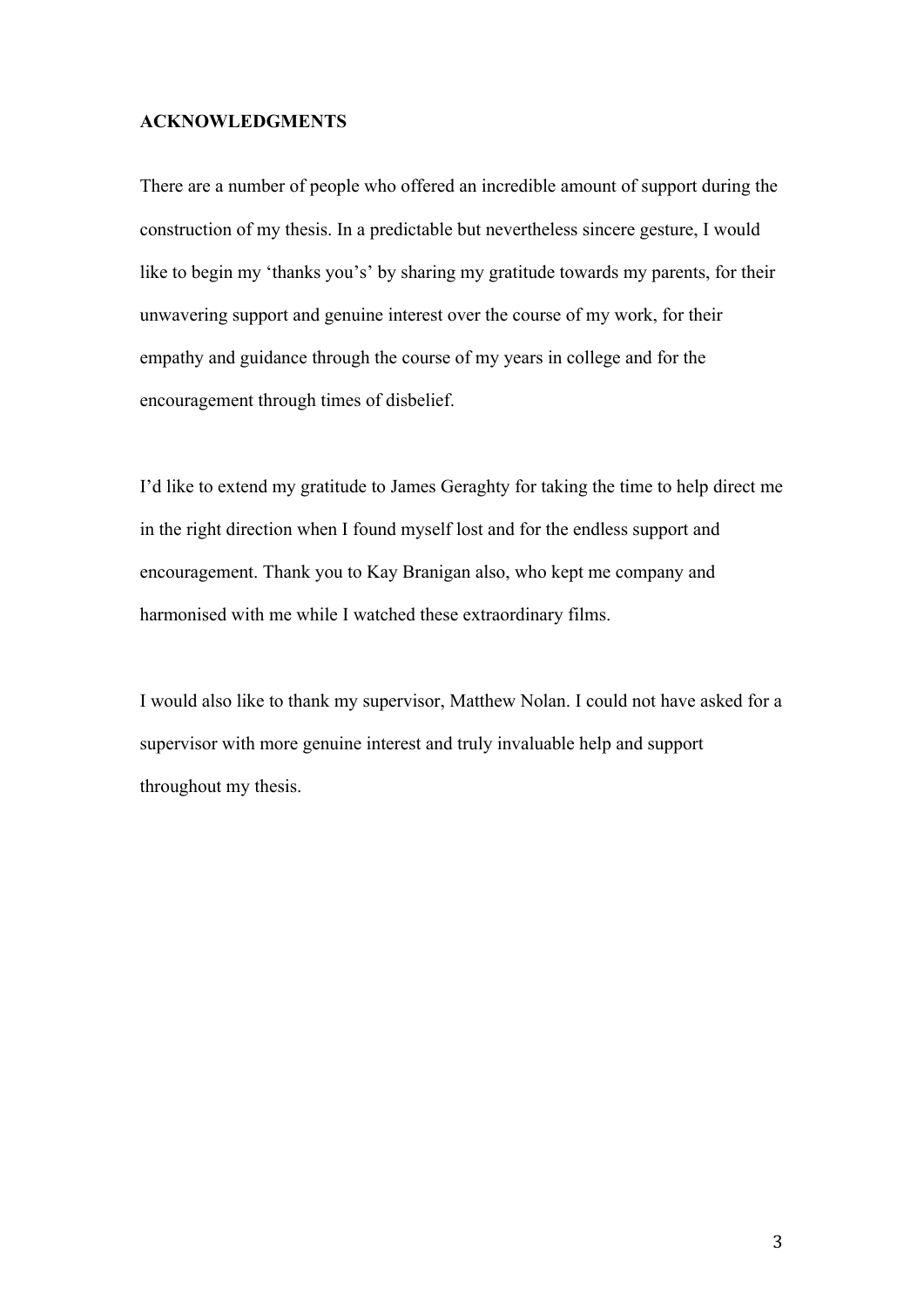#### **ABSTRACT**

I chose to write my thesis on musical films because I think they were a very important stepping stone in the visual medium of film. The genre of musical films set the standard for motion pictures that followed for years after. *The Jazz Singer (1927)* holds a significant place in film history because it was the first "talkie" movie that contained singing and dancing also. The objective of my research was to find out if musical films gave audiences escapism from their everyday lives and to see if musical films had any major impact on society at the time. I aim to expose the social agendas of the movie studio Metro-Goldwyn-Mayer, and the effects and benefits it had. The work of two films, *Annie Get Your Gun (1950)* and *Seven Brides for Seven Brothers (1954)* is explored in the body of this work, namely George Sidney, Stanley Donen, Michael Kidd and Arthur Freed. By focusing on the work of these particular people, it is possible to explore a wide array of material and issues, including representations of women, men, sexuality, and race. The ideas expressed in this work are validated with reference to many film critics and theorist, as well as by close reading of each film. By the close of this thesis, it will become clear that re-introducing the issues beneath the surface of these films is a constructive approach to encouraging people to realise the depth that they can contain.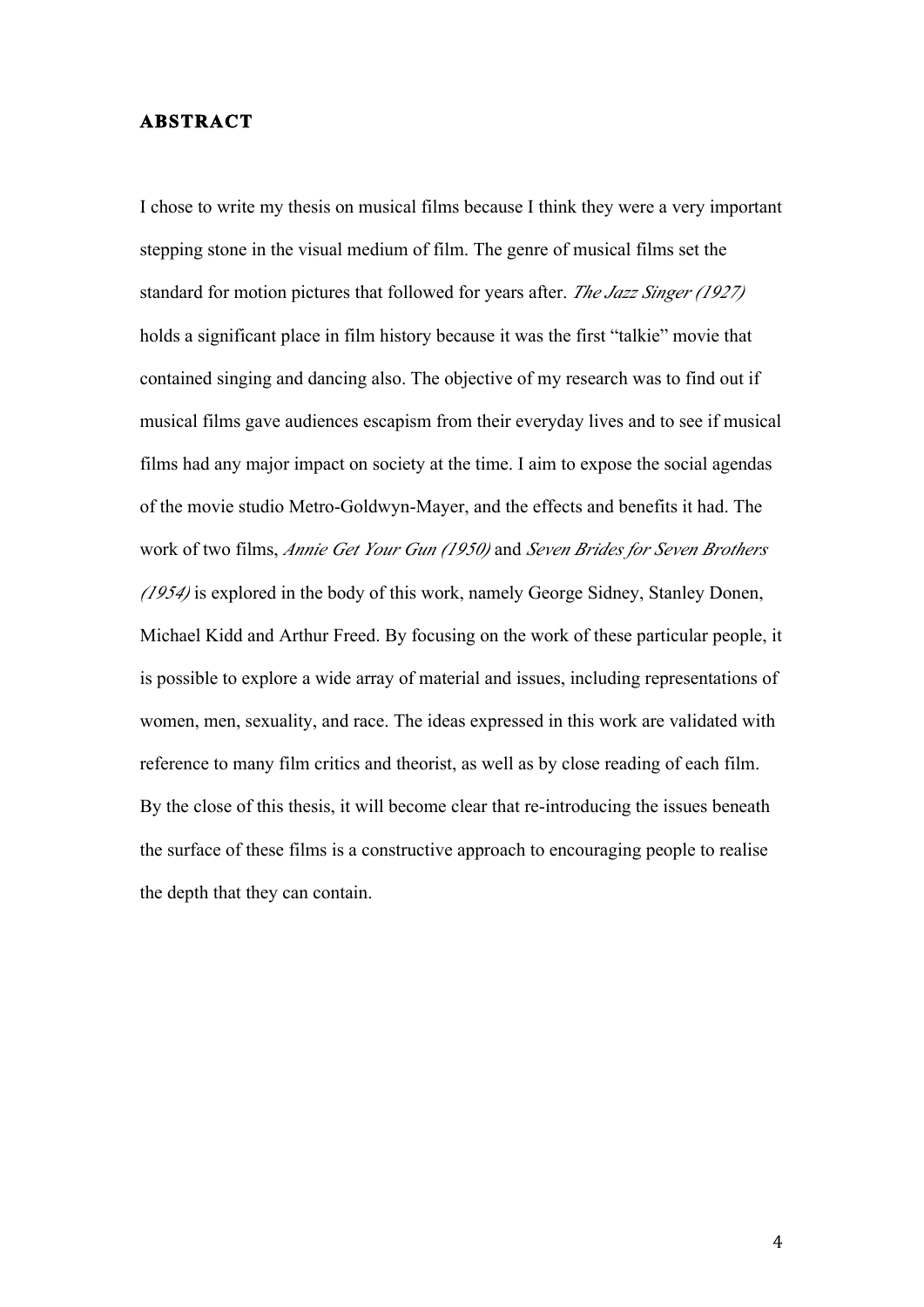#### **INTRODUCTION**

The objective of this thesis is to outline and explore the possible effects that musical films may of had on society in America throughout the 1950's. This study will intend to argue that they had positive effects on audiences and provided them with a sense of much needed escapism. I will do this by analysing two Metro-Goldwyn Mayer movie musicals and relating them to the history and world issues that were taking place around them at the time.

This thesis will do this along side discussing some of the themes that the musicals included such as Post World War II issues, depictions of women, depictions of men, racism and transitions. It will explore the genre through the work of two specific movies, the first being *Annie Get Your Gun (1950)* Directed by Charles Walters, George Sidney and Busby Berkeley, Produced by Arthur Freed, Music and lyrics by Irving Berlin and screenplay by Sidney Sheldon. Winning an Academy Award for Best Music Scoring of a Musical Picture, this film is still well known and loved by many today. The second movie will be Stanley Donen's *Seven Brides for Seven Brothers (1954)* music written by Saul Chaplin and Gene de Paul, lyrics by Johnny Mercer and choreographed by Michael Kidd, which won Best Score at the  $27<sup>th</sup>$  Academy Awards, was listed number eight in the "Top 10 MGM Musicals' and in 2008 it was ranked number 464 in Empire Magazine's list of the 500 Greatest Films of All Time.

Although films of this particular genre have died out in recent years and are now categorised as 'classics' they held characteristics that are not seen in films today.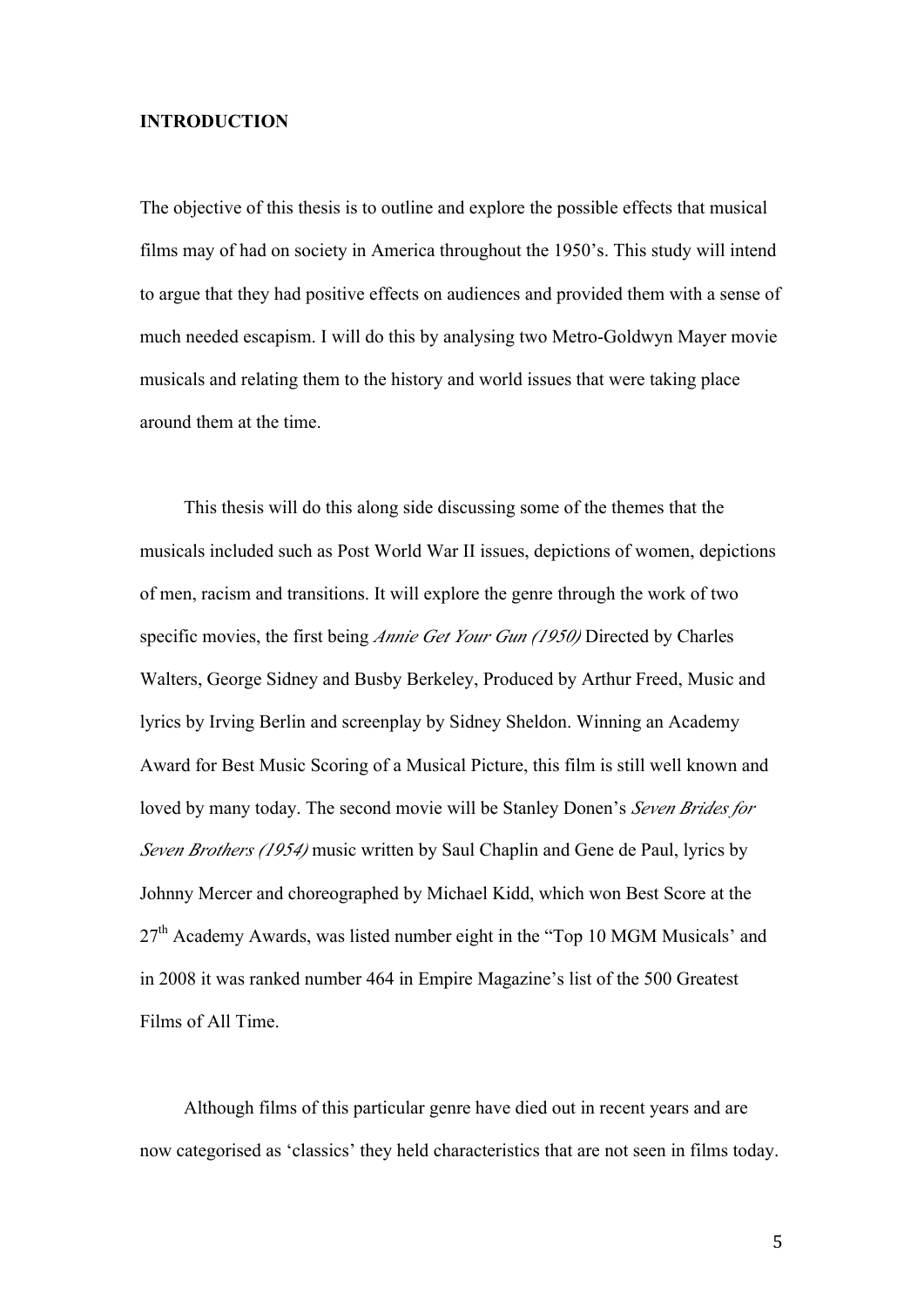They had an innocence about them with lavish background scenery and locations that would have stunned audiences at the time, but most of all they were made to showcase outstanding talent and that is exactly what they did. Musical films are usually understood to be happy-go-lucky films of the past, however, today these films are still loved not just by the generation that grew up when they were made but by young children and families today. For example *The Wizard of Oz (1939), Singin' In The Rain (1952)* and *The Sound of Music (1965)* are guaranteed to be viewed by families all over the world during Christmas time, along with many other films such as *Annie (1982)* and *Oliver! (1968)* Which are considered to be childhood essentials, not to mention all of the classic Disney films that also fall into the musical genre, all of which are still treasured today.

The first chapter will discuss the era in which this study is based on, 1950s America. It will explore the historic background, which is essential in order to fully understand the impact these movies had on audiences at the time. The second chapter will talk about the 'Golden Age' musical era of Hollywood, and about the industry throughout that time in America. This study will mainly outline the impact the famous studio Metro-Goldwyn-Mayer had on the industry and the effects the films it produced had on its audiences. The third chapter will be a case study, which will analyse *Annie Get Your Gun* and *Seven Brides for Seven Brothers*. This discussion will bring the hidden messages throughout the films to the surface along with the not so subconscious messages and themes that are being presented to us as viewers. Throughout this thesis the main question of; 'did musical films offer an escape to American citizens during the post-war 1950's?' will be asked.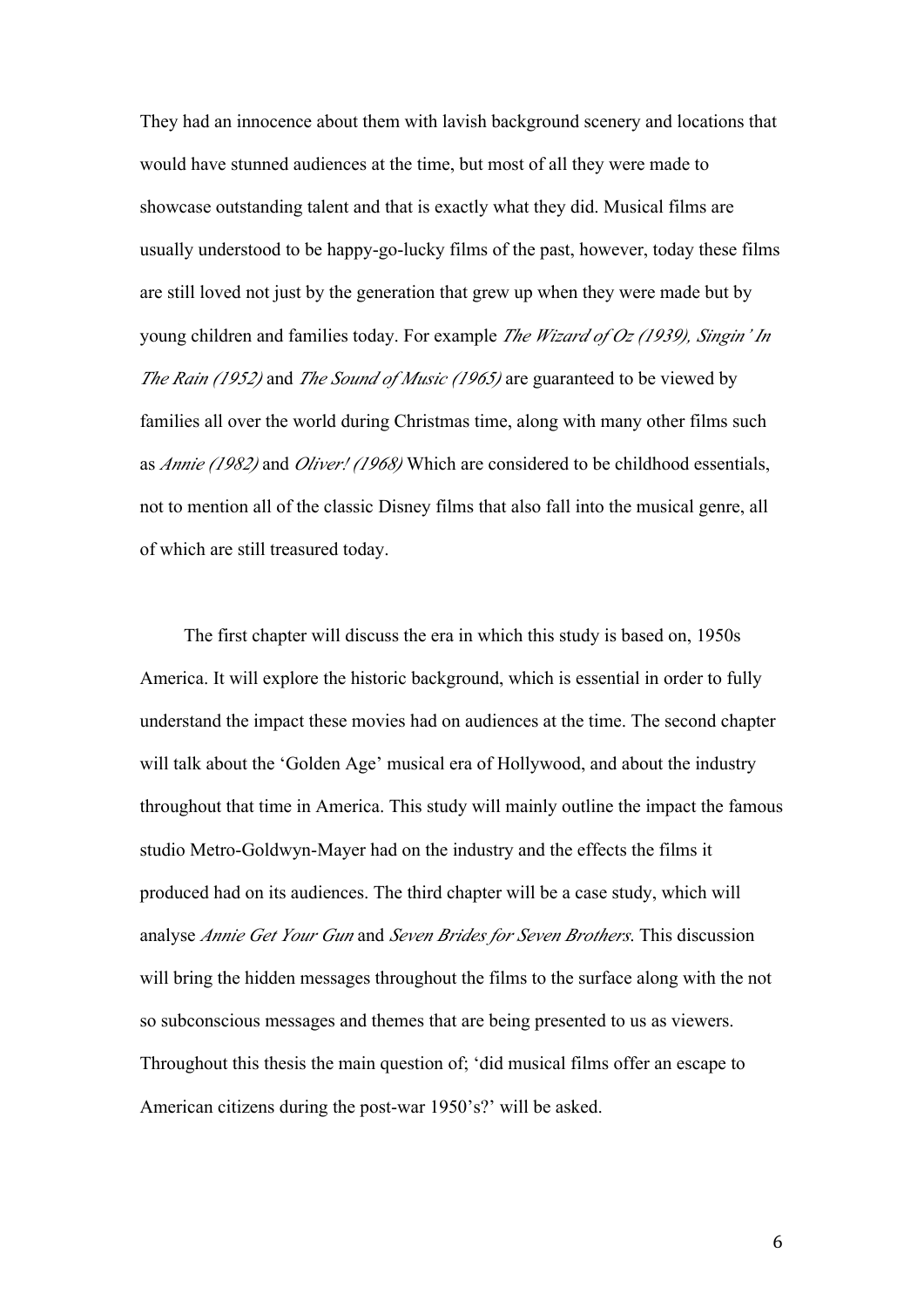Ultimately, this study aims to examine how musical films impacted their audiences at the time they were released, was it positive or negative? Were they effective in any sort of way? Were they escapism or just pure and simple entertainment? This study will endeavor to present and answer a number of questions throughout, such as; did the films portray a certain group of people in a specific way to the audiences, whether it was post war men, women or Native Americans. Did they encourage men or women to act a certain way or towards each other? Did they effect their perspectives on women or racial segregation? Did they help people escape from their everyday struggles? It will also explore the reasons why this genre had attracted so much attention and following during its era. This study contends that the genre still stands on its own two feet today because it allows people of all ages to develop their own ideas, imaginations and attitudes about the world by living vicariously through their favourite genre of film.

The definition of escapism is "the tendency to see distraction and relief from unpleasant realities, especially by seeking entertainment or engaging in fantasy." (Oxford, 2013) The word escapism itself usually takes on a negative implication, suggesting that people are unhappy in their life and their environment around them. People go to the cinema to experience other people's stories and struggles, to take a step back to look and experience the world through someone else's eyes and sometimes they go purely to escape their own every day life and disappear into a world of fantasy or fiction. This leads onto the discussion of genre and the different kinds of genres that are on offer to people; comedies, tragedies, science fiction, adventure, action, crime, faction, historical, horror, mystery, political, animation or most importantly in this case the musical.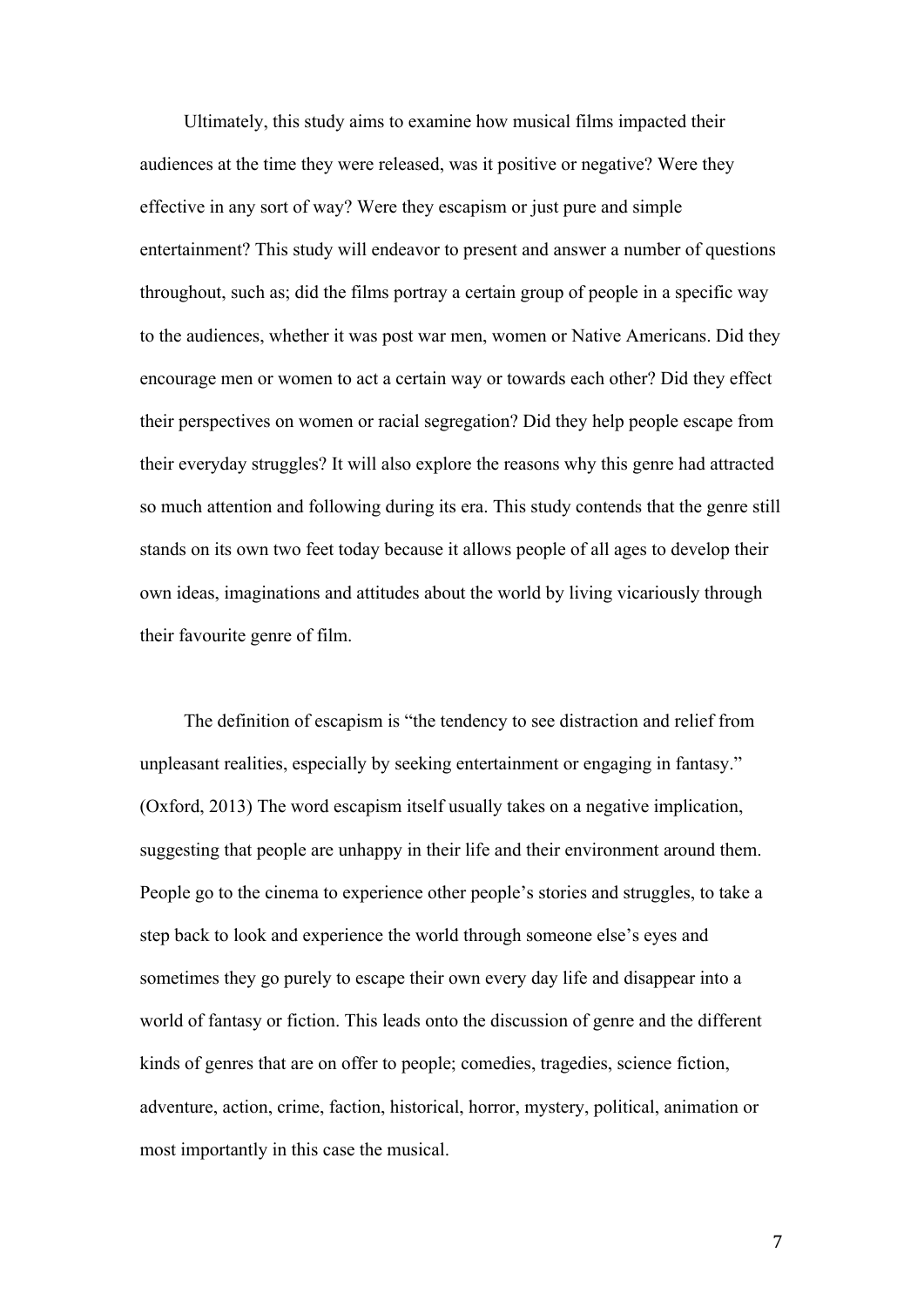Escapist films usually consist of a stretch far beyond the boundaries of the audience's existence. This doesn't necessarily mean that the film must contain dramatic adventure or action but can be filled with deep emotional levels, love stories, and human dramas. Cinema has been the highest form of escapism since it's invention. As humans we tend to yearn for certain scenarios, for our lives to be more interesting, for that right person to come along etc. not only do movies fill that void but it also allows us to push our experiences and boundaries into a safe mode. We may never achieve some of the things we desire but a slight glimpse of that certain want while sitting comfortably in front of a screen is very appealing to many. Musical movies were the predominant form of escapism into a giddy world where all the girls could sing, were beautiful and incredible dancers and their leading men were not only sophisticated and smooth but were musically skilled as well.

Movies that sang and danced represented the peak in the motion picture achievement and a unique art form reflecting the escapist fantasies of a generation of moviegoers from *The Jazz Singer* to *Chicago*. Musicals, and especially musicals about musicals, are prepared to deliver escapism.

> By combining two of the most enjoyed mediums, music and movies, into one classic story of perseverance, spectacle and romance virtually every available outlet for enchantment is fully made use of. (Stewart, 2013)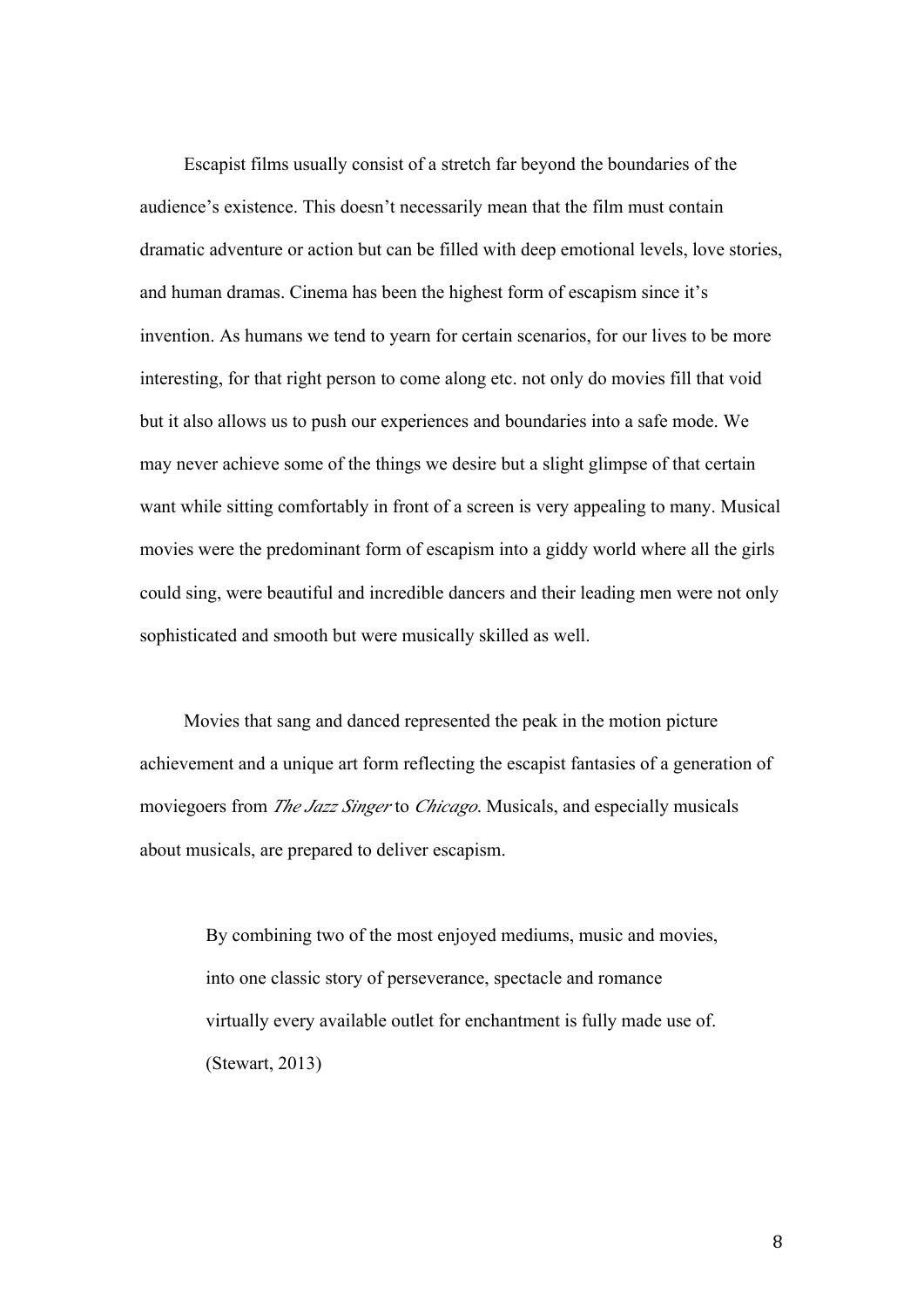#### **CHAPTER 1**

#### *America in the 1950's*

During the 1950's, America experienced noticeable economic growth, with a significant rise in manufacturing and home construction in the mist of a post World War II economic boom. A growing economy helped form the blissful retrospective view of the 1950's. While Europe was rebuilding itself, it was eager for American goods, fueling the consumer-oriented sector of the American economy. The Cold War and it's connected conflicts helped create a politically conservative atmosphere in the country. The fear of communism caused public congressional hearings in both houses of congress, at the same time, anti communism was the prevailing response in the US through this tough period. Notable US events during the decade included The Korean war, the election of Dwight Eisenhower, The Red Scare, Rosa Parks and the Montgomery Bus Boycott, anti-communism concerns of the McCarthy-era, and the U.S reaction to the 1957 launch by the Soviet Union of the Sputnik Satellite. Prior to all of this there was the Japanese attack on Pear Harbor in 1941, which then lead to D-Day in 1944.

The 1950's are noted in the United States history as a time of traditional values, conformity, fulfillment but also to a certain extent, of rebellion. During this time there was a market for films to give audiences an escape from their everyday lives and the paranoia that surrounded them. "Hollywood's musicals, sometimes patriotic, sometimes nostalgic (and often both), provided a much needed morale boost before, during and after the war." (Kendrick, n.d.). There was a huge sense of uneasiness throughout the time, which heightened after the Cold War. "Cinema's manipulative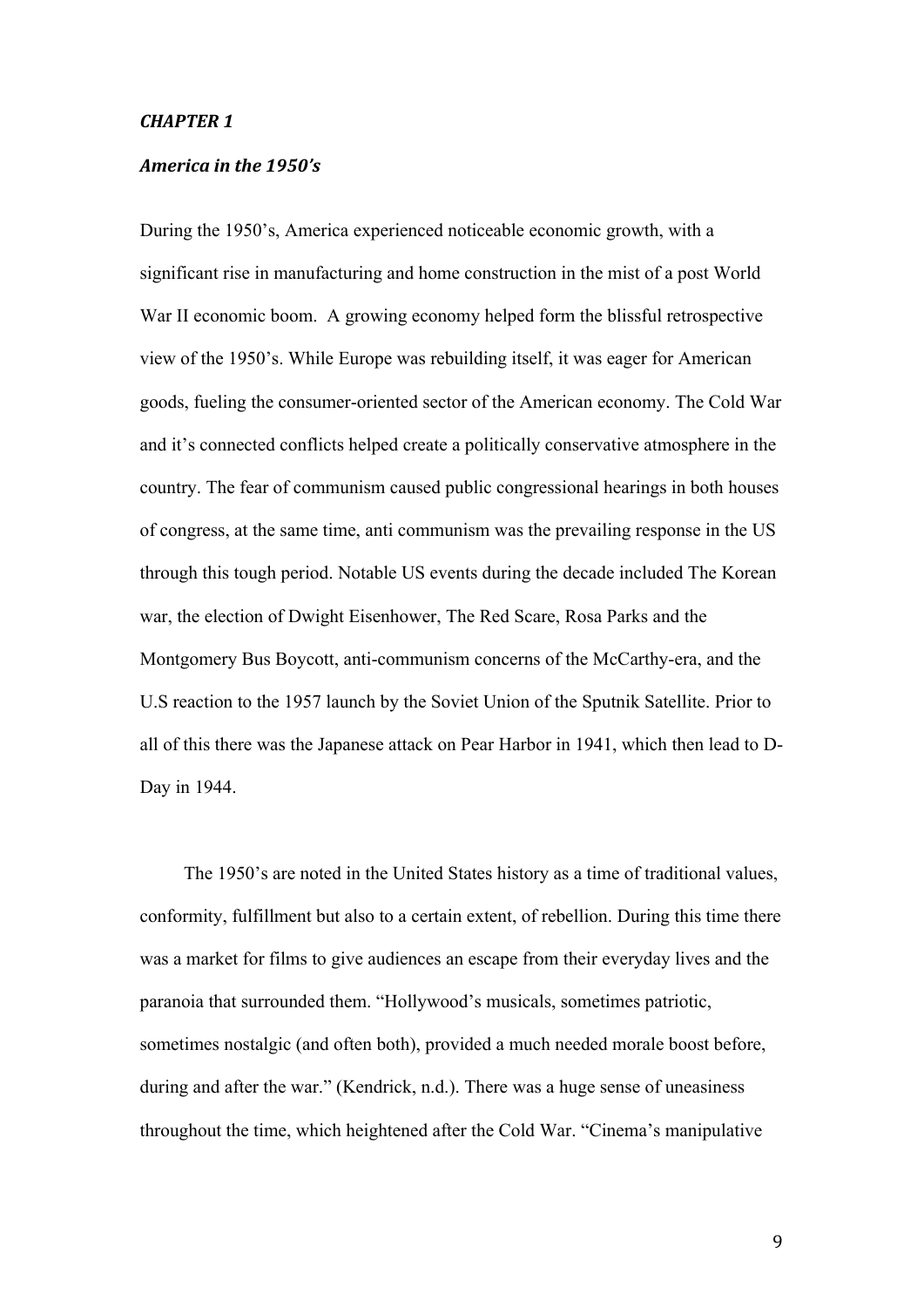power as a tool in the enforcement of ideology came of age in the mid-twentieth century and has never abated." (Von Dassanowsky, 2003)

One major event during the Cold War was the Berlin Airlift. After World War II, the United States and its allies divided Germany. Berlin was a part of communist East Germany and the city was divided into east and west. In June 1948, Soviet forces blocked all railways and roads that lead to the western part of Berlin. President Truman quickly ordered military airplanes to fly coal, food, and medicine to the city. The planes were frequent, sometimes landing every few minutes, for more than a year. The United States received assistance from Britain and France and together, they offered almost two and one-half million tons of supplies on about two-hundredeighty thousand flights. In the 1950s, the United States began sending military advisers to help South Vietnam defend itself against communist North Vietnam. That aid would the later expand into a long and bloody period of American involvement in Vietnam. In 1959, Cold War tensions eased a little and the new Soviet leader, Nikita Khrushchev visited Eisenhower for a friendly meeting, which was ultimately unsuccessful because relations between them worsened once again.

"During the Eisenhower era, Americans achieved a level of prosperity they had never known before. While other parts of the world struggled to rebuild from the devastation of World War II, citizens of the United States saw their standard of living surpass what previous generations had only dreamed about." (The 1950's, n.d.) "The Fabulous Fifties was an era of identical pink pressboard suburban houses filled with smiling, apron-clad housewives. All the men wear slippers and fedoras and smoke pipes, all the girls are teenaged and wear poodle skirts, and all the boys are cute,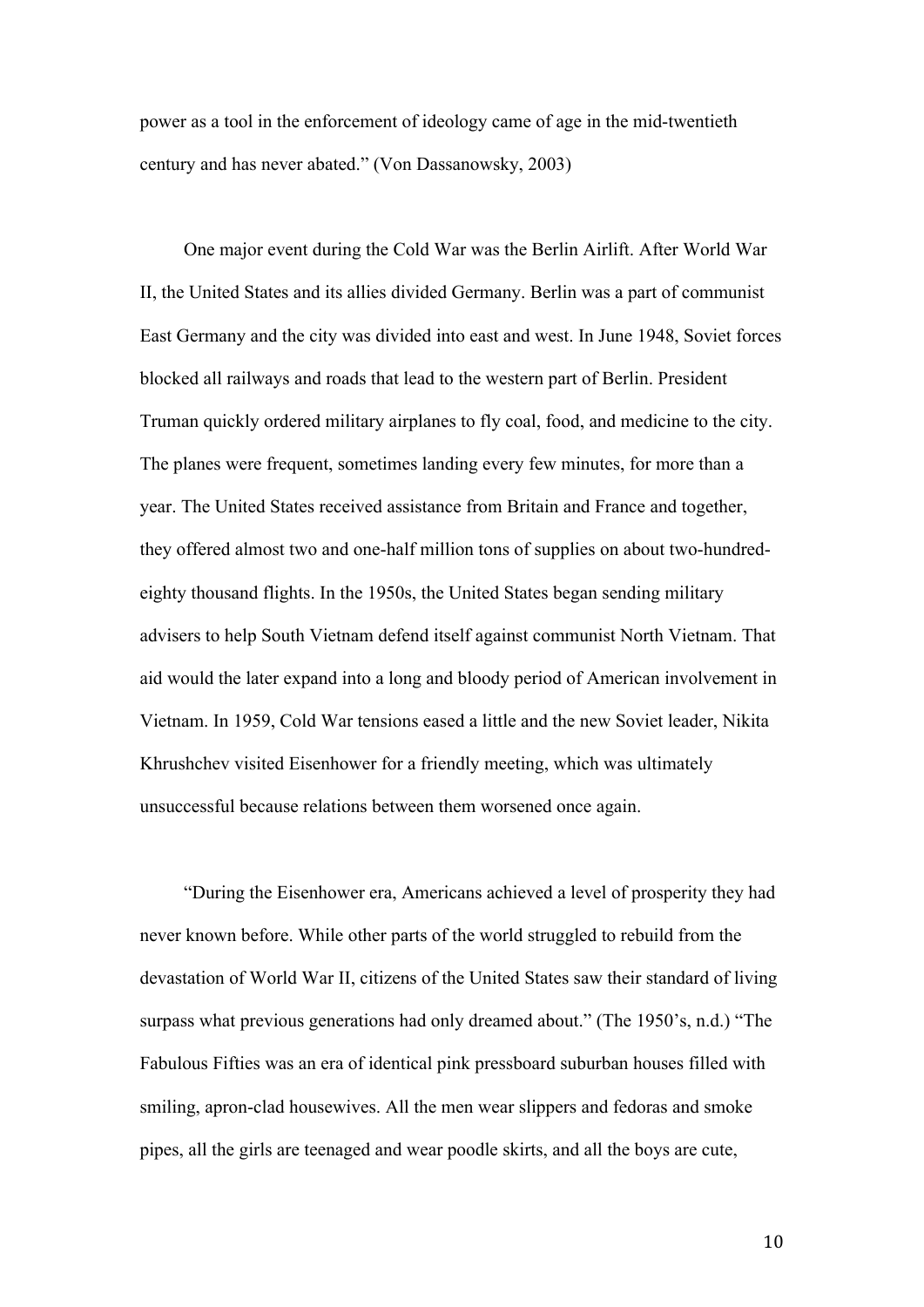freckle faced scamps with slingshots in their pockets. Parents sleep in separate beds and only kiss each other on the cheek." (The Fifties, TV Tropes, n.d.)

After World War II ended, prosperity and peace began to wear away the public's desire for lightheaded, escapist movie musicals. The fifties provided a platform of these principles. Fifties culture offered and even demanded political, social and economic homogeneity, from the post-war prosperity to fears of the Cold War and the gradual emergence of a counter culture were some of the issues that American's were facing at the time. The political roots of the Cold War and it's beginning manifestation, was happening on American Society, the Baby Boom and the economic prosperity that followed World War II was also happening along with the growth and prosperity of the decade earned it the label of the "Fabulous Fifties". But not every American benefited from the economic boom and opportunities that followed WWII. For example women were expected to retreat back into domesticity after their participation in the wartime defenses industries. In addition, African Americans still lived as second-class citizens in many areas of the nation in segregated societies.

> It was a nation where the popular culture of television was both reflecting and influencing its lifestyle. It was also a nation that believed it was on the edge of nuclear war. Americans were happy to put World War II, which ended in 1945, behind them, and to stay hopeful, wishing for the peace to last. By 1950, however, political tensions were high again. The Soviet Union and The United States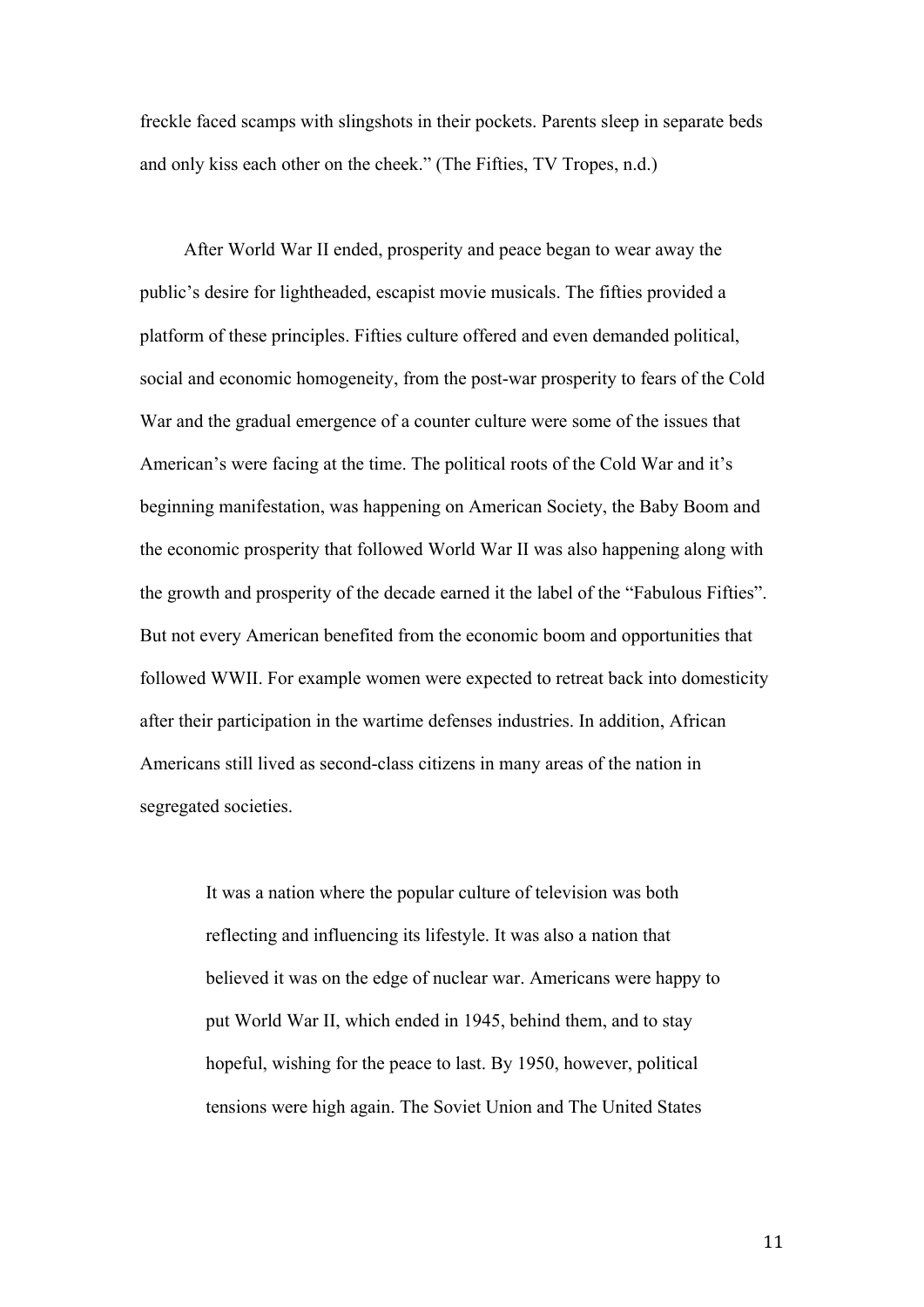were allies during World War II, but after the war they became enemies in what came to be known as the Cold War. (Ember. 2014)

Communists had taken over rule of many Eastern European nations. The leader of The Soviet Union, Josef Stalin, helped strengthen its armed forces. Meanwhile the United States believed that they alone, owned the most powerful weapon of its time, the atomic bomb. But during the late 1940s an American Air Force aircraft exposed some strange conditions in the atmosphere, which was then found to be the Soviet Union testing its own atomic bomb, this led to the nuclear race. It was clear that the two nations were competing to build weapons of mass destruction. "A 'doomsday clock' on the cover of the Bulletin of the Atomic Scientists warned of a growing danger of nuclear destruction. Members of the atomic scientists were afraid of what science had produced, and were even more afraid of what it the effects could be. By 1949, the time on the doomsday clock was 3 minutes to midnight." (Ember. 2014)

There was also the issue of survival at this time, at home and through media, bomb shelters became an important service. The availability, variety and advertised "need" for family shelters was exploited and allowed Americans to believe that a nuclear attack would only temporarily disrupt American life, this gave a wide-spread feeling of paranoia throughout American homes. "The United States had a real enemy in the Soviet Union and hostilities were played out solidly through the establishment of NATO and the Warsaw Pact, the Space Race and the Korean War" (Boyer, 1999). A lot of issues at the time were direct threats to the upright morals and values of the era and anyone who gets in the way will not be afforded a spot in the basement bomb shelter when the Red drop 'The Big One'. "Meanwhile, Martin Luther King and the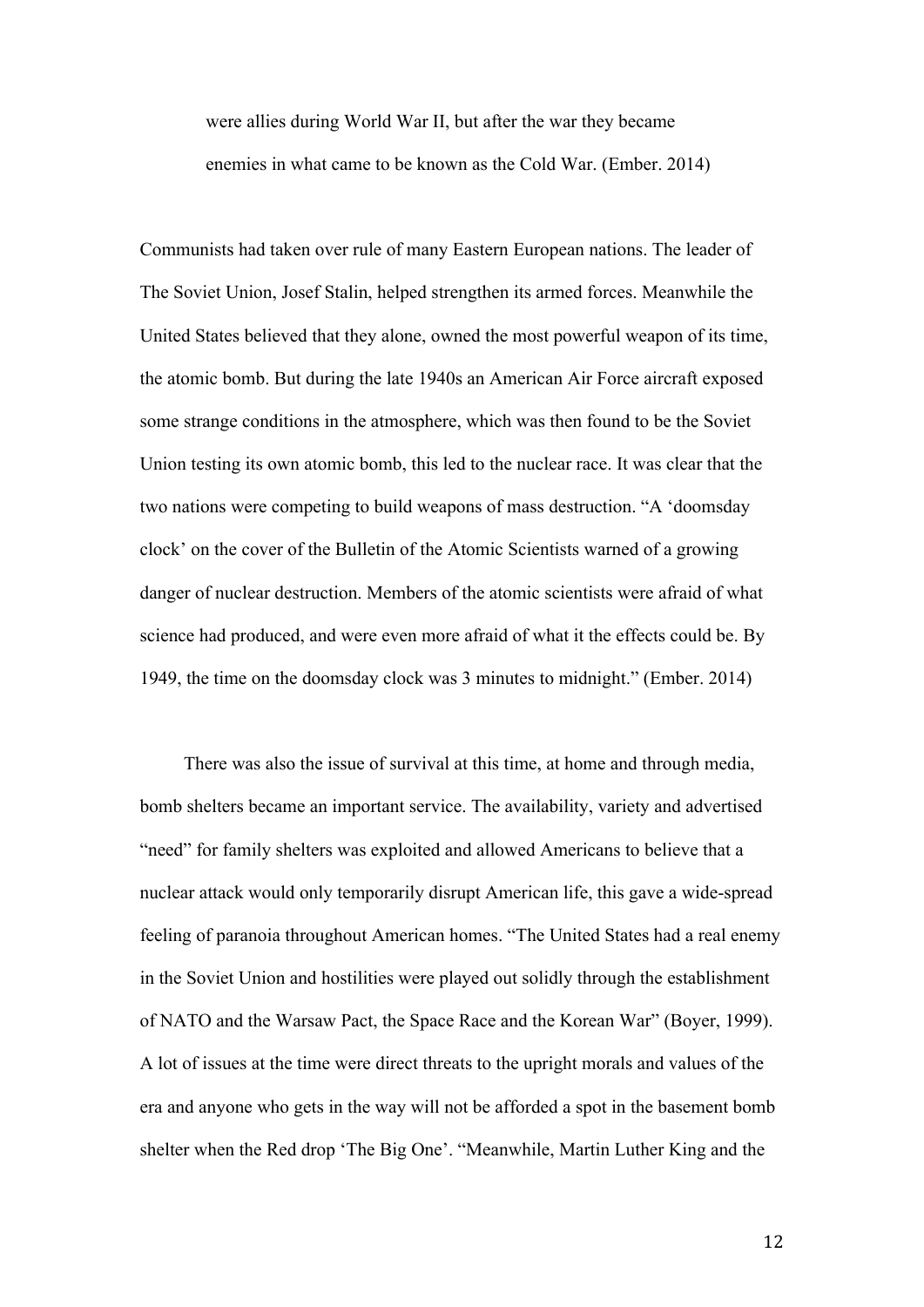burgeoning Civil Rights Movement stride across America, slowed down only by the occasional Corrupt Hick. The birth of rock 'n' roll took place in this era, to the horror of Moral Guardians, which also showed resurgence in popularity." (The Fifties. TV Tropes, n.d.)

"In 1950, the invasion of North Korea into South Korea began. The Korean War lasted from June 1950 until the Korean peace agreement, which was signed in 1953. It began as a civil war between Republic of Korea, South Korea and communist North Korea. The United States, acted on behalf of the United Nations, were required to repel the North Korean invasion. A monument for the veterans of the war was not created until the 1990s." (Dunar. 2006) The Korean war heightened efforts by the U.S to develop a weapon a more effective and deadly weapon than the atomic bomb. This led to the lethal hydrogen bomb. Meanwhile, The Soviets were also working on developing their own hydrogen bomb, the race continued. The paranoia that was in the air during the time encouraged some Americans to build bomb shelters in their back gardens, so that in the event of a nuclear attack they will have somewhere safe to go. But a lot of Americans were sick and tired of living in fear and after years of sacrifice, they decided that they wanted to enjoy the good life in an economy that was on the rise.

Military hero of WWII Dwight Eisenhower was elected president in 1952, he remained president for most of the nineteen fifties. "He faced the problems of communism, nuclear threats and racial tensions. He was known for having a calming way of speaking to the public during such troubles. Many Americans saw him as a fatherly president. They thought that even in a dark and dangerous world, everything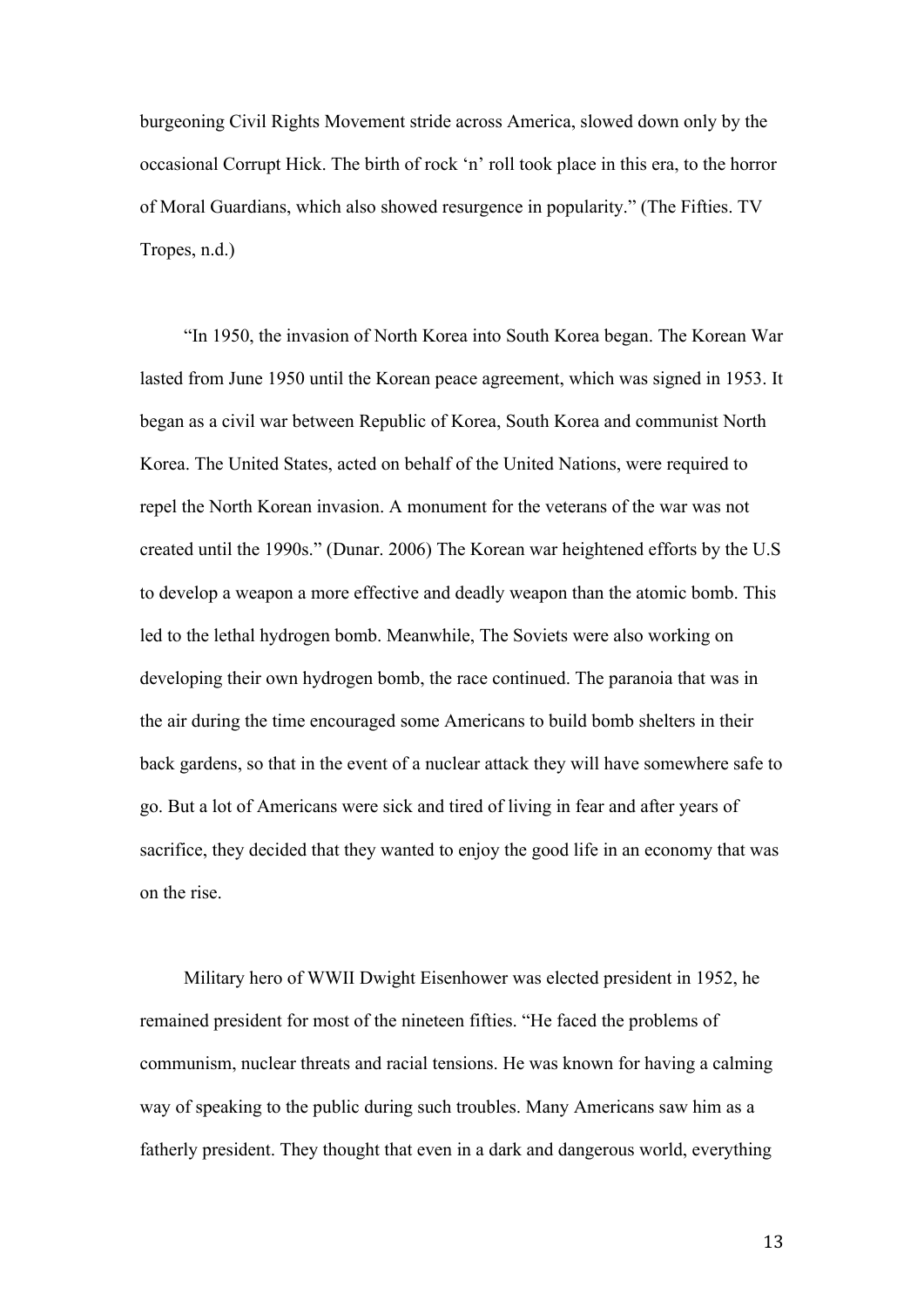would be okay. In the years after the war, America produced the Baby Boom generation. In 1950 there were 24,000,000 children in American, and by 1960 that number was 35,000,000. More families led to the need for more houses, and bigger families meant bigger houses. In 1950 alone, almost 1,500,000 new homes were build in America." (Ember. 2014) "The paradoxical nature of the Fifties was evident in the cultural arena. The Eisenhower era was a time of both squeaky-clean Disneyland and unkempt, edgy beatniks." (The 1950s, n.d.) "The power and importance of television and film during this time period cannot be over exaggerated because it was through this media that American culture shaped it's fifties family values, because they always demonstrated the supposed norms for the American citizen and American families in the 1950's." (Menante, n.d.)

There were times when President Eisenhower tended to stay away from controversy, which could be viewed as a mistake. One of the major matters facing the nation during the campaign and the early years of Eisenhower's presidency was that Senator Joseph McCarthy's near-obsessive operation to root out the Communists who had apparently penetrated America's government and society. McCarthy had begun hunting Communists in government and public life in 1950. By 1952 he was flinging accusations around indiscriminately, wildly alleging Communist infiltration of all sectors of American society. McCarthyism put a chill on honest political debate for much of the decade and ruined the careers of hundreds of Americans. It made a mockery of traditional American values of due process and equal justice. Eisenhower failed to stand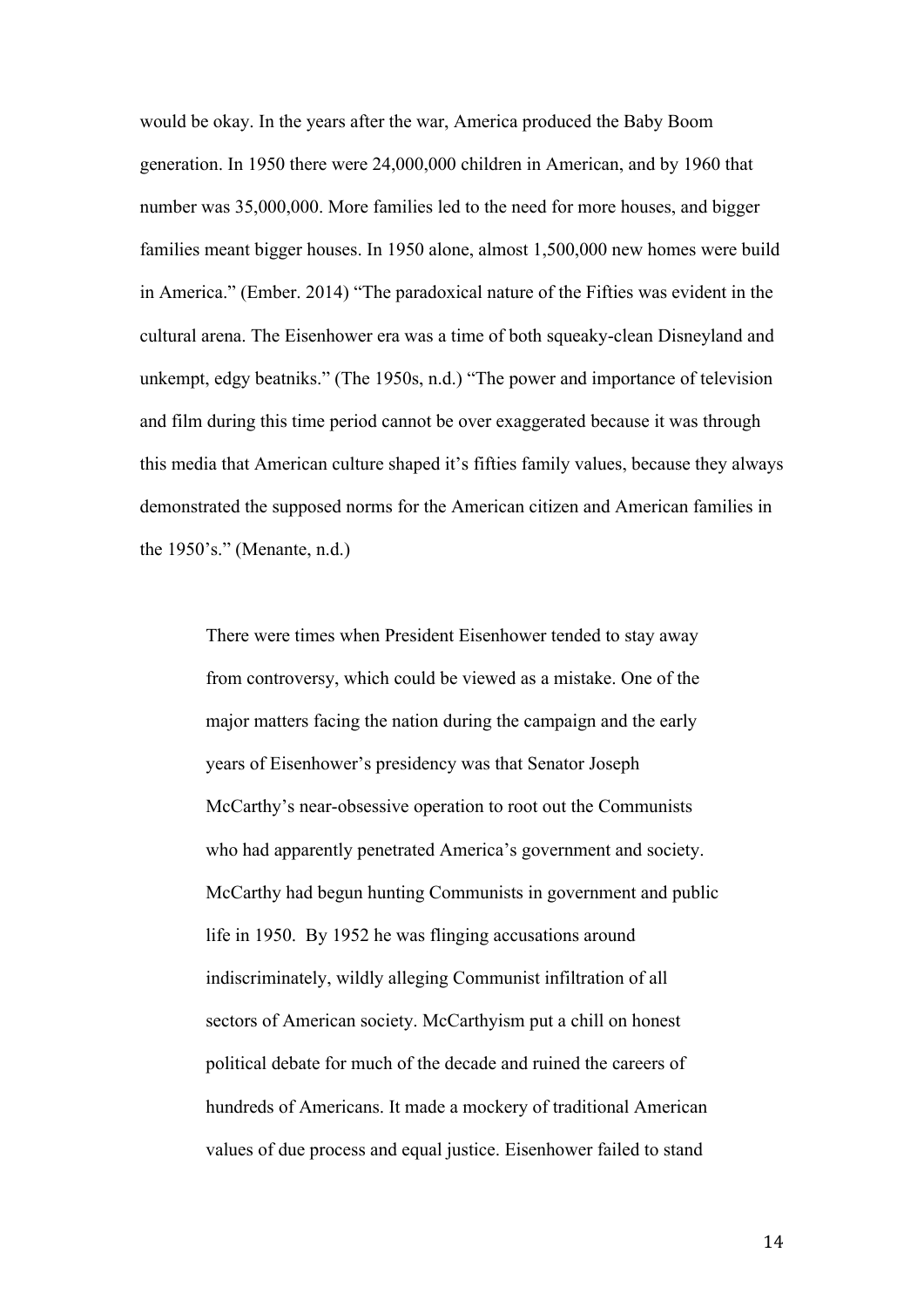up to the Senator and this was seen as a missed opportunity to turn the nation away from a damaging course. (The 1950s, n.d.)

Another concern that Eisenhower should have intervened in was the civil rights movement, his overly guarded political ways made him aware of what was going on but was blind to the depth of their impatience with the racial class system, The Jim Crow Laws.

Unfortunately the fifties wasn't the idealised fabulous decade for every American. Men were either shipped of to the war to fight or brought back injured, women were made to work and gain independence while their men were away and not long after encouraged to retract their newly found independence they had just discovered because they're husbands came home, along with the fact that much of America was still segregated. "The baby boom, the emergence of the nuclear family, and even Freudian psychology steered women towards a new expression of domesticity." (Menante, n.d.) Farnham and Lindbergy explained that, "Only by accepting her place as wife, mother, homemaker and by erasing her 'masculineaggression'" could woman be content (Miller, 1977). Nevertheless, the notion of the 1950's as happy days lived on. The end of World War II brought thousands of young servicemen back to America to pick up their lives and start new families in hew homes with new jobs. With an energy never before experienced, American industry expanded to meet peacetime needs. Americans began buying goods not available during the war, which created corporate expansion and jobs, there was growth everywhere and the baby boom as underway.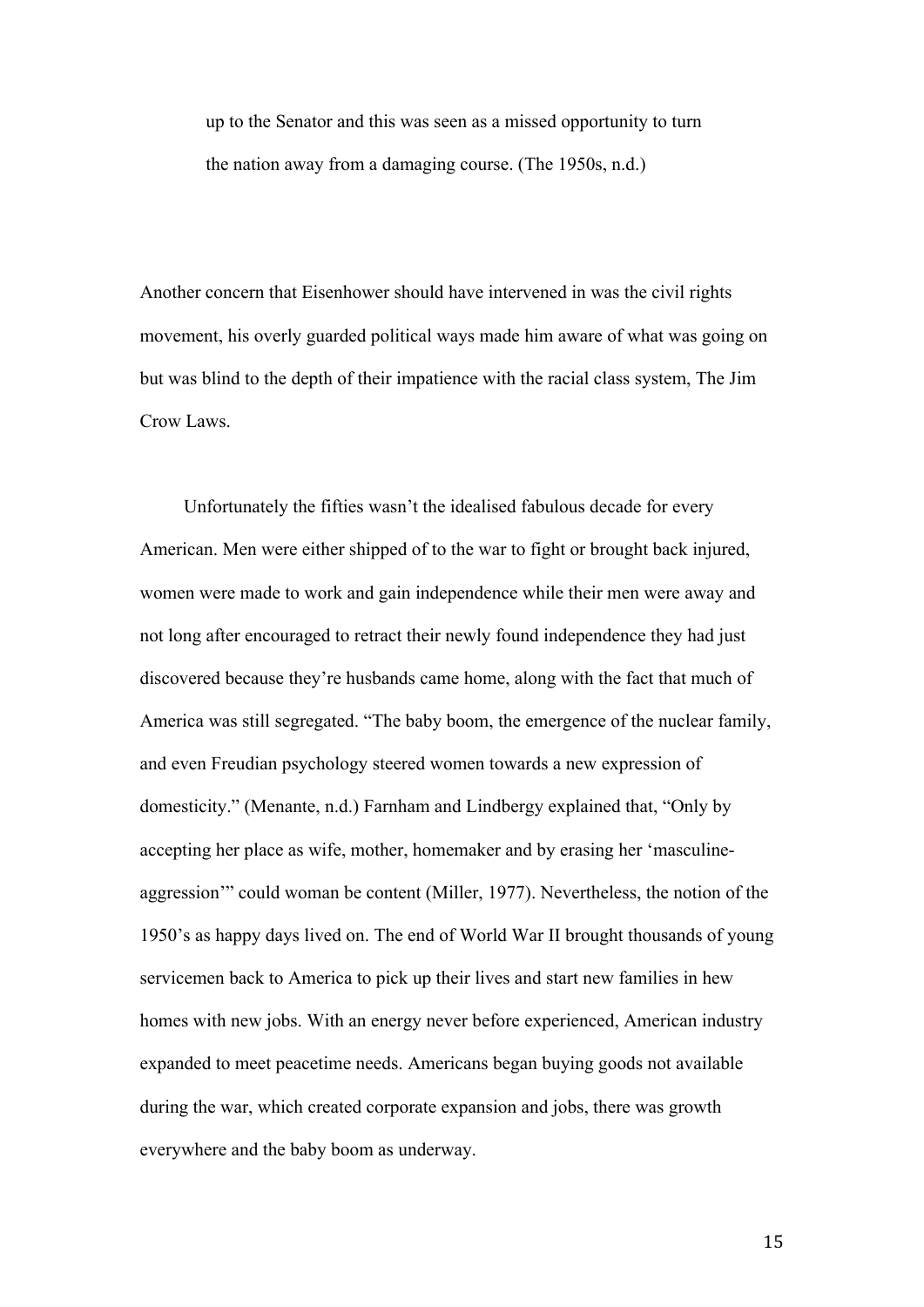When we consider the 1950's, the principal element that comes to mind is Rock n' Roll. The style originally developed from Southern blues and gospel music with an added strong background beat, this genre of music started to become popular with teenagers who were trying to break out of the conventional, traditional mainstream of the time, also known as the American middle class type. But music in the fifties was more than just rock n' roll, famous crooners, such as Frank Sinatra, Nat King Cole, and Perry Como were idols of the new rockers of the era who began to develop the new sounds of America.

American cinema of the 1950's expressed both celebration and disillusionment toward such subjects as consumerism, popular culture, the American Dream, and even the American family. As a result of the invention of television, the studios and companies needed to encourage audiences back in movie theatres. Films of the 1950's began to become widely diverse. The argument of, 'was television having a negative effect on Americans?' began almost immediately during the Fifties, people asked did it discourage reading? Destroy the sense of community? Shorten attention spans? Turn citizens into passive consumers or even promote violence? This led to the studios having to change their methods of presenting their films; widescreen was introduced along with VistaVision, cinemascope and cinerama as well as 3 Dimensional film. Other big-scoped films thrived internationally, such as films by Russian fantasy director Aleksandr Ptushko, and Japanese director Akira Kurosawa's films. These films showed, among others, that this spectacle approach to films along with the paranoia that came with the Cold War seemed to renew an interest in science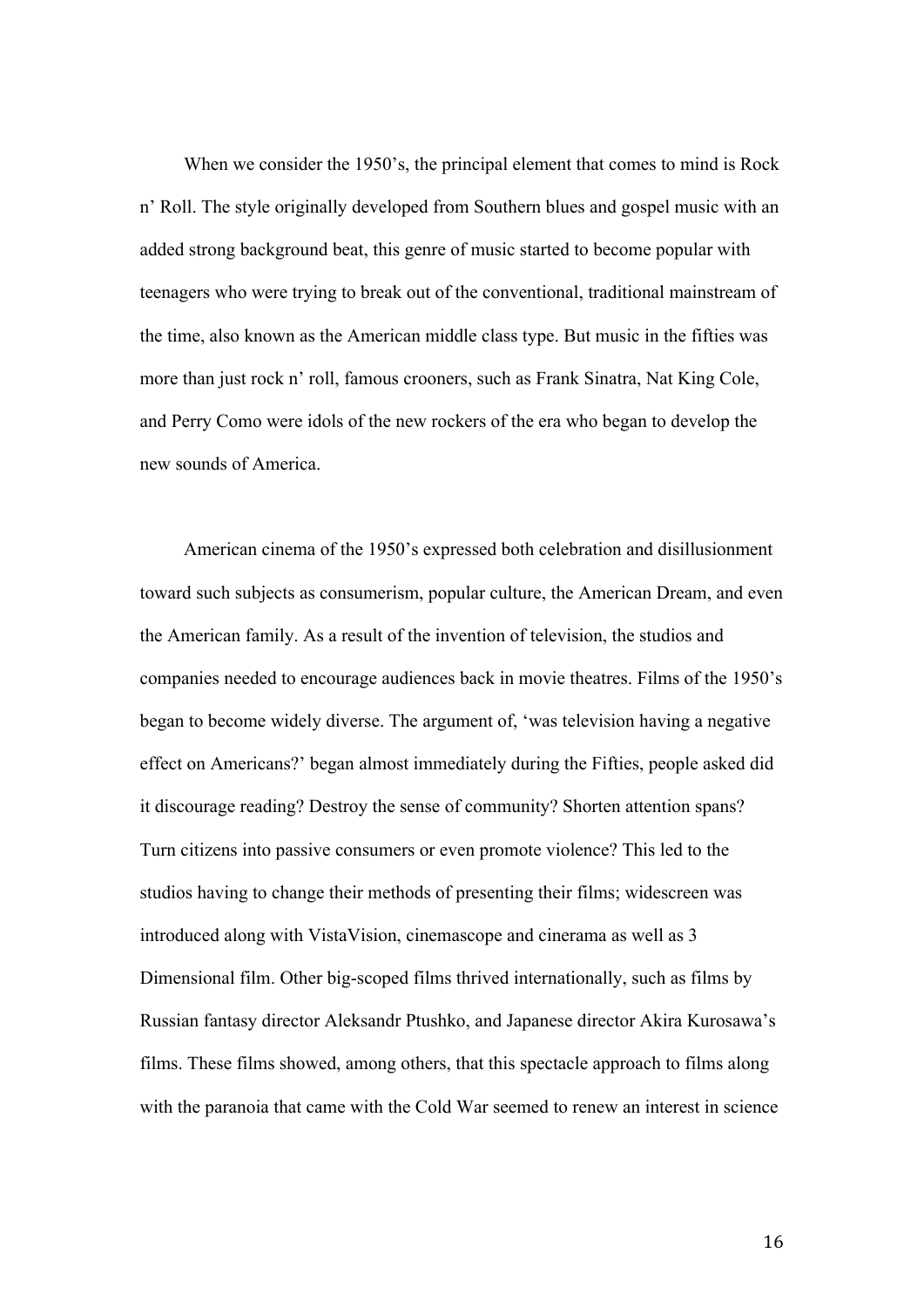from the atomic bomb, and boost interest in mysteries of outer space, which evidently lent itself well to this film decade of science fiction.

This particular decade is equally skilled at both character and realistic films. Western films were also on the rise during this era. Highly noted actors of the time were James Stewart, John Wayne and Marlon Brando. "But the Hollywood musical has always been seen as an expression of unbounded joy and physical liberation because the libidinal energy released in the numbers is not linear, that is, not consistent with the conservative, teleological economy of classical narrative." (Cohan, 2002)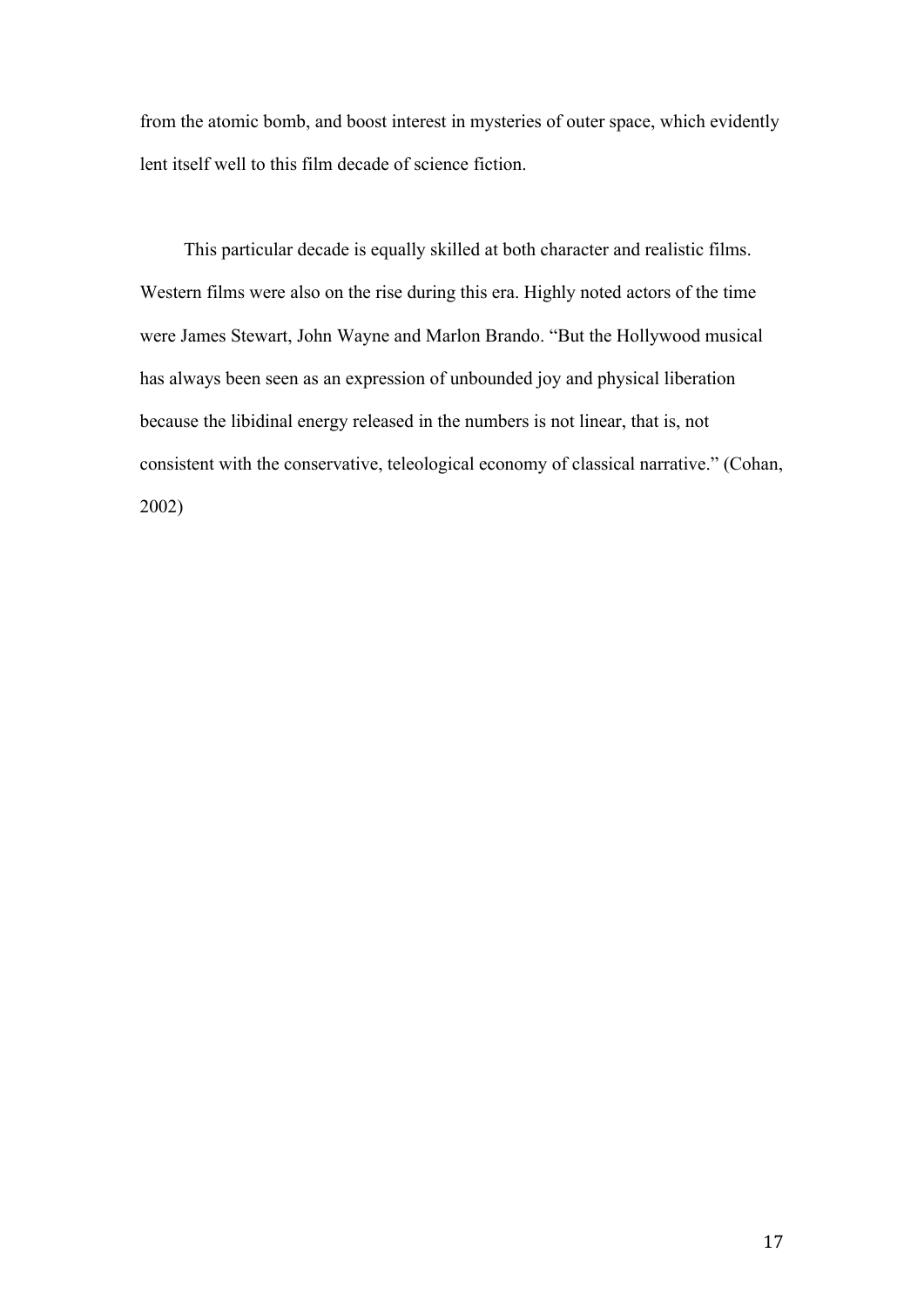#### **CHAPTER 2**

#### **The Golden Age of Hollywood**

"Entertainment is a type of performance produced for profit, performed before a generalized audience (the 'public'), by a trained, paid group who do nothing else but produce performances which have the sole (conscious) aim of providing pleasure." (Dyer, Richard. 2002) The musical film is a particularly special genre because musicals were essentially the predominant type of film during the golden age of Hollywood. Musicals of the golden age are those that were made between 1950 and 1965, during this period over a third of all films that came out of Hollywood contained singing and dancing. In the golden age musicals were more ludicrous, the costumes flamboyant, the extremes sillier, the politics more reactionary and the lyrics snappier than anything that came before or after. They are more vulnerable to the accusations of stereotyping as just a nostalgia gender and the fabrication of human experiences that even the silliest TV sitcoms of the era are guilty of. But this golden age had to stem from something. There was an obvious demand and an audience for it.

Born with the  $20<sup>th</sup>$  century the movie was regarded at first as a mere novelty. Audiences thrilled at the sight of pictures that moved but many said that the first primitive dramatic films held a form of entertainment that would sweep the world. From the beginning, early filmmakers exploited the basic elements of universal appeal, romance, laughter, violent action and thrills. Barely a generation later the movies popularity surpassed all other forms of entertainments out in public. The inspired insanity of the Marx brothers for instance delights people still to this very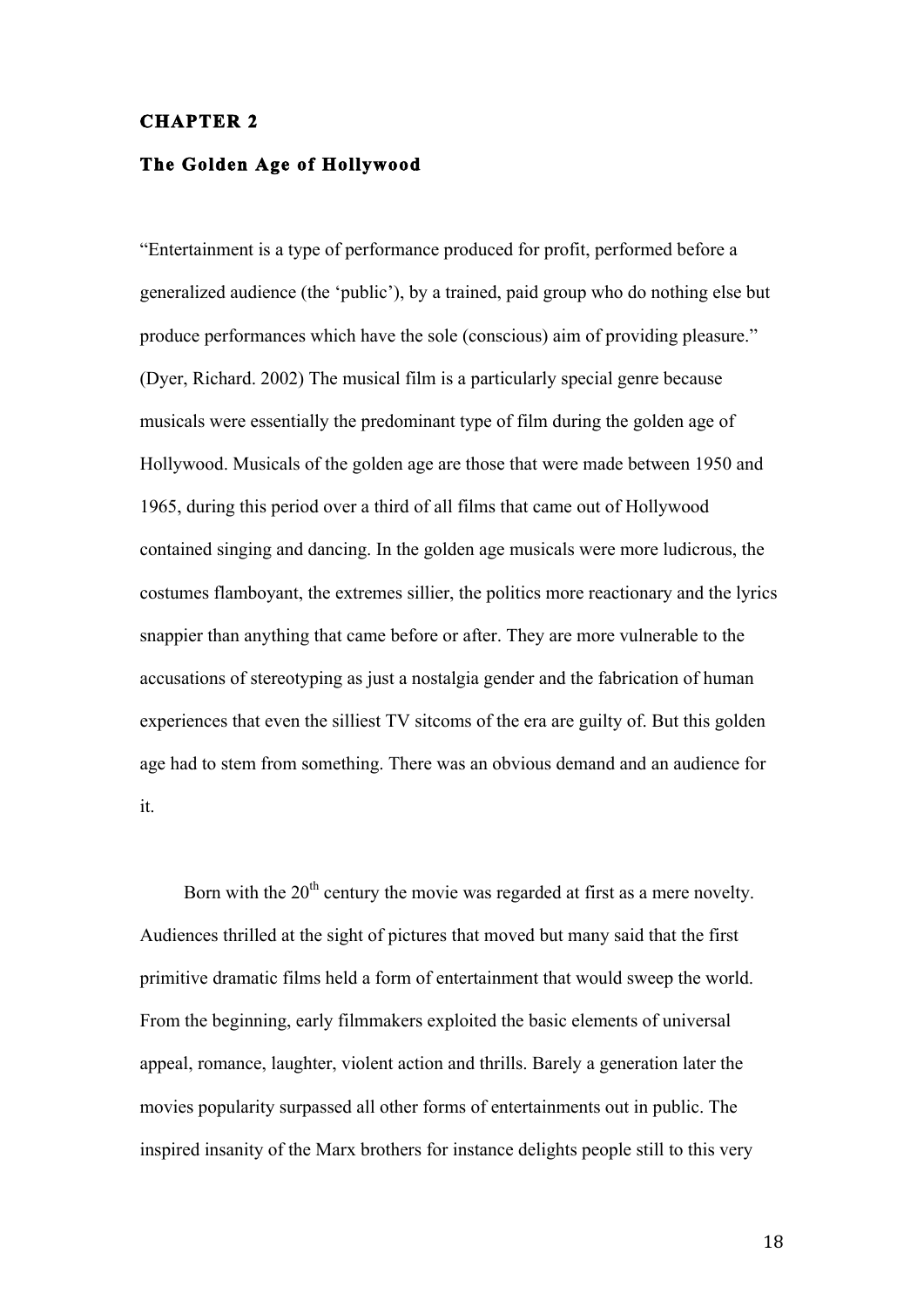day. By the end of the First World War movies were becoming big business, a few major studios were beginning to dominate the industry most were controlled by theatre owners who needed to assure themselves of a steady supply of pictures. In 1924 two big studios that were in financial trouble decided to merge, Metro Pictures and the Goldwyn Company, the third name on the company was a self-made, independent producer known as Hollywood legend Louis B. Mayer, who decided to run the newly named studio, Metro-Goldwyn-Mayer. The studio which was also called the Dream Factory's social structure resembled a bee hive, complex and ridged with all of it's activity aimed at nurturing and protecting the queen, in Hollywood's case, the collective body of stars, without whom all others would be nothing. The dream mentors believed that stars were born not made. Because Hollywood made dreams, sold them and often lived them, the things the factory told the world about itself took on a dream like quality, leading to the question of where reality ended and the dream began.

Through most of the Great Depression, when bread sold for nine cents a loaf and milk for twelve cents a quart, the American film industry, the dream factory thrived. Hollywood stars earned 5,000 dollars a week or more and at the major studios fifty-four executives made over sixty-five thousand a year. Surprisingly the public seemed to show little resentment towards the industry and the people involved, movie stars were privileged on and off screen and seen as god like figures. The fancy clothes, exotic cars, extravagant jewels and furs all seemed proper and fitting for the members of the factory. Audiences went to films to experience scenes of incredible luxury none would have ever experienced in any other way. As the years few by stars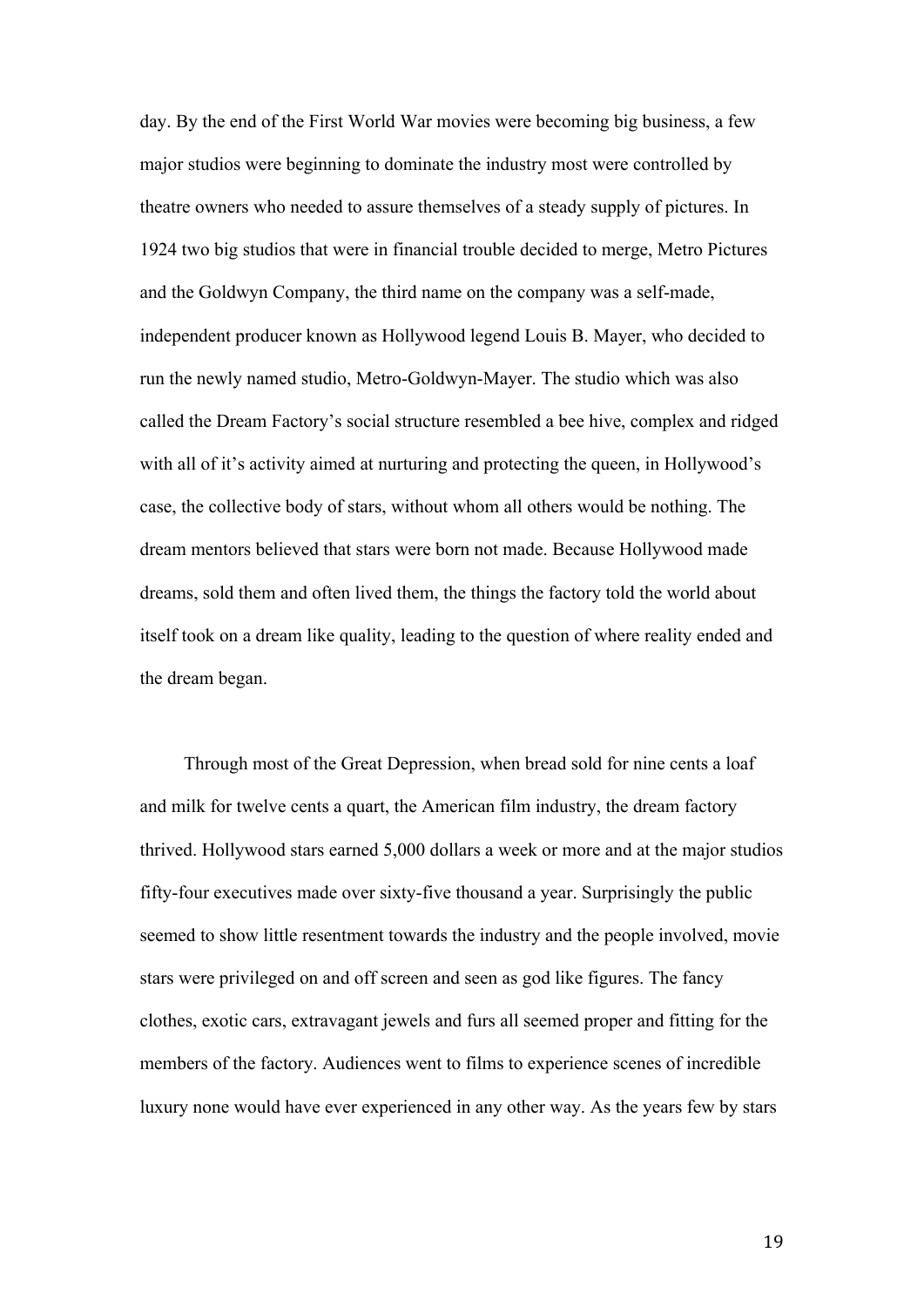of MGM had to learn the hard lesson of having to either adapt or perish with the times ahead of them.

"What makes the musical unique among film genres is not so much that its heyday neatly coincides with the studio years, but rather that its reflexive capability rendered it the genre whose explicit function was to glorify American entertainment while at the same time being itself a form of entertainment (as were all genre films)" (Feuer. 1993, p.90). "It has been the mission of the screen, without ignoring the serious social problems of the day, to reflect aspiration, optimism, and kindly humor on its entertainment." (Dunne, Michael. 2004) How is this possible you might ask? "Well the first step towards achieving this would be to connect the logically opposed cinematic elements of realism and escapism with the diegetic or performance settings suitable to each. For example a successful Depression musical comedy might be expected to use highly differentiated settings to present the conflicting content of realist representation and healthy escapism." (Dunne, 2004, p.14)

 Musicals are a difficult genre to keep alive; a lot of investment, time, talent and money is required, which investors were reluctant to give especially during and after the economic crash of the early 1930's. "The stock market collapse of 1929 had a tremendous impact of every aspect of American culture. "Several smaller studios were forced to close down, most of the majors came close, and by 1933 almost a third of all movie theatre in the U.S. were forced to shut down. However, the industry survived the Great Depression by meeting a very real need." (Kendrick. Part I, n.d.)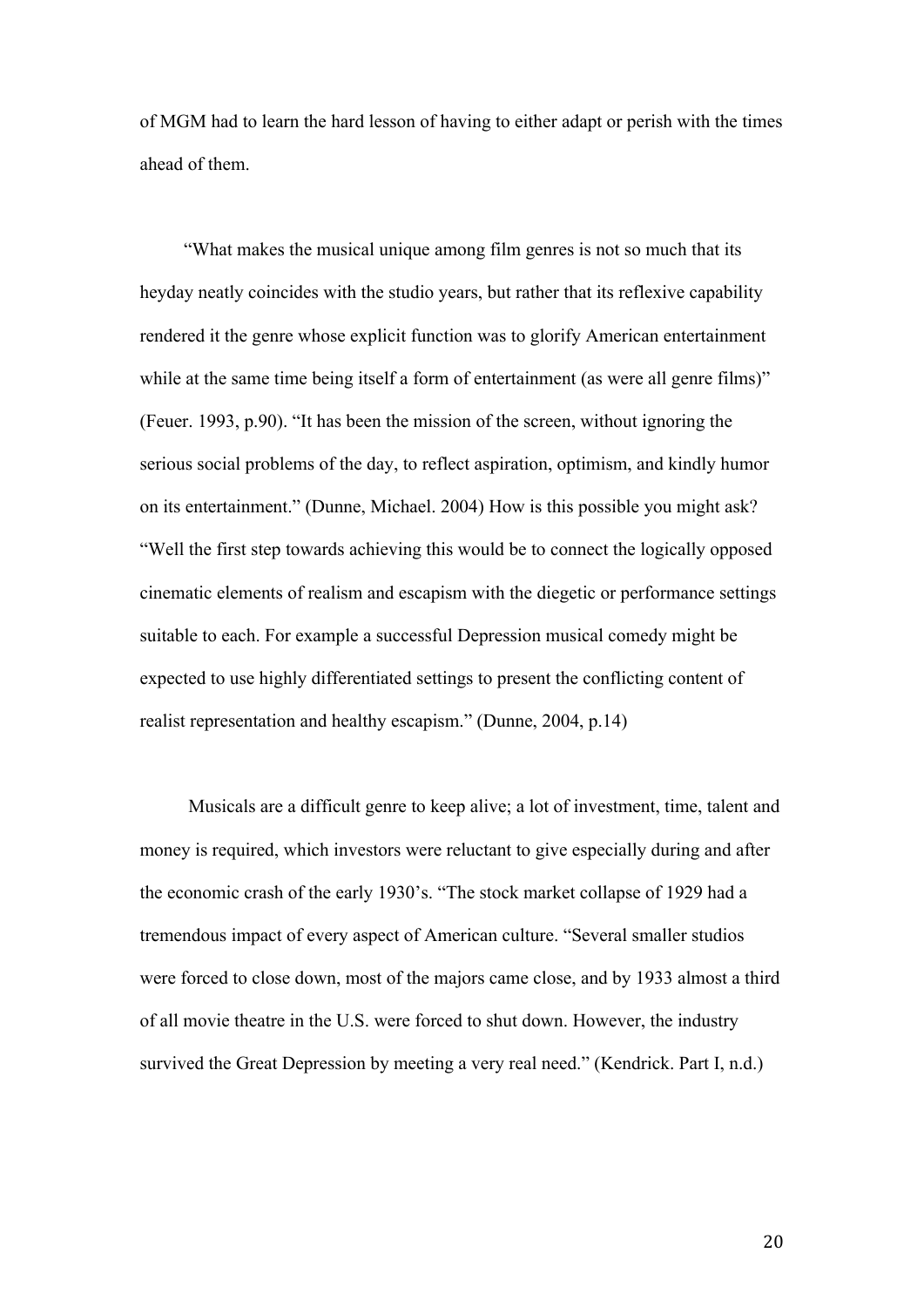True, the movie business would never again enjoy the figures of 1929, when 23,000 theatres were visited by an average of 95 million people a week. By 1936 the number of screens would be shaved by a third, the number of weekly filmgoers would also decline permanently, slashed by radio. Still, never was escapist entertainment needed more than during the Depression. Hollywood rose to the occasion. As the wolf settled in for a lengthy stay, entertainment provided solace and balm. But reduced priced and varied giveaways were not enough to lure people into trading hard earned pennies for filmed vaudeville. They wanted magic and romance and novelty; stories with happy endings and a chastened wolf. (Giddins. 2001, p.205)

Despite the utopian optimism of the genre, the musical began to break down later in the 1950's. For example; Hollywood released more than one hundred screen musicals in 1930 and only 14 in 1931. "In the beginning of the second half of the decade, the genre began to suffer a surprising decline in production, quality and popularity. In 1943, Hollywood studios released 65 musicals, but a decade later the number was down to 38, and in 1963, only 4." (Decline and Change n.d.) This pressure started the drop in popularity of musical films. "The industry was then caught off guard when a series of dance-infused musicals from Warner Brothers, the leader in 'talkies', gave screen musicals a new lease on life." (Kendrick, Part II) Forty-second street which was released in 1933 directed by Lloyd Berkeley, was a surprise hit, which established several show business musical plot clichés; the hard-nosed Broadway director who is literally dying for a new hit, the egotistical star who breaks an ankle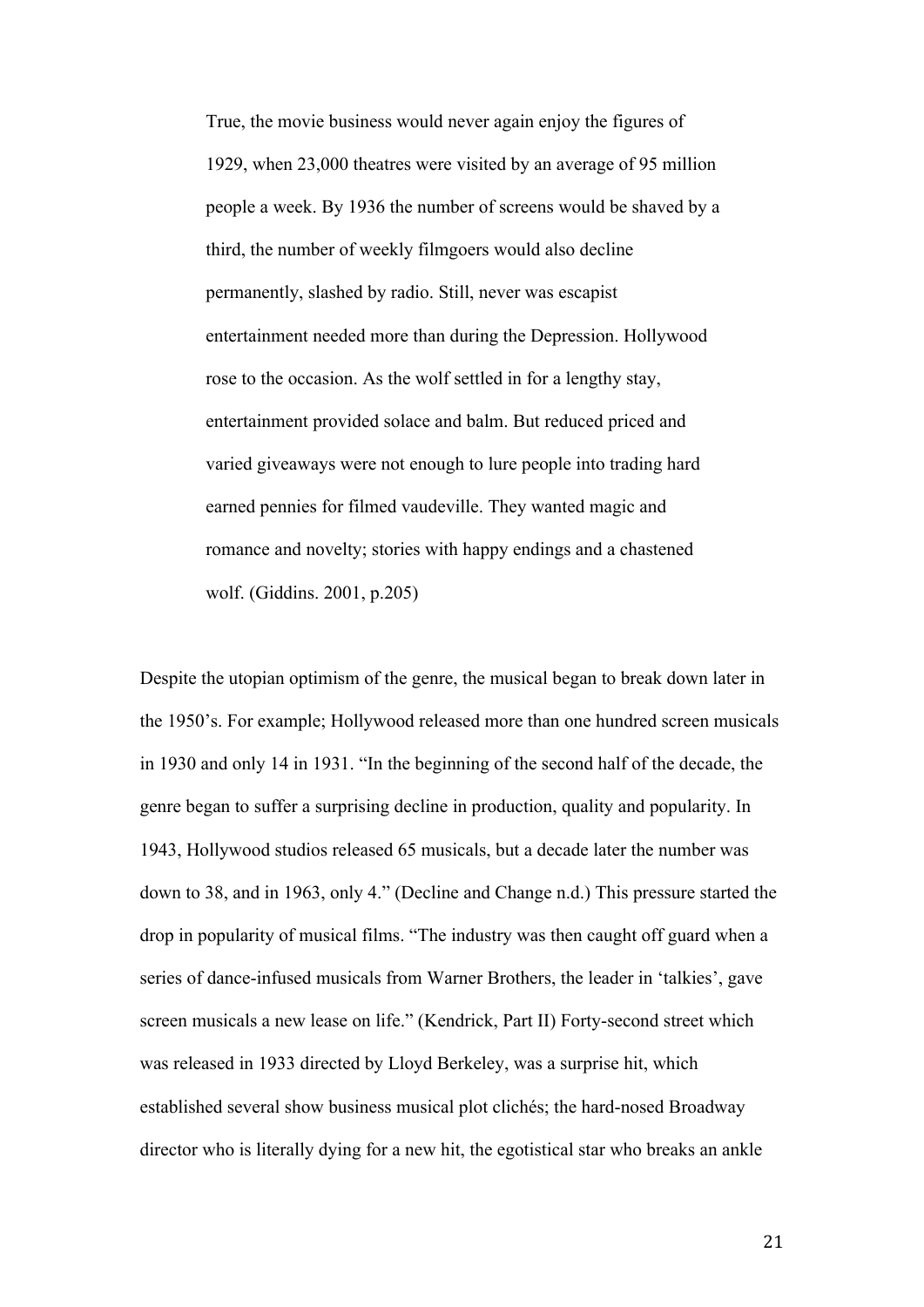which then finally makes way for the unknown talent chorus kid who gets a chance to shine. With this new injection of life into film musicals the industry picked up again and studios such as  $20<sup>th</sup>$  Century Fox, Paramount, Fox and Universal established their stars and produced musical films that are still well known today. Famous duo's and trio's were the main aspect to the films, musicals films were all about showcasing talent, and that's exactly what they did. With stars such as Fred Astaire and Ginger Rogers, Bing Crosby and Donald O'Connor, Gene Kelly and Danny Kane the musical film could do no wrong.

The 1950's were both the brightest and darkest years for the Hollywood musical. The genre reached its peak with two musicals winning Academy Awards for Best Picture. However, at the same time, television drew millions of customers away from movie theatre which sped up the death of the studios that had made lavish screen musicals possible. "In the mid-1940s, 90 million Americans went to the movies each week- by the late 1950s, that figure had dwindled to 16 million." (Kendrick, John. End of an Era). The industry had lost its economic kick. "The rapid decline of musicals in the late 1950s was at least partly the result of an ever-widening gap between the music used in the movies the studios were making and the music the increasing percentage of the nation was actually enjoying, namely, the new rock 'n' roll. After World War II, the big bands became economically unfeasible, and small combos began electrifying their instruments and playing up-tempo rhythm and blues, which white artists such as Bill Haley and Elvis Presley popularized with mainstream white audiences." (Decline and Change n.d.).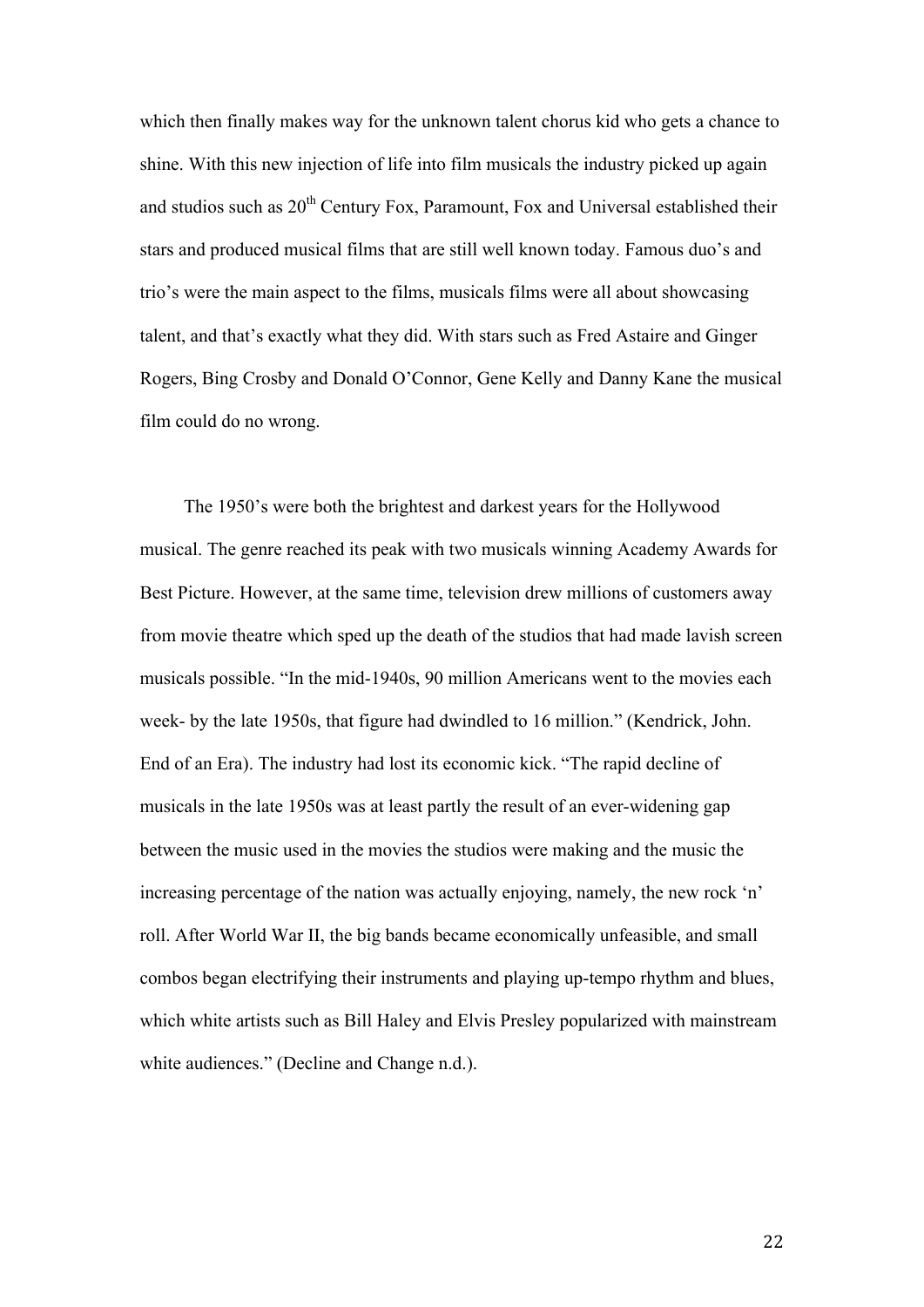In a business where profit margins are so important, musicals were all of a sudden not worth the risk, especially original score screen musicals. They were heavy investments, in cast, rehearsals for large groups of people, large orchestra, orchestrations, recordings, lengthy shooting sessions and unless they paid of handsomely the studios became weary of doing them. This led to the production of film musicals that were adapted from the stage musical version. Even though studios were fading, Hollywood still managed to produce a number of concrete musical films and a few extraordinary originals that were scattered among the adapted stage shows, for example; *An American in Paris* in *1951, Singin' in the Rain* in *1952, White Christmas* in *1954, High Society* in *1956, Carousel* in *1956, The King and I* also in *1956, Seven Brides for Seven Brothers* in *1957, Oklahoma* in *1958* and *South Pacific* also in *1958.* "During the Golden Age, twenty musicals enjoyed initial Broadway runs exceeding one thousand performances, previously unprecedented except for two revues in the late 1930s. More than fifty other book musicals from the 1950s and '60s surpassed the five-hundred-performance mark." (H. Kowalke, n.d.)

> Because entertainment is produced by professional entertainers, it is also largely defined by them. That is to say, although entertainment is part of the coinage of everyday thought, nonetheless how it is defined, what it is assumed to be, is basically decided by those people responsible (paid) for providing it in concrete form. Professional entertainment is the dominant agency for defining what entertainment is. This does not mean, however, that it simply reproduces and expresses patriarchal capitalism. There is the usual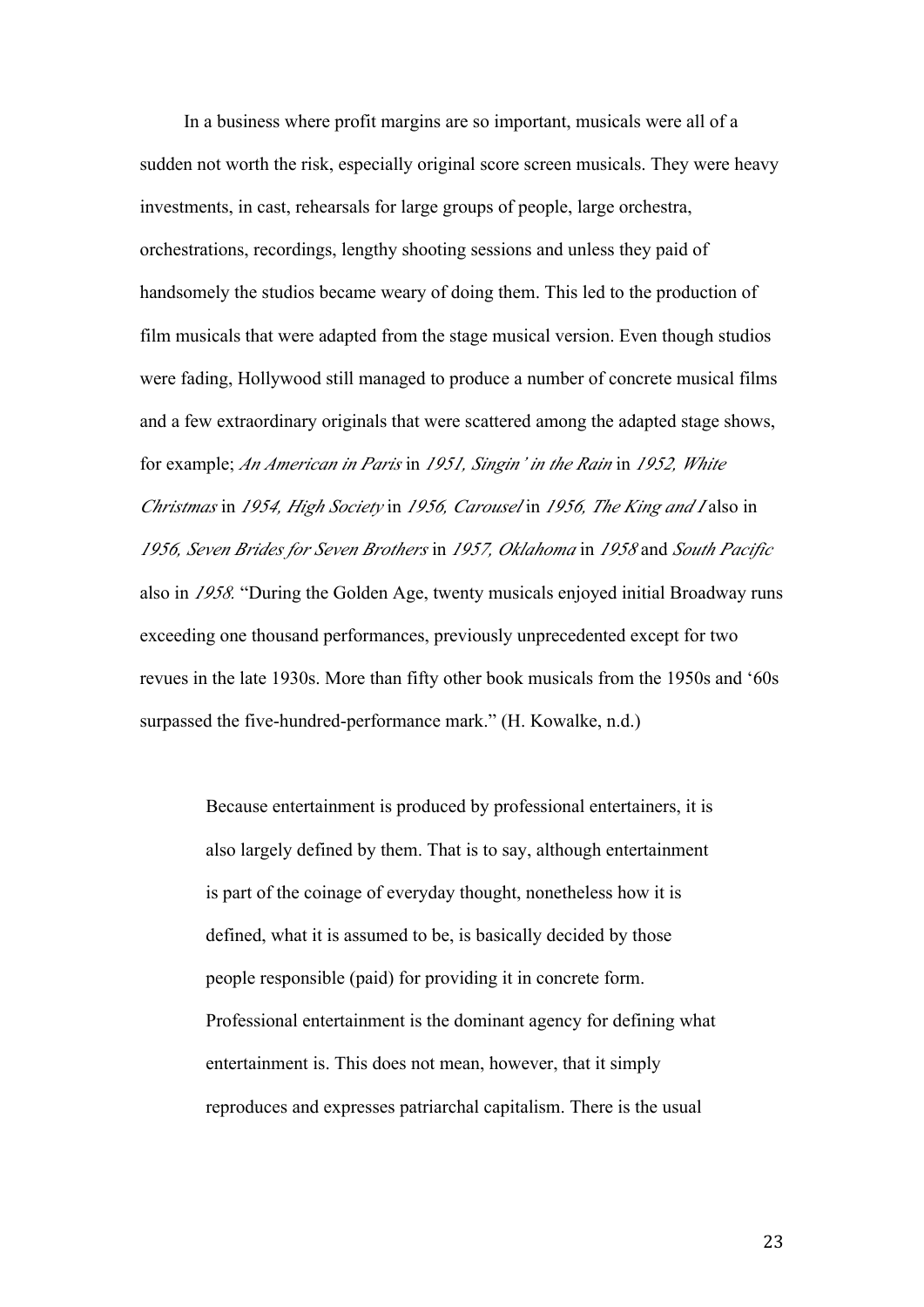struggle between capital (the backers) and labour (the performers) over control of the product. (Dyer. 2002, p19)

In an era that brought harsh reality home with the war on terror, communism rising and an economy gone bust, Hollywood became more of a dream factory than ever, embracing fantastic escapism at a time when audiences needed it most. The Dream Factory refers to Hollywood in its role as the center of the American film industry; it shows us who we want to be rather than who we are. It's where thousands of people work to produce fantasies that millions of others will buy. It was in its time the greatest theatrical enterprise the world has ever known and a massive assembly line for production of dreams and profits. Hollywood did not invent the movies but it polished and perfected the art of making them, and the business of selling them to an audience of millions. Hundreds of films were produced every year by big movie studios called the 'studio system'. Within the dream factories guarded walls created all kinds of forms of delight and adventure, it was a place of ultimate illusion where any scene the human mind could conceal could be brought to life on film. "People may have had more reason to sing in the rain during the immediate postwar period than during the tensions of the Cold War in the 1950s and 1960s, but the difficulties of the Depression and the war years had stimulated the musical rather than stifled it." (Decline and Change n.d.)

In these movies, stars are nicer than we are, characters more straightforward than people we know, situations more soluble than those we encounter. All this we recognise through representational signs. But we also recognize qualities in non-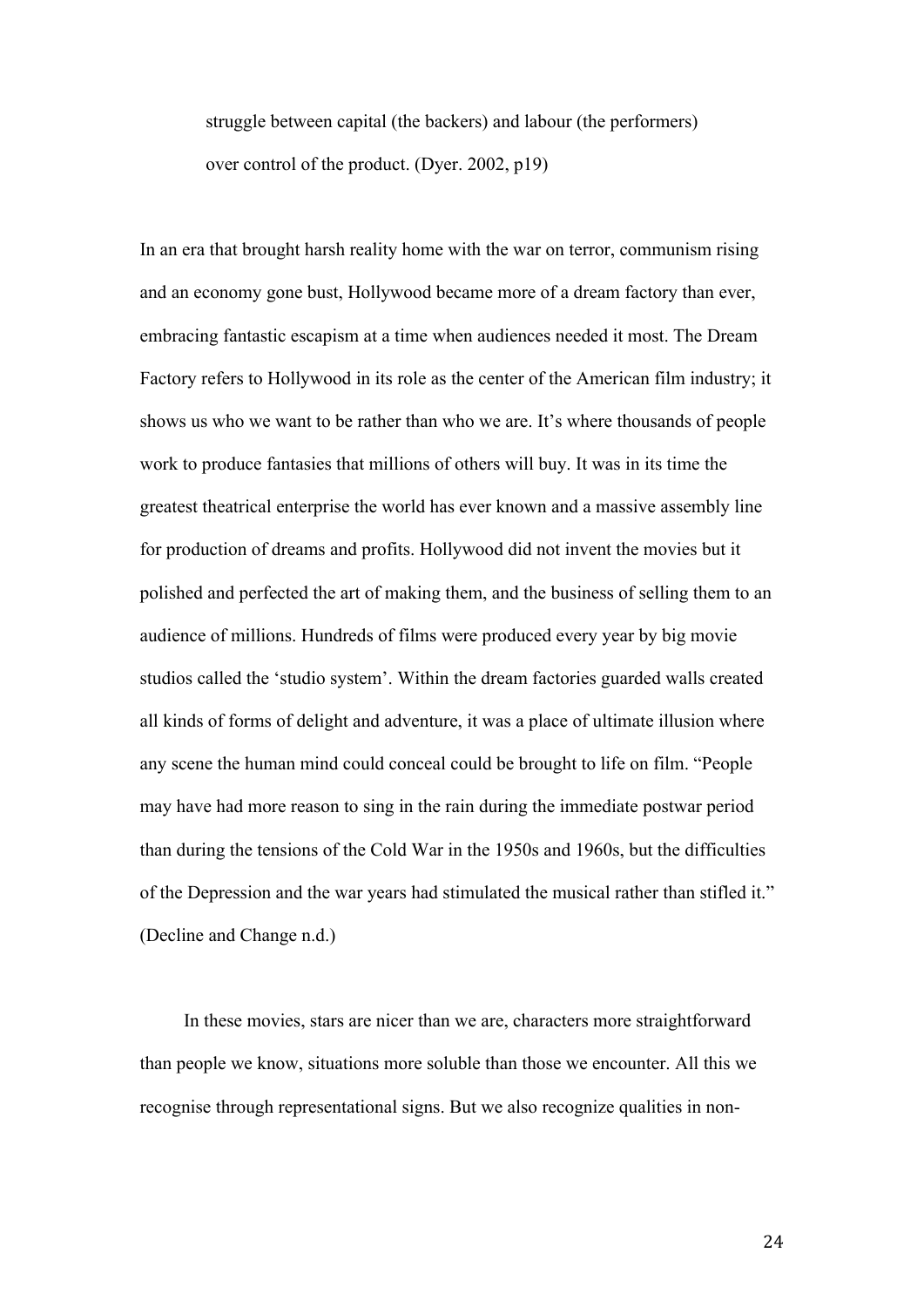representational signs- colour, texture, movement, rhythm, melody, cameraworkalthough we are much less used to talking about them. (Dyer. 2002, p.20)

The movie musical emerged in an era of intense cultural conflict and competition: between traditional theatre and cinema; between the story-driven musical and the more vaudeville-like revue; and between jumped-up jazz and musichall pop. Metro-Goldwyn-Mayer went through the same process of trial and error with musicals as nearly every other Hollywood studio, but MGM quickly developed reputation as a place that nurtured and properly showcased talented performers, choreographers, and directors. Many – if not the majority- of movie musicals revered by fans of classic Hollywood feature the roar of the MGM lion. (Murray. 2011)

"Two of the taken-for-granted descriptions of entertainment, as 'escape' and as 'wish-fulfillment', point to its central thrust, namely, utopianism. Entertainment offers the image of 'something better' to escape into or something we want deeply that our day-to-day lives don't provide. Alternatives, hopes and wishes- these are the stuff of utopia, the sense that things could be better, that something other than what is can be imagined and maybe realized. Entertainment does not, however, present models of utopian worlds, rather the utopianism in contained in the feelings it embodies. It presents head-on as it were, what utopia would feel like rather than how it would be organized." (Dyer. 2002, p.20) Richard Dyer argues that, far from being escapist, the musical is responsive to history through its form, which articulates in nonrepresentational terms what utopia feels like. (Cohen, 2002)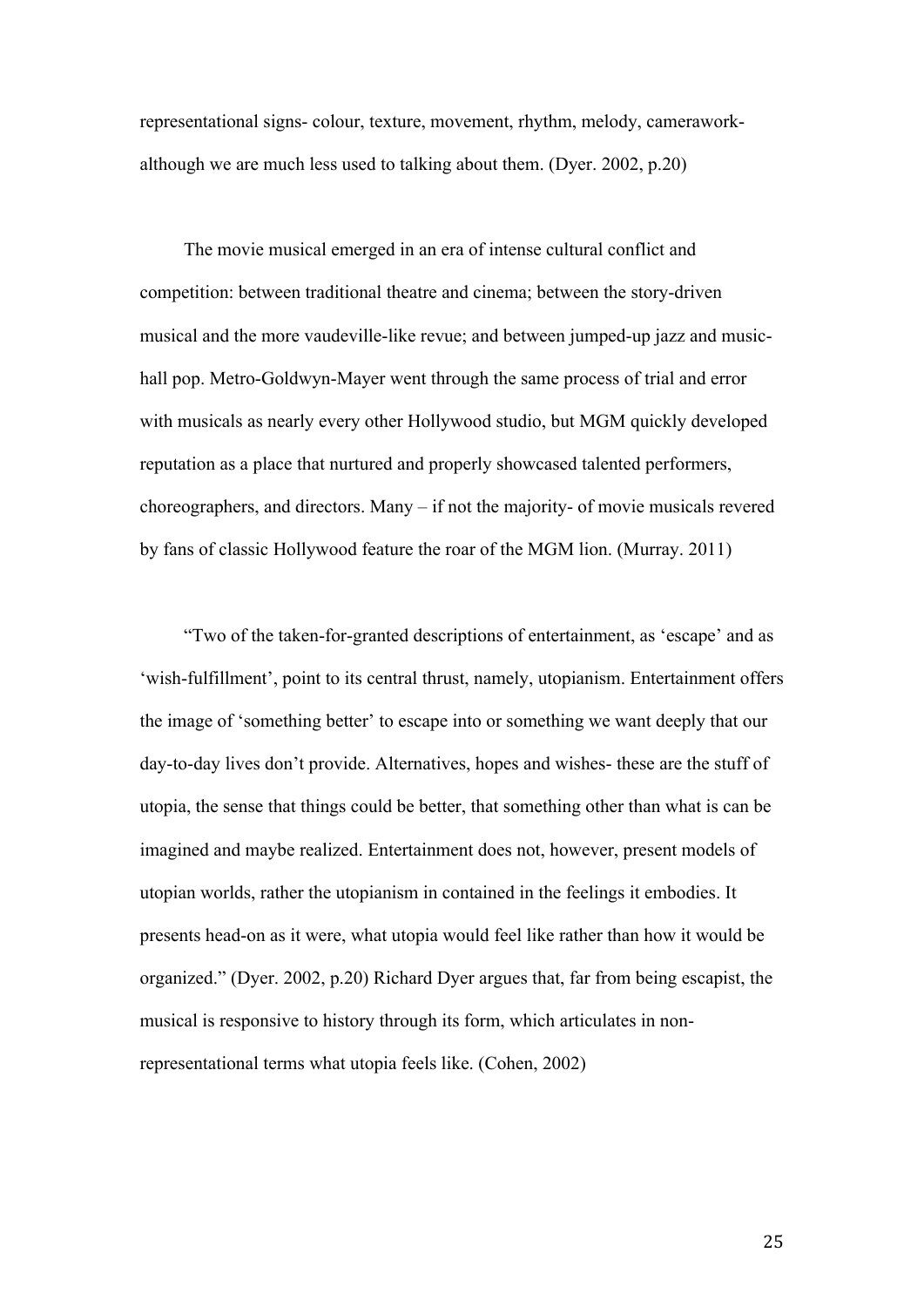The classic period of the [Arthur] Freed Unit MGM musical may have extinguished its flame in the mid-1950's but musical entertainment endured and Hollywood musicals continued to be made. What seemed to die out in the mid-1950s was the energy at the heart of the great MGM musicals, an energy based on faith in the power of singing and dancing connected with an almost religious belief in Hollywood itself as the great inheritor of the spirit of musical entertainment." (Feuer, 1993. p.87) "During the 1950's, MGM's profit/loss charts resembled a roller coaster ride, with just one or two hits keeping the studio afloat. (Bignen, et al. n.d)

To many modern viewers, the golden age of the movie musical has passed with good reason. The 1950s was an era of such Technicolor masterpieces, for example; An *American in Paris* in *1951* or *The Band Wagon* in *1953*, but today most musicals are seen as silly, frivolous antiques. "Hollywood musicals can continue to be 'satisfying' after the conditions of their production and reception have perceptibly changed. It is clear, for example, from television's attention to musicals in recent years that moviemakers can no longer assume that "a nice musical" is what most filmgoers are looking for." (Dunne. 2002, p.10) "But no other art form reflects American culture in post-World War II era so vividly, fully, or accurately. During the period between the two world wars, as the United States had become aware of its increasingly dominant role in global economics and politics, there was a shared perception that the nation needed to take on responsibility as a cultural leader as well, and the musical theatre emerged as a site for a uniquely American contribution.: (H. Kowalke, n.d.) Evoking the industrial context in which musicals were made, only begins to describe the genre's cultural significance as mainstream entertainment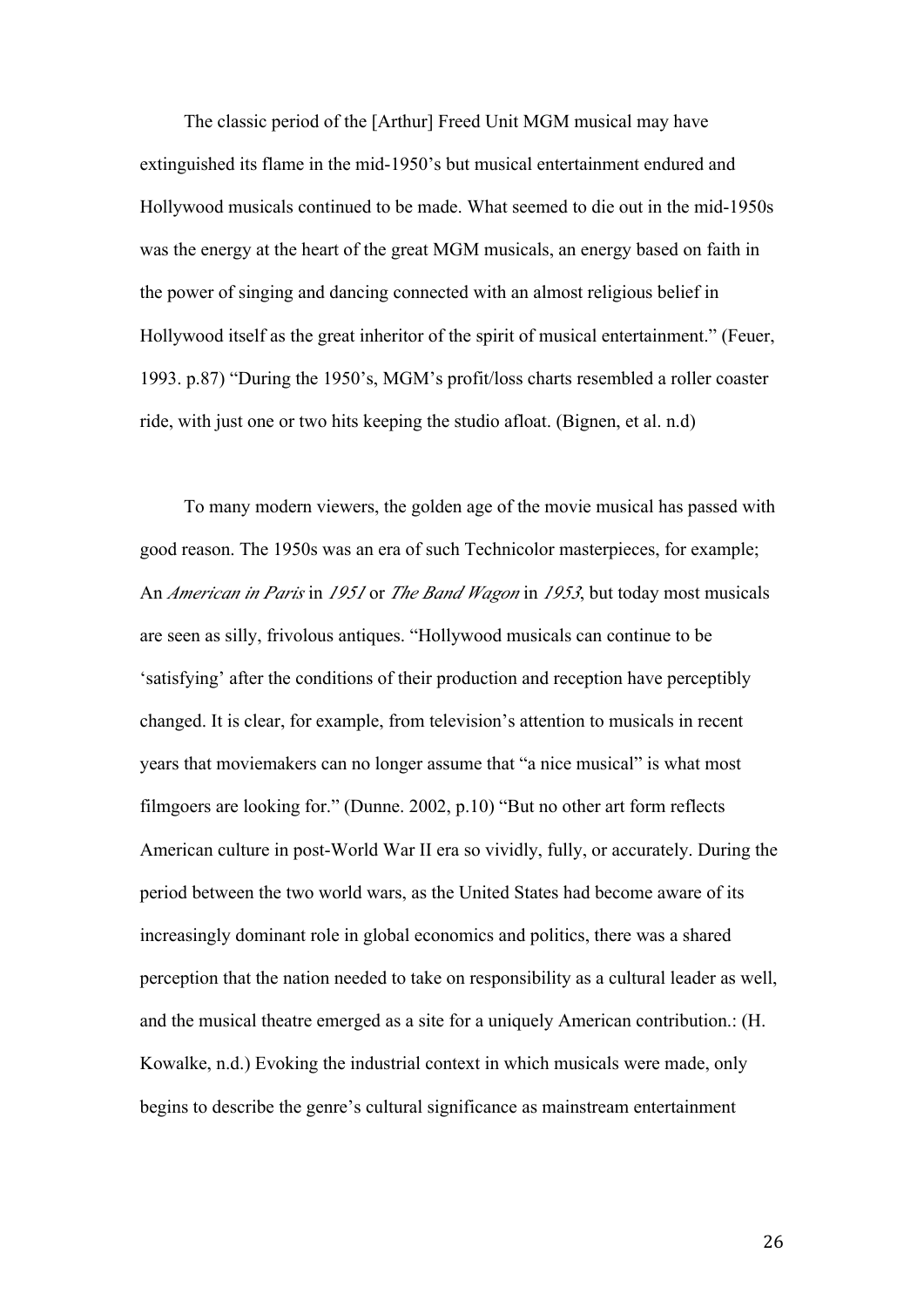during the studio era. If one can just look deeper into these films one can see incredible hidden messages that were meant for the average mid-century American.

The major Hollywood studios produced the popular entertainment of its time, but unlike the amphitheatres of ancient Greece or the stages of Shakespearean England, The Dream Factory left its legacy intact. The producers grand conception, a writers subtle art, the magical realisation of brilliant directors and actors are beyond mortality and remain for future generations to study and enjoy. Hollywood, The Dream Factory, at its worse was extravagant, vulgar and crass, but at its best it offered a rich, compelling, romantic world of elusion, while no one can be certain, the world will probably not see anything quite like it again.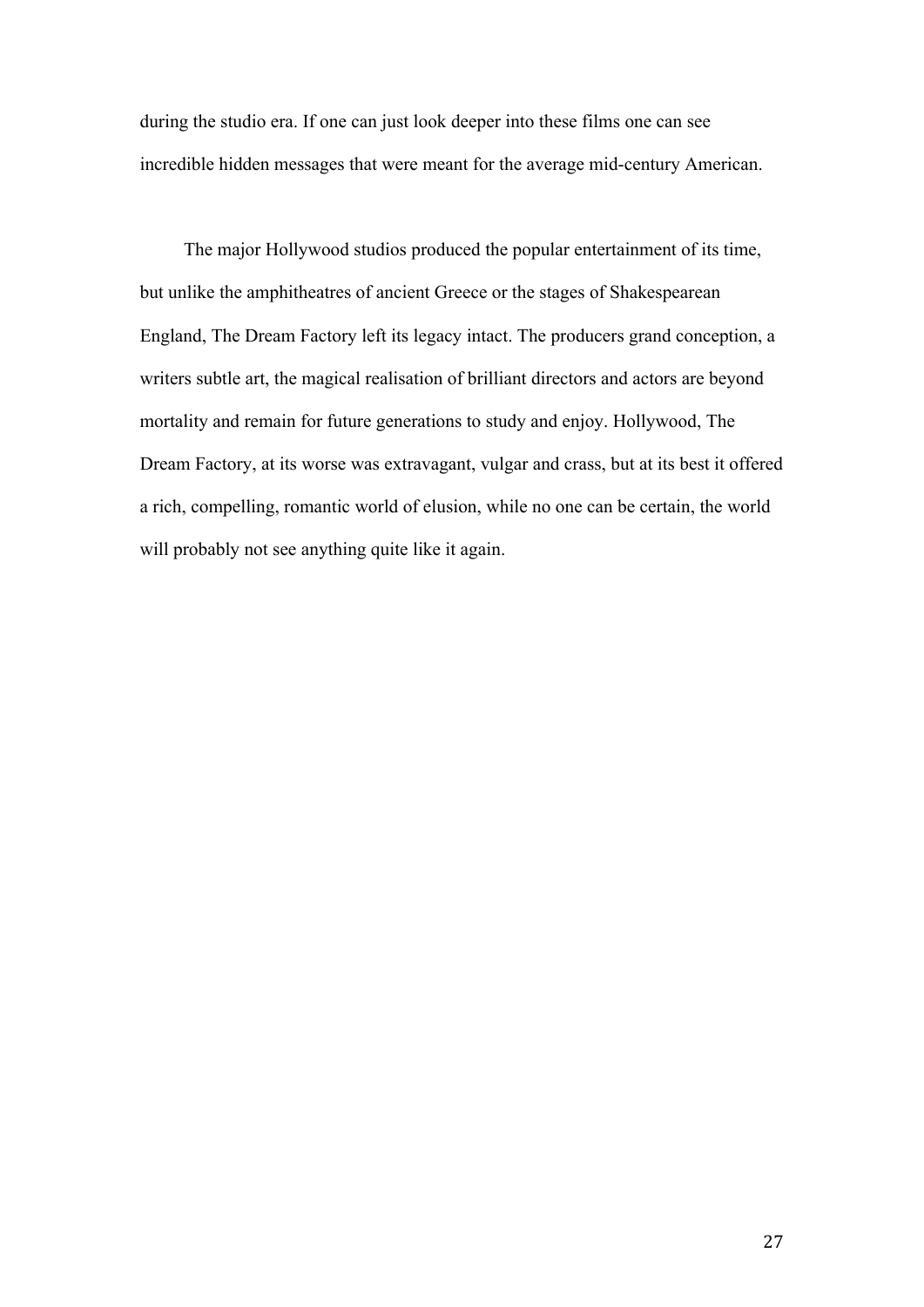#### **CHAPTER 3**

# **MGM's successful musicals. Case Study**

*'Where there are more stars than there are in heavens.'* - Metro-Goldwyn-Mayer:

"Metro-Goldwyn-Mayer was the only studio that showed an annual profit and paid regular bonuses to shareholders through every year of the Great Depression. More than any other studio, MGM used audience reactions from sneak previews to re-shape and re-shoot its films." (Kendrick, John. Part IV) "By the mid-50's, MGM's various musical units were working as well-oiled machines, turning out more than a halfdozen quality films a year, many of which are now widely regarded as classics." (Murray, n.d.) As the premiere movie factory, MGM studios were a self-sufficient, self-proclaimed "city within a city" built on six separate lots and spread across 185 fenced and gated acres.

In the group of successful musicals that have been mentioned previously, many of which belonged to Metro-Goldwyn Mayer. *Singin' In The Rain* and *Seven Brides for Seven Brothers* were each at one point called "the best movie musical ever made" by different critics and fans. They are everything entertainment should be, with fresh witty story telling, wonderful casts and handsome productions. "'Do it right… make it big… give it class!' was the studio's motto, and where better to practice this philosophy than a multitude of controllable environments, which proved remarkably durable against the elements and the occasional earthquake." (Hollywood's greatest backlot)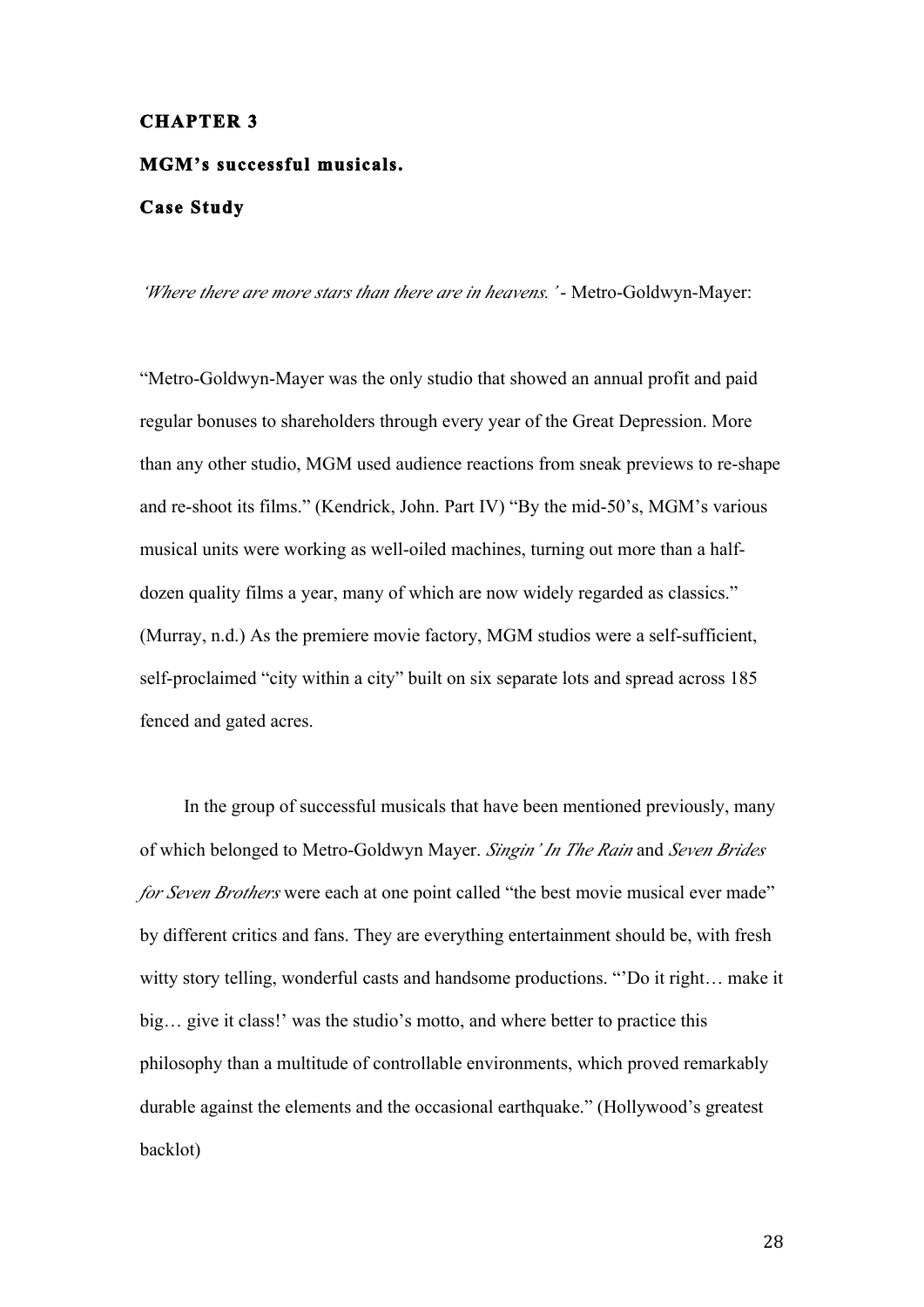*"You Can't Get a Man With a Gun"* – Annie Get Your Gun.

*Annie Get Your Gun* was released in 1950 and is the birth place of some of the most famous musical songs still known today, 'There's no business like show business,' and 'Anything you can do I can do better'. The story is loosely based on the life of 'sharpshooter' Annie Oakley, as the film explores the ways of the west it pulls on your heartstrings at the same time. Like many movie musicals the film was recycled from the original Broadway show*, Annie Get Your Gun*, it was quickly adapted and made into this wonderful movie. It was originally bought for superstar Judy Garland but unfortunately she was fired during shooting which led to Betty Hutton taking her place. There are many different qualities to *Annie Get Your Gun* that you wouldn't find in your average traditional movie musical. It is not about a delicate female who falls madly in love with the man of her dreams, instead it is about a tomboy whose best friend is her double barrel shotgun. Annie finds it difficult to act ladylike around men, and is sick and tired of being over-looked, she wants to be noticed. You also won't necessarily find your generic 'Broadway Ballet' in here but instead the audience is thrilled with extravagant scenes of the Wild West. Betty Hutton who plays Annie is a brassy, loud, spirited young woman from the back woods of western state.

We first meet Annie after she shoots a bird off the top of a woman's hat, everyone in the crowd automatically jump to the conclusion that they are under attack by Indians, but quickly learn that it was only this young girl who made the impressive shot. Annie and her younger siblings shoot and sell birds for a living and when a gentleman happens to see Annie's impressive shooting he asks her to shoot a bird for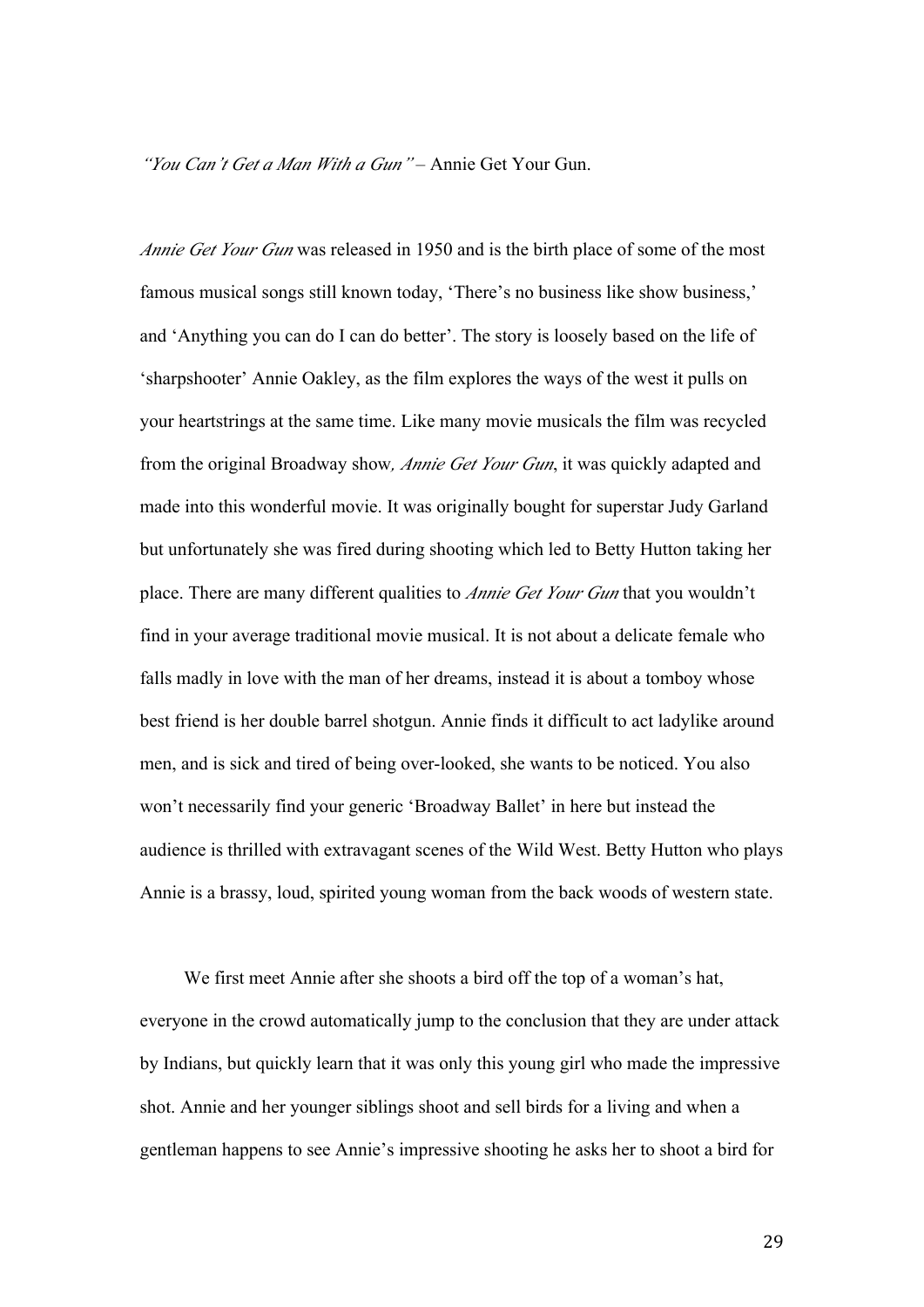him. He then invites her to enter into a shooting contest against the handsome Frank Butler who is played by Howard Keel, but when Annie see's him she goes weak at the knees. He see's her holding her gun and says "You get that back to your pappy and get yourself a couple of knitting needles." Annie doesn't even notice his condescending remark because she is so besotted with him. She asks him what kind of girl he likes and he replies with a response women can relate today; "I like the kind that you see in picture magazines," as he launches into a song he states that the girl he will marry "will wear satins and laces and smell of cologne." While Frank sings about his dream girl is it obvious that Annie doesn't stand a chance with this man the way she is, although charming, Annie is rough and scruffy. This leads her into her song "You can get a man with a gun", where she sings about how she has a hard time with the men. "Oh a man never trifles with girls who carry rifles, oh you can't get a man with a gun."

Even though Annie is introduced before the competition as a man resulting in laughter, she still goes on to win the shooting contest; this damages Frank's ego and pride. Buffalo Bill who is played by Louis Calhern asks Annie to travel with their show across the country. Annie quickly accepts, mainly because of the idea of being in Frank Butler presence every day.

As she travels with the show Annie begins to transform. With help from the other women on the tour she starts to dress nice and learns how to read, which encourages Frank to notice her more. The producers of the travelling show know how naïve Annie is and how head over heels in love she is with Frank so they convince her to do her trick in the next show and convince her that once Frank see's her doing her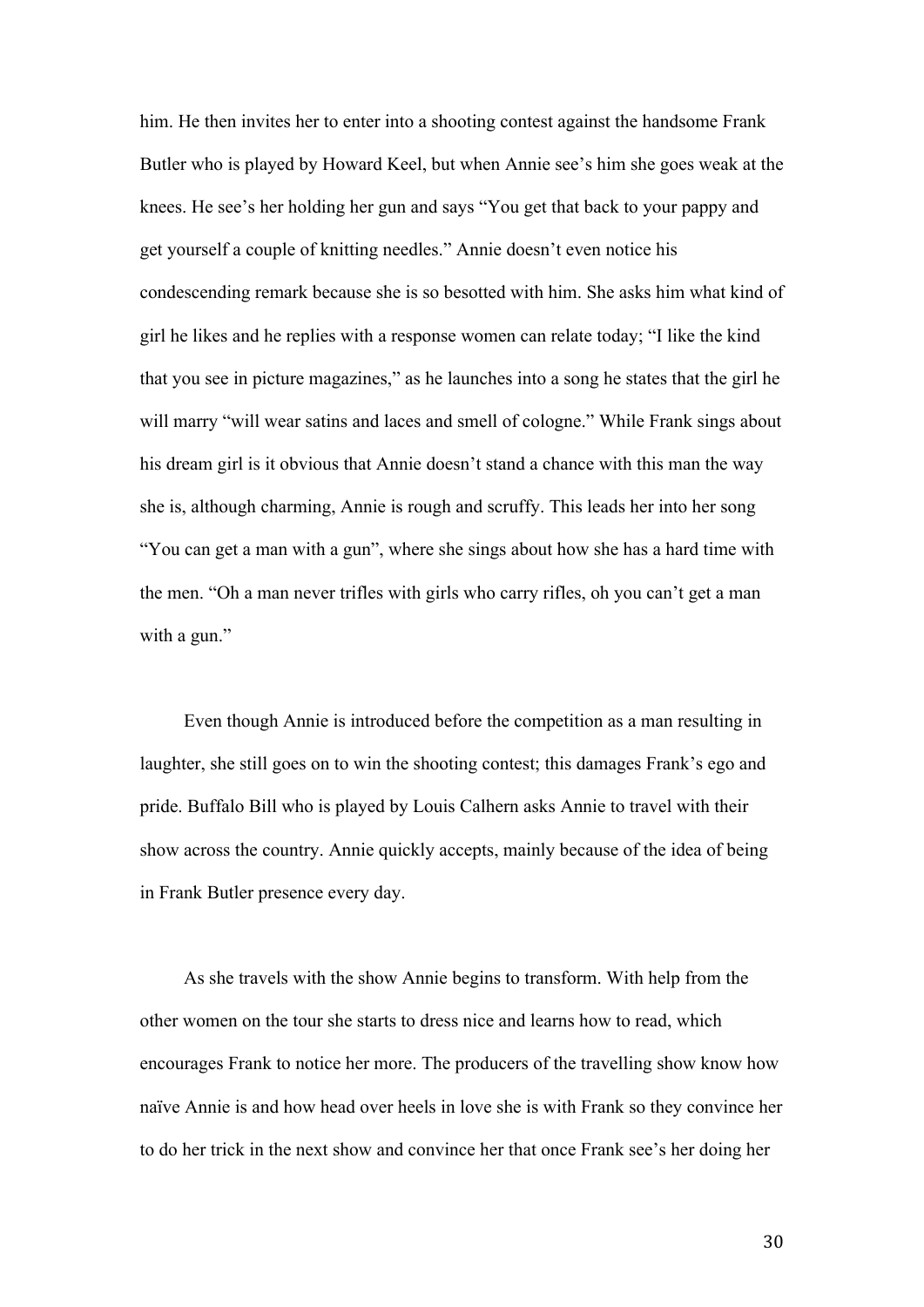trick he will ask her to marry him. Posters are made of Annie to boost ticket sales; this pushes Frank to leave the show. His ego and pride as a man has made him jealous when all Annie wanted was to please and impress him. Annie does bemoan the fact that she has been weak enough to fall for Frank while singing the famous number "I Got Lost in His Arms" and tries finding consolation in the fact that she has a good many things to be happy over, even if love is denied her.

After Annie tours Europe without Frank they finally see each other again but just when things are going well Frank see's all of the medals Annie was given by people around the world and instead of being happy for her, he throws a tantrum, "What a wife she'd make, instead of attending to the house she's be cleaning her guns, instead of staying home and sowing she'd be out hitting targets." To which Annie wittily replies "Yeah and you'd be out missing them." The two have a shoot off and perform the age-old song "Anything you can do I can do better." Demonstrating the classic battle of the sexes. Although unconvincingly in the end, after some rough times, love wins out for Annie and Frank, but only because she compromises her talent and lets Frank win the shooting contest, feeding his ego.

Annie Oakley is an enduring character whom you can't help but fall in love with her when she comes onto the screen. She shows women that it is okay to be yourself but its also important to carry yourself correctly. She showed audiences that she was a first-rate markswoman and could handle a rifle as well as and usually better than most men. She is one of the only film heroines of the era who is a rough and tumble backwoods girl. Although at times Annie's actions would contradict themselves throughout the film; she is tough but naïve, rough but gentle, opinionated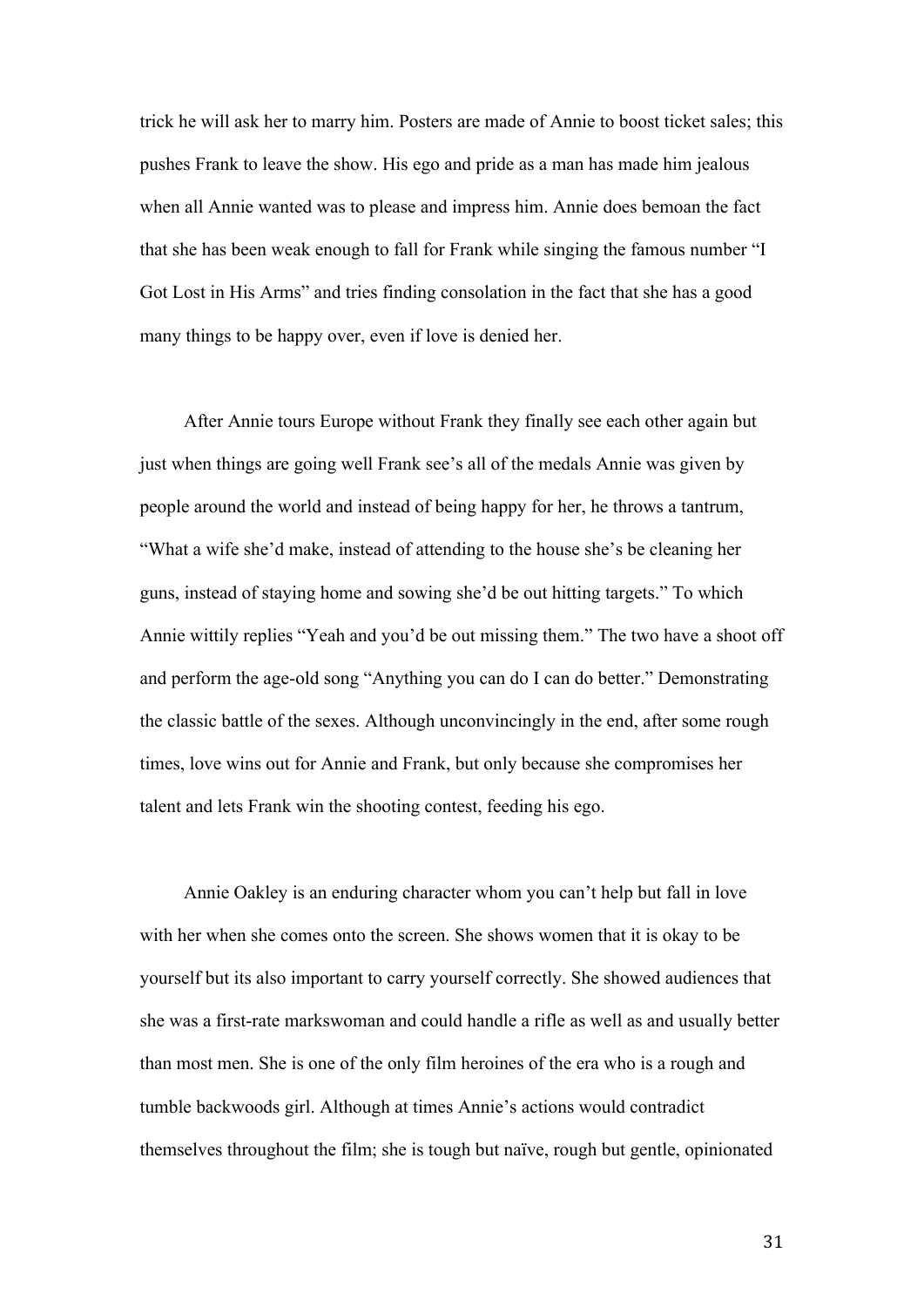but easily manipulated, and although on the exterior she would be seen as the kind of woman who doesn't need a man to complete her, the whole film is truly about her trying to win the heart of Frank Butler.

Every time Annie would see Frank she would stare at him with her eyes open wide and her mouth would drop dramatically to the floor. Although Hollywood is celebrating the life of a ground-breaking American heroine, it is still disappointing that Hollywood conventions of the time still require her to "turn perty" and even throw a competition in order to get her man. Despite this, she is still a rather spirited and positive role model throughout, wearing her heart on her sleeve and working hard to succeed in show business while bettering herself along the way by learning how to read and write.

Another conscious flaw in the film is the hopelessly dated condescending portrayal of the Indians. Perhaps the only thing worse than their traditional Hollywood depiction as savages standing in the way of the white man's westward quest is reducing Indians to a crude joke. Most Hollywood films depicted them as pure savages, which led people to believe that, that was all they were. It's hard to ignore the fact that the era this film is set in was steeped in the bigotry, fear and hatred roiled up by the Indian wars. At that time the general white populace regarded the indigenous peoples as dangerous savages and that itself was part of the thrill and novelty of including them in a circus-like show. In this movie the hatred and violence of the recent past is played down, but unfortunately the "injuns" are still portrayed in a hokey stereotypical fashion for comedic effect. While Chief Sitting Bull is often found to be the voice of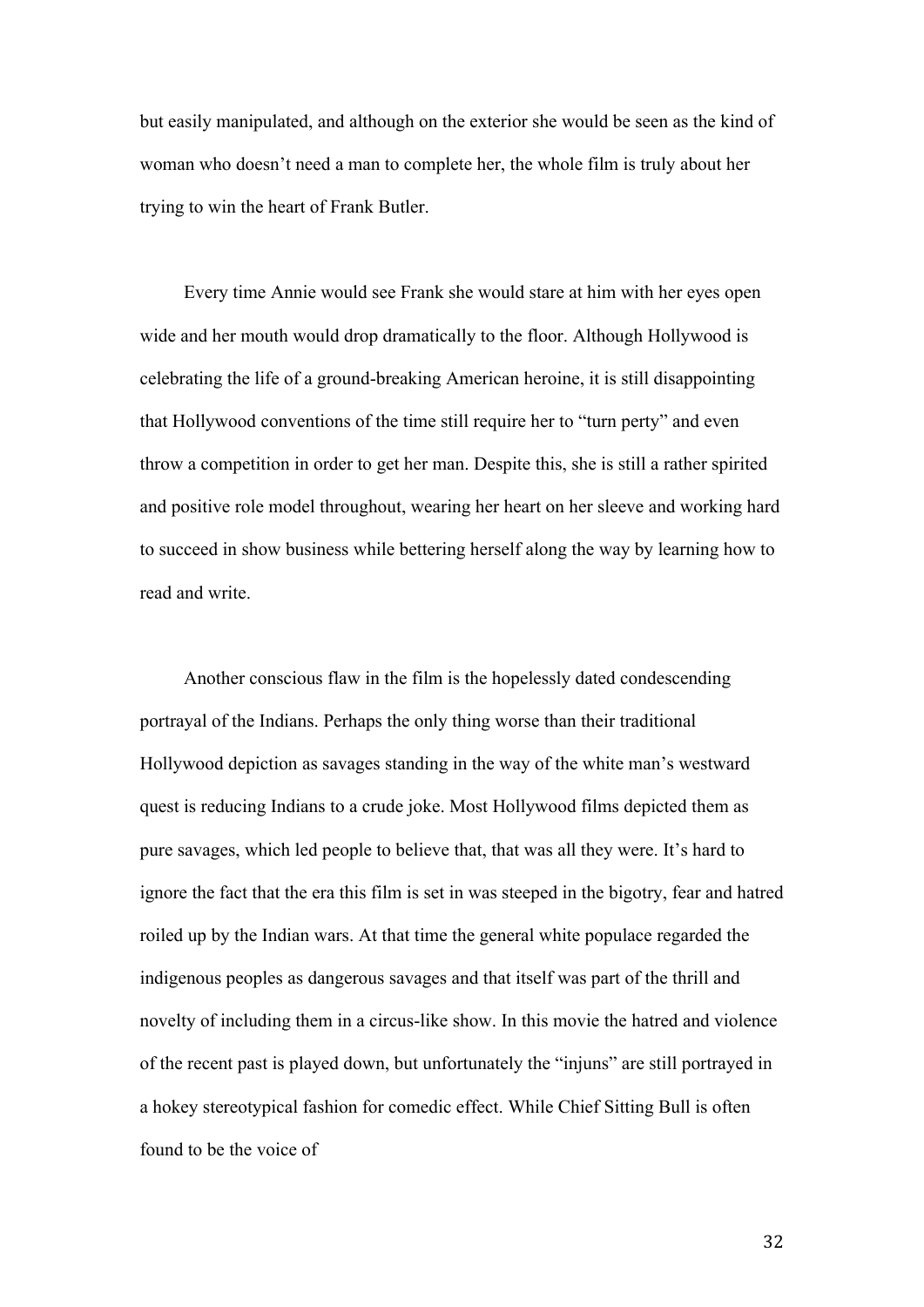reason, he still speaks in a somewhat annoying "ugh" and "how" manner, typical of movies from this time. While the show is travelling by train from county to county the Indians aboard are exhibited as uncivilized and unsophisticated people. A white woman enters their carriage and firmly says "who told you Indians you could pitch a village in here?" in which they reply "Annie Oakley."

 The production number during which Annie is adopted by the Chief is the weakest point of the film. The lack of respect is evident in the issue between modern American's and Native Americans. Racism and ethnic discrimination in the United States has been a major issue since the colonial era and the slave era. "Legally authorized racism sanctioned privileges and rights for white people and not for Native Americans or other ethnic groups. Through wars, massacres, forced displacement and the imposition of treaties, land was taken and numerous hardships imposed since 1540." (Wright, n.d.)

Overall *Annie Get Your Gun* is better known for an outstanding set of songs, the Irving Berlin score for the Broadway production transported almost in its entirety to the film. This film in ways is a naïve celebration and glimpse of bewildering Americana. The music and songs are far more interesting then the story itself or their execution nonetheless. *Annie Get Your Gun* is loud, colorful and almost childish at times due to it unbridled enthusiasm, it was the perfect escape for Americans from their every day struggles that they were facing, transporting them back to the Wild **West**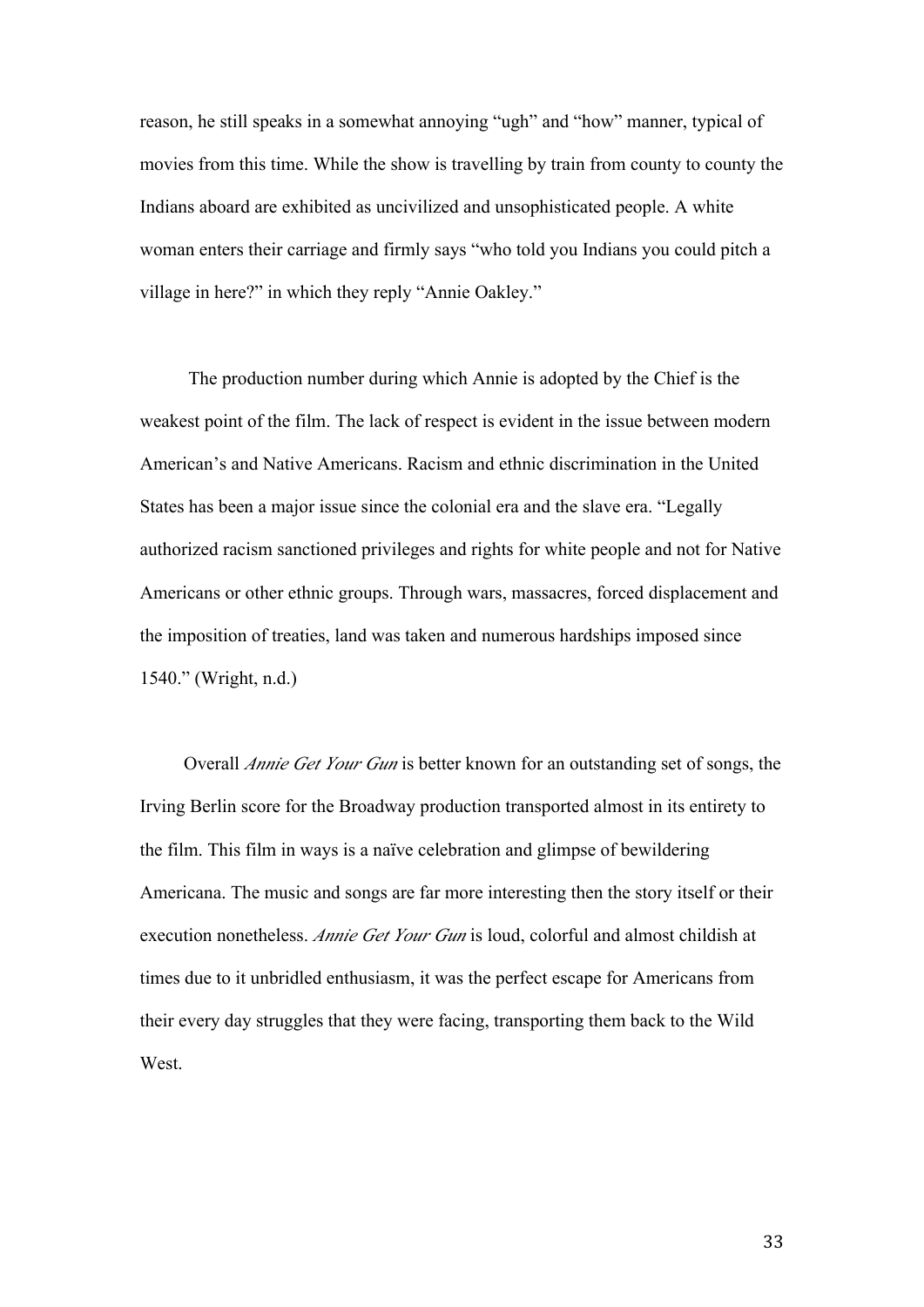*Annie Get Your Gun* displays depictions of women, representations of Native Americans and illustrates men's behaviour towards women. All of which, although mean well, are very poor. Unfortunately even though Annie is a strong woman she still needs a man in her life and has to compromise herself to do so. This would have confirmed to women at the time that it's more important to have a husband than to be independent and different. The representation of the Native Americans, like many Hollywood films at the time, is degrading and embarrassing, and encouraged Americans to think that they were just ill-educated savages. And finally the illustration of men's behaviour towards women is confusing because, although Frank is condescending and arrogant towards Annie she still falls head over heels for him, we also feel at times that Frank doesn't even truly love Annie because if he did he would have been happy for her and been satisfied if she had of won the competition, but instead he is dominating, egotistical and proud. In ways this would have reinforced the idea once again, that if there's a chance of getting a husband, don't let it slip by, yet at the time this was the American Dream and was encouraged in many aspects of life. But one thing you can't deny is its success as pure entertainment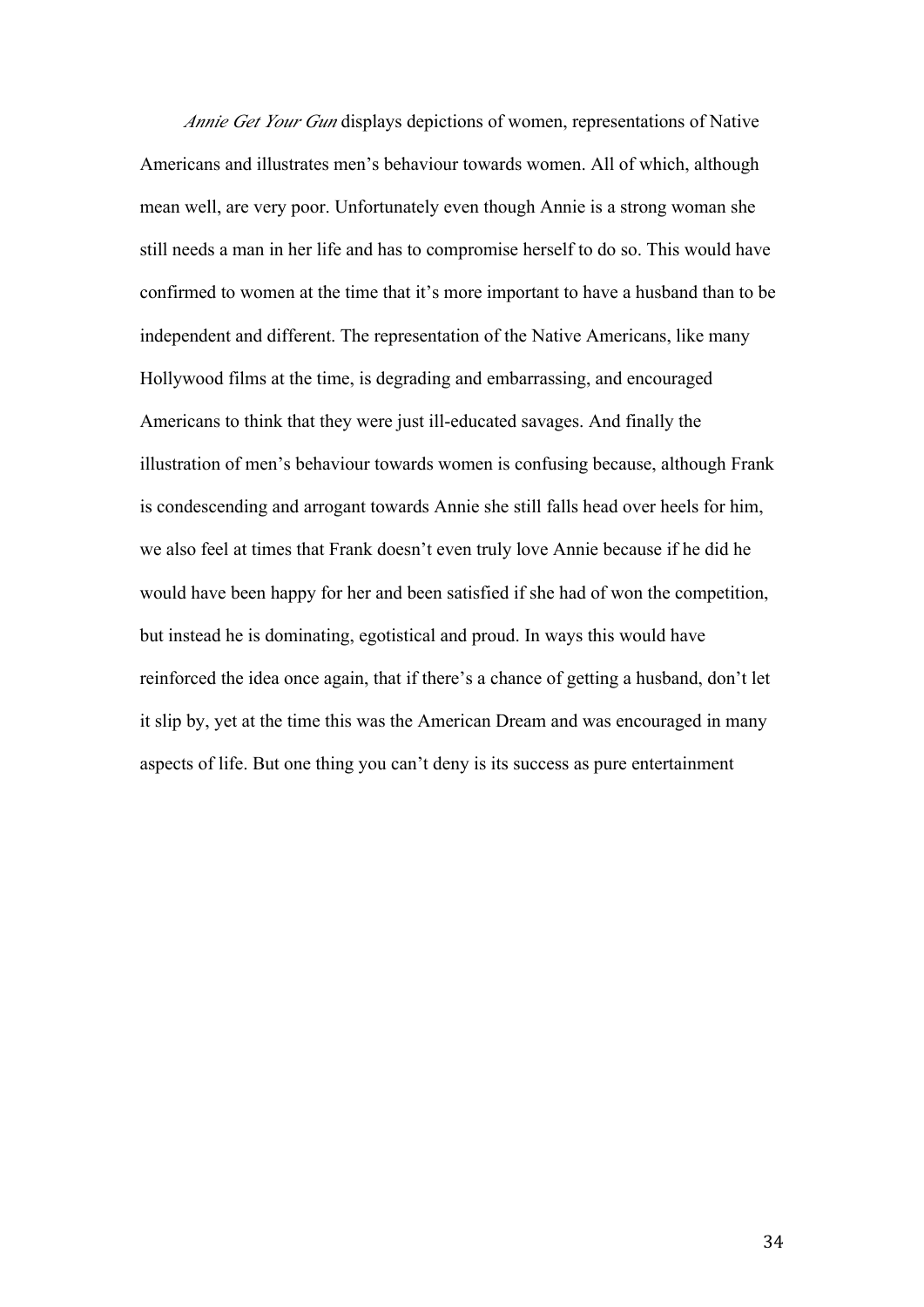*"Love is like the measles. You only get it once, and the older you are, the harder you*  take It. " – Seven Brides for Seven Brothers.

Stanley Donen's *Seven Brides for Seven Brothers (1954*) is a period piece, set in the Americans West, Oregon, in the mid- $19<sup>th</sup>$  century and is still as vibrant and electric as it was when it was first released. In 1953 production began on a film called *'Sobbin' Women'*, a musical version of the ancient Roman tale about the rape of the Sabine women, based on the story '*Sobbin' Women'* by Stephen Vincent Benet, the classic story was then transported to Oregon in 1805*. Seven Brides for Seven Brothers* was one of the first films for MGM to be released in Cinemascope, but due to many theatres not being equipped to show cinemascope the picture was shot twice, one for the conventional flat version and one for cinemascope. Stanley Donen basically shot two films in effect because the studio said that "MGM pictures are pure and they don't compromise, if its going to be shown in a theatre that can't do it we want to have a separate negative." (Donen, 1954)

The MGM marketing department decided that no one would go see a picture called *'Sobbin' Women'* and changed the name to *'A Bride for Seven Brothers'*, but they still felt that this was a little to titillating and kept searching for a new title. Another problem they had was with a particular song in the movie called 'Lonesome polecat'. They received a complaint saying that it contained " …extremely offensive jokes about men and sheep…" the song states "a man cant sleep when he sleeps with sheep." Ridiculous yes, but a problem that had to be dealt with nonetheless, so the sheep were kept inside their stable throughout the number. The picture was given a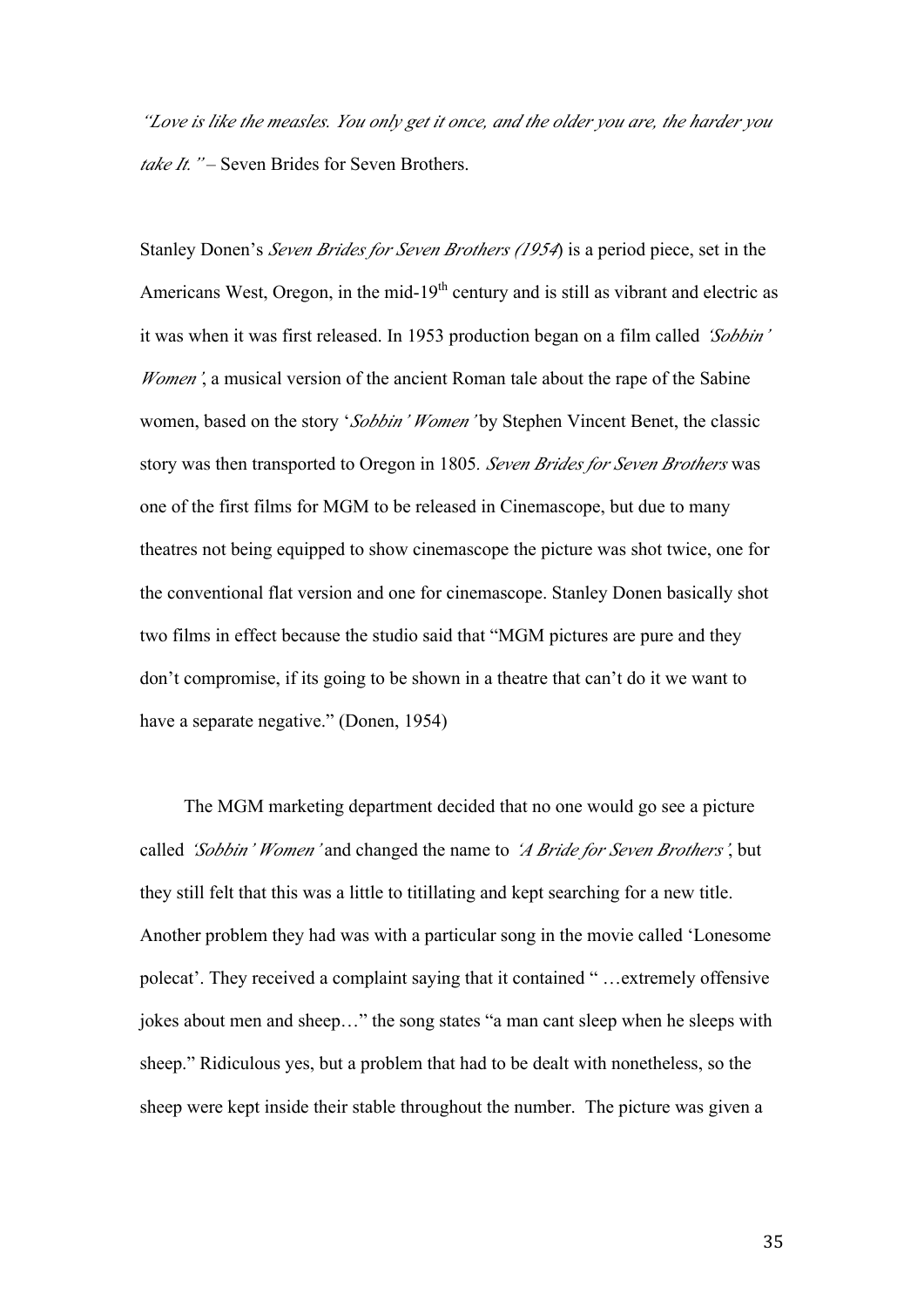new title *"Seven Brides for Seven Brothers"* and on February 2nd 1954, after 48 days of shooting, the movie was released.

Stanley Donen was quite disappointed with some of the scenes in the movie. With budget cuts and little support from the studio, it is very noticeable that MGM felt because it cost half as much as what a normal feature would cost, it wouldn't be the greatest success. They had more faith in a movie that cost three times more to make at the time called *'Brigadoon'*, but when *Seven Brides for Seven Brothers* opened in Radio City Music Hall the picture's unexpected success grew and grew earning a profit of four million dollars. President Eisenhower even made a commercial encouraging fellow Americans to go and see this wonderful wholesome picture.

In this film, there is a strong sense of Stanely Donen's focus on gender roles of post War Americans; both ex-army men as well as their women waiting back at home for them, this can be seen predominantly in the famous barn-raising sequence. Donen's portrayal of post-war men and women through the Seven Pontibee brother's and their love interests is fascinating. In order to fully appreciate this point, one must discuss the historical context of the time. Rugged post-war, ex-military men were encouraged by the nation to become more 'sophisticated' and 'civilized'. Post-war women were urged to lose their newfound independence, which they had gained whilst their men where away at war, and let the men retake control again. "The outbreak of World War II created a critical need for vast increases in the number of women in the paid workforce. This necessitated a temporary reversal of the relative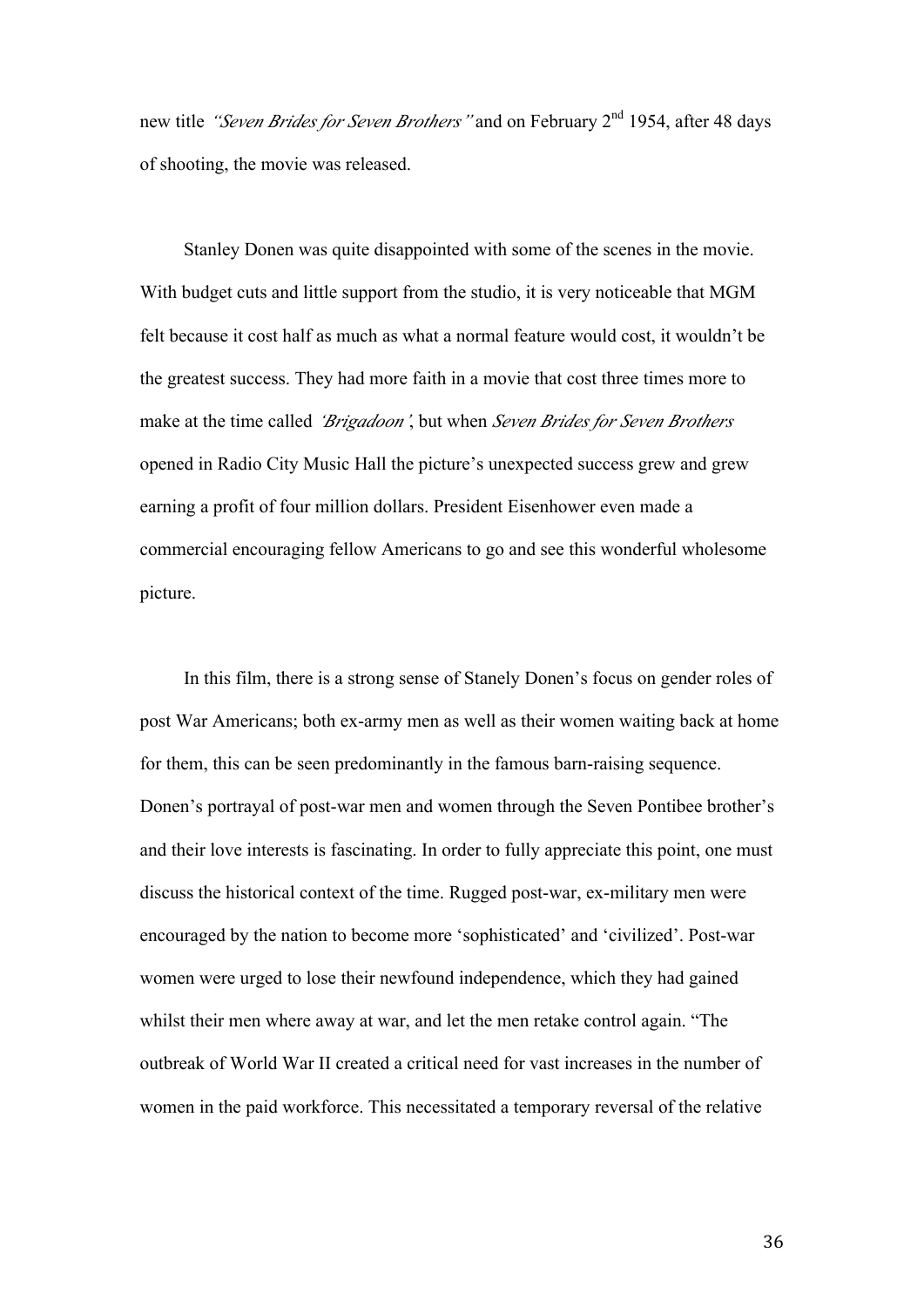promotion of women's two functions, a reversal which highlighted the usually imperceptible participation of women in the paid workforce." (Beaton. 1982)

Many women saw the war as a chance for liberation, not only for humanity in general but for the female gender. The situation of the war gave way for strong women to emerge and begin to think for themselves and their families. Riley implies that by 1954 women began to stand on the edge of the nest, ready to fly, creating an emerging consciousness of themselves as women and as people of ability and power. But they were still unsure, Americans who nostalgically desired for an old-fashioned American, pushed to return to pre-war ideals. "By the time WW II ended, women of American went through many changes in their social roles, statuses, images and lifestyles. Women gained ground in certain areas but lost it in others. It is for certain that the war brought disruption to family life, marriage, motherhood and even traditional values but it also led to improvements in attitudes regarding women's employment which let to women's involvement for equal positions in society." (Riley, 1995)

It is clear that the Pontibee brothers in this film symbolize the era's military men returning home. Far from the town, these seven brothers live cramped together in the rugged wilderness, resembling a military camp. With no women around the brothers lost the need for good etiquette, compared to the gentlemanly townsmen we briefly met, the Pontibee brothers resemble animals. When the boys meet their new sister in law, Milly, she begins to teach them manners and how to act around a lady. After a while of training, Milly brings the brothers to a barn raising competition in the local town. It is here we meet the townsmen again, and we quickly learn that both are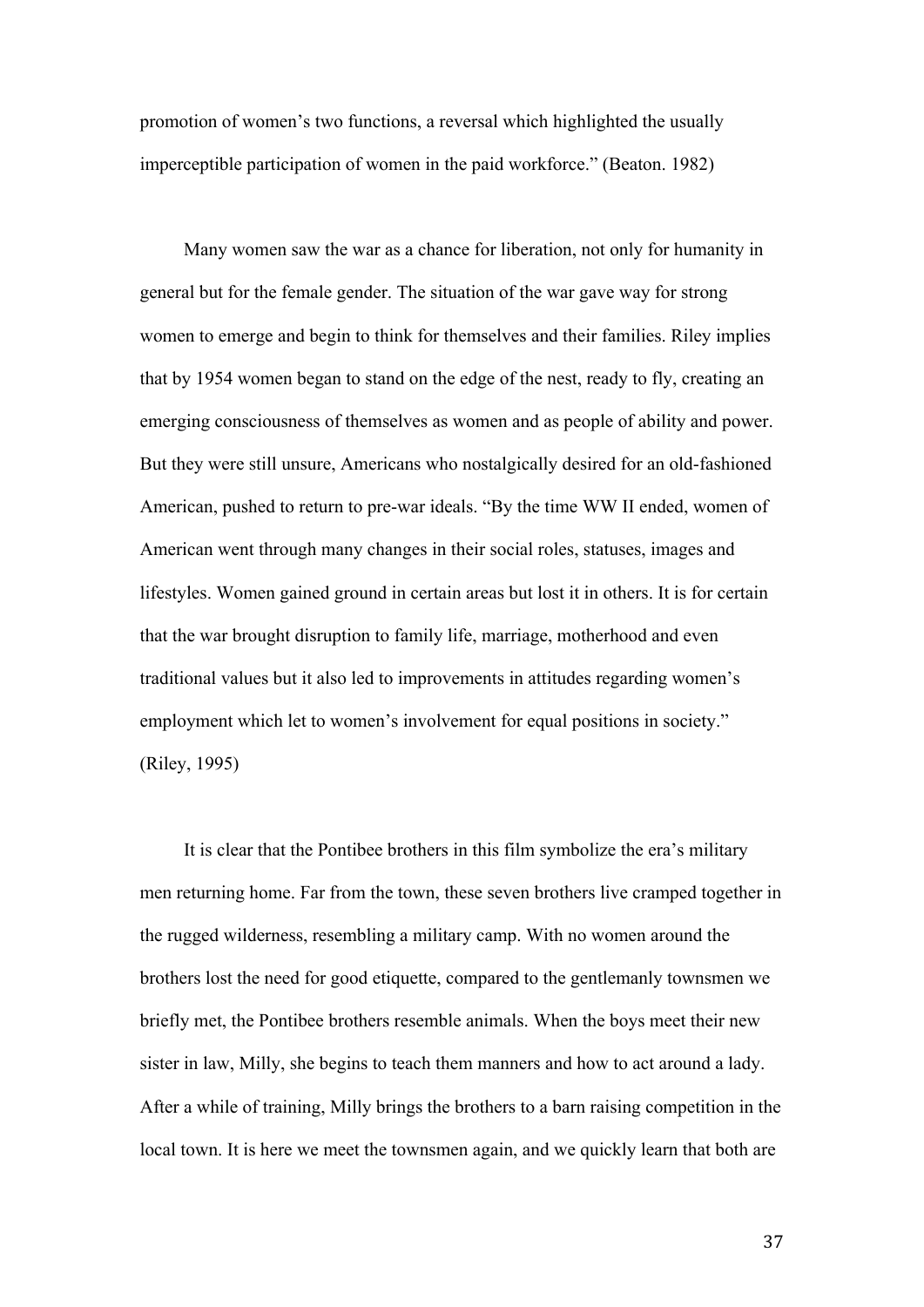competing for the women's attention and approval. When it comes to charming women, like post-war military men, these boys are portrayed as clueless and have hardly ever been exposed to ladies, which prioritised their rugged instincts over mannerly grace. Compared to the Pontibee brothers, the townsmen are shown as beautiful creatures but also extremely delicate and weak. Although they are the ones that instigate the brawls and push the Pontibee brothers to break there gentlemanly act, the suitors still end up loosing. Like post-war women, these ladies were shown to be completely acquiescent to the male characters. They are quickly enchanted by these rugged men and lean on every action and word they say, which makes them look desperate, and naïve.

The important key to understanding Donen's concealed message in this film, is observing how these two groups of people interact with each other. This film appeared during a time where post-war military men were coming home and had to settle back into normal life after years of battle and strife. A normal life to a 1950's American was getting married and settling down with a family. This film was presented to inspire the idea of settling down to post-war Americans, the Pontibee brothers and the townsmen aim to find themselves wives because women in this era were letting go of independence and this is a direct representation of this ideal.

One of the most famous scenes in *Seven Brides for Seven Brothers* is the previously mentioned barn-raising dance. Here we really see the characters taking on post-war gender roles through dance. At the start of the sequence we see the brothers meet a group of girls who are friends with Milly. They realize that this is the moment Milly was training them for, so they all step up to the plate and are perfect gentlemen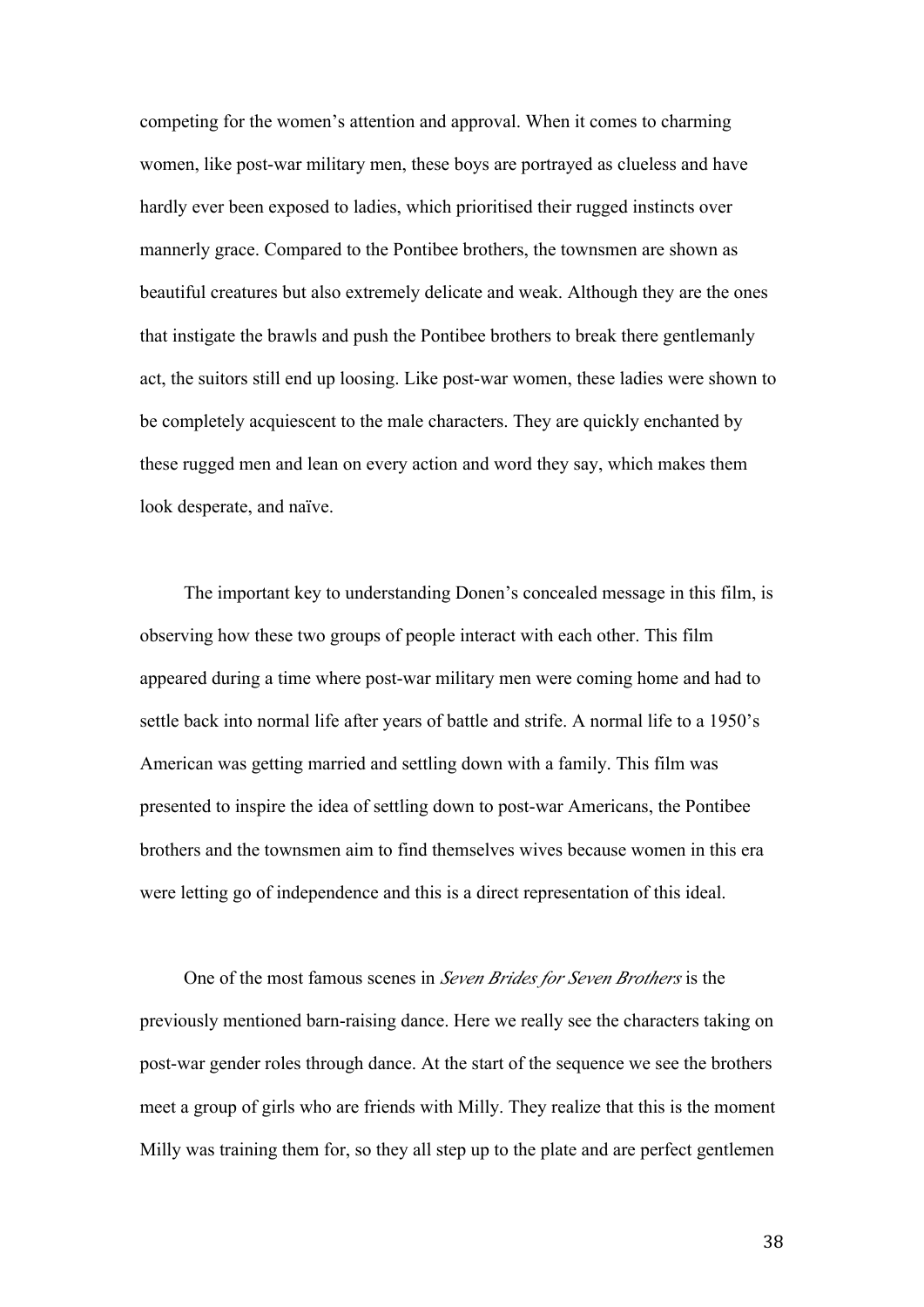to all the girls, quickly winning their hearts. Milly, played by Jane Powell observes their behavior as a proud grin sweeps across her face. Powell's character Milly represents the standard of decorum that ex-military men of the period had to bow down to. Milly is the strongest character in the entire film; she is presented with problem after problem with which she deals with grace and pride.

We see Milly first when she is asked to be a wife of a stranger that has approached her for the first time to whom she falls madly in love with, quickly accepting she then learns that she wouldn't only just be taking care of her new husband but his six brothers also, she braves through the rough and disrespectful behavior of her husband and his brothers towards her, their kidnapping of young ladies from the town, her husband abandoning her for the winter and her pregnancy that she so calming progresses through. She truly proves to be a captivating spitfire wife, who goes a long way to balance out the very misogynistic attitudes demonstrated in the macho arrogance of the mountain men.

Famous choreographer Michael Kidd is responsible for the wonderful and exhilarating sequence that is the barn-raising scene that is accompanied by Gene de Paul's music. It is cleverly original because unlike many musicals, it contains hyperenergetic dancing and impressive acrobatic tricks. The choreography ingeniously displays the masculine ways of post-war military men by showing the Pontibee brother as incredibly strong acrobats and skillful dancers. From performing back-flips and summer salts to arm-wrestling on planks of wood and saw horses, each brothers exhibits an act of physical, masculine audacity resembling the post-war American soldiers who were able to show off the notable skills they had gained from the war.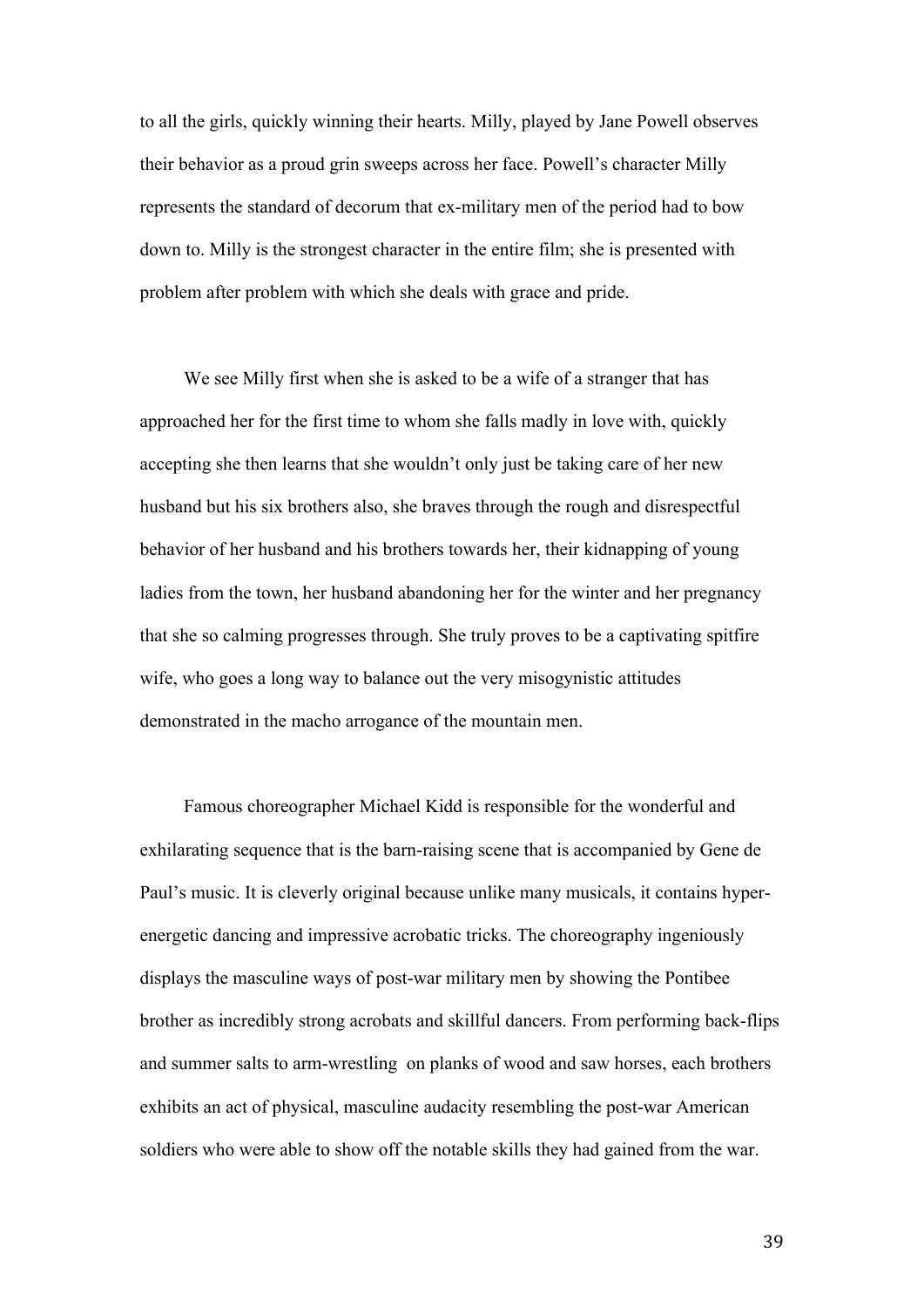During the barn-raising sequence the brothers control themselves and hold back from fighting the other competitive suitors, who are constantly provoking them. Similar to how ex-soldiers were told to become more civilised to gain a woman's attention and respect from others. The Pontibee brothers alternatively rely on their charm instead of using violence to win their love interest's heart. The brothers, quite literally, place the girls on pedestals and dance to show off their newly polished sophistication. They try to show them that they are fit to be husbands and are no longer a group of coarse men.

Contrasting this, are the women, who perform no acrobatic tricks or put forth as much physical work as the men do in Kidd's choreography. This emphasizes the fact that females during the post-war era had to become more passive to men. The women are literally spectators at this competitive display of choreography. This piece of choreography signifies the post-war notion that women must take a back seat and let the men take over once again, to set the standards and serve as an example to the female audience of the 1950's American housewife.

To reveal the films hidden theme of required marriage, Kidd forms several precise dance sequences to illustrate that the ultimate aim of post-war America was to find a spouse. Noticeably the Pontibee brothers and the six young women are dressed in colorful outfits to subconsciously initiate that they are better fitting to each other then the townsmen who are dressed in grays and navy's. This is then confirmed when the young ladies finish the scene in the arms of the six brothers. It is the Pontibee brothers goal to steal the hearts of the women in the town which eventually leads to quite literally stealing the women. They are determined to win the women as dance partners, which represents the concept of ex-military men setting out to find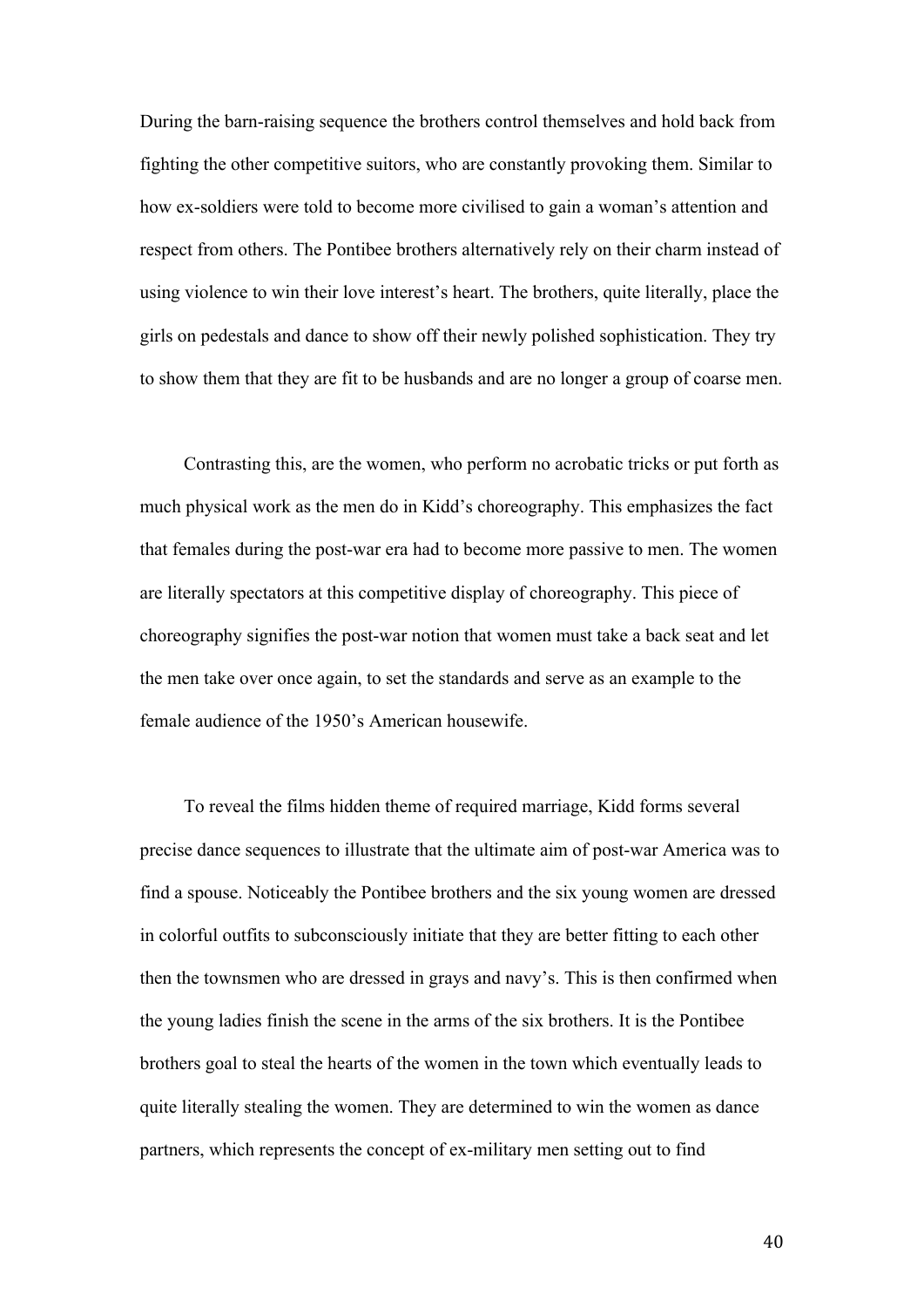themselves a suitable partner for life. Donen and Kidd both provide a strong post-war message to the 1950's America through this barn-raising sequence in particular. Ideal post-war gender roles are greatly highlighted in the dancing as well as the portrayal of the Pontibee brothers and the women of the town.

When the men leave the town and go back home they all find themselves to be lovesick for the first time, missing 'their women'. With some encouragement from their older but not so mature brother they decide to steal 'their women' from their homes. Making off with a screaming crying woman for each brother, their families chase after them. When the women's mouths are uncovered they shriek to their hearts content causing an avalanche, making their escape route back into the town impossible to get through. As the time passes winter comes and goes, bonds begin to form and eventually the girls families come to rescue them, but in the midst of saving them they hear Milly's baby cry. When asked who's it is, all of the women who are now madly in love with the brothers say it is theirs, this ironically leads to the girls fathers forcing the men at gunpoint to marry their daughters. This 'shotgun' wedding, once again, subconsciously, highlights and encourages the importance of a wife and happy family. Seven Brides for Seven Brothers was one of the last musicals to come out of Metro-Goldwyn-Mayer, and it has become an American musical classic.

Overall *Seven Brides for Seven Brothers* represent and encourages the American Dream, working hard together in order to achieve the family, the children, the home, the job and the innocent and wholesome way of life. It would of had a great amount of effects on audiences at the time who were experiencing this lively, civilised and respectable way of life this film was portraying. It shows us a tremendous parallel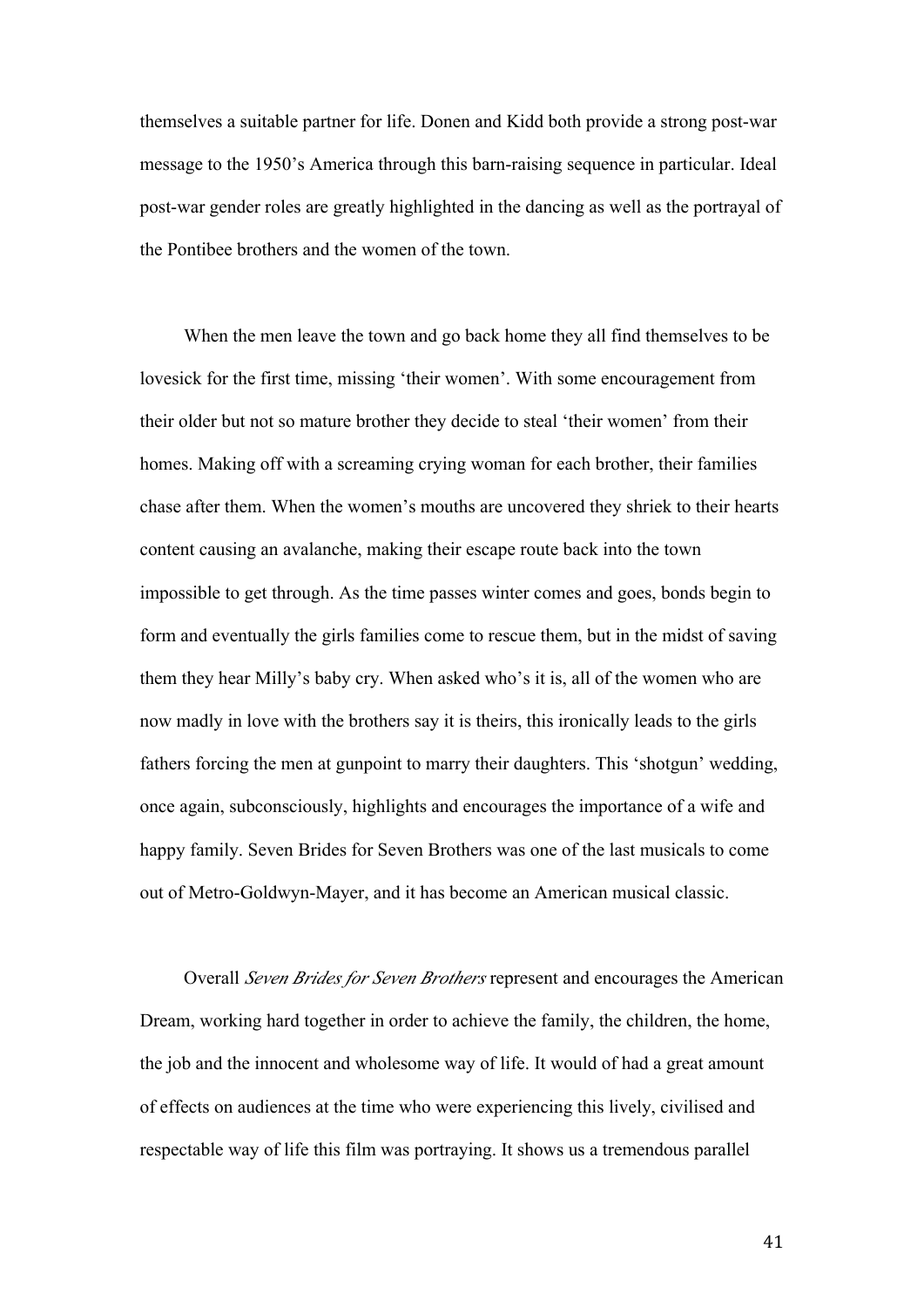way of viewing the post WW II men returning home from their hardship and understanding their mindsets. It also gives us an interesting insight into post WW II women who like Annie had to compromise their independence for love and a better life. This would have really gotten across to the women in the audience who were experiencing it first hand at the time. Also like *Annie Get Your Gun* it displays men's behaviour towards women, at the beginning Milly's husband Adam shows little respect for Milly by expecting her to cook and clean for all seven of them the minute he brings her home. This aspect to the film could have been relatable to some women in the audience at the time.

Many look at films from this era and see them as submissive, but if you look deeper you will find the complete opposite. Musicals should not be seen as completely frivolous, for behind most of them lies something much stronger.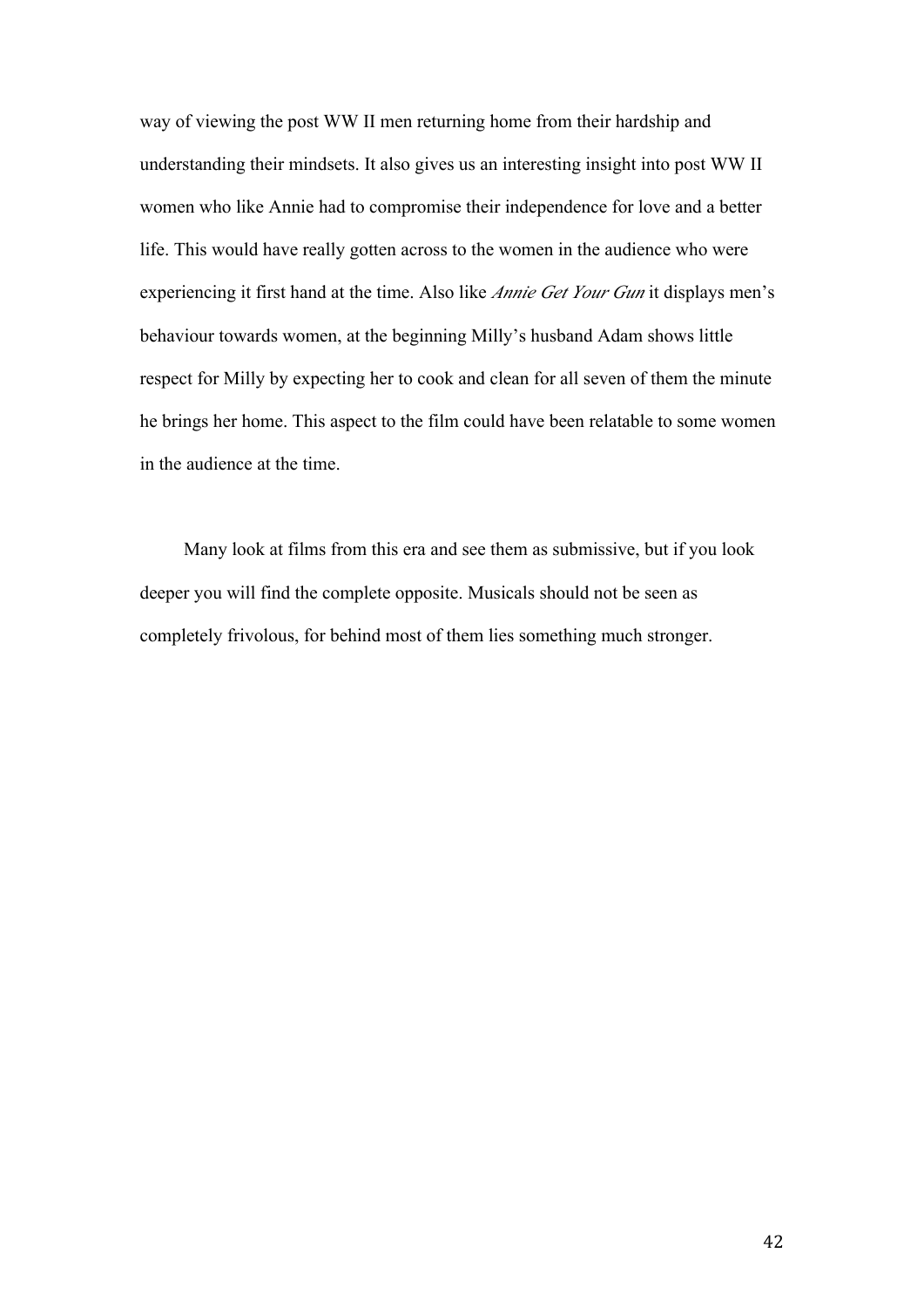#### **CONCLUSION**

The aim of this thesis was to uncover the effects musical films had on society throughout 1950's America. While it is not necessarily certain that the effects were positive and that they offered complete escapism, any film and genre is open to interpretation by its viewer; such is the beauty of film. Finding personal meaning on the screens of film is almost inevitable. The American population during the 1950's were growing up during a time of conflict and change and musical films gave them a great deal of escapism. They offered audiences a place of fantasy and romanticism through times of hardship and confirmed that an all American family is one of the most important things to achieve in life. They encouraged women to be independent to a certain extent and men to be strong and in control. They also delivered incorrect representations of other cultures to audiences, especially the depiction of Native Americans.

This study can conclude that although musical film served as one of the primary modes of escapism for the 1950's American audience, through this study and research it has been highlighted that rock 'n' roll stepped in and took over this role, allowing for a new medium by which people were able to develop their own ideas and thoughts in a less dictated manner. It was evident that the birth of rock 'n' roll truly launched the people of this era into figuring out who they were and identifying a new culture for their booming generation.

Films have the ability to invent the illusion of reality and life, opening up new opportunities and unknown viewpoints on the world. It is why films, especially those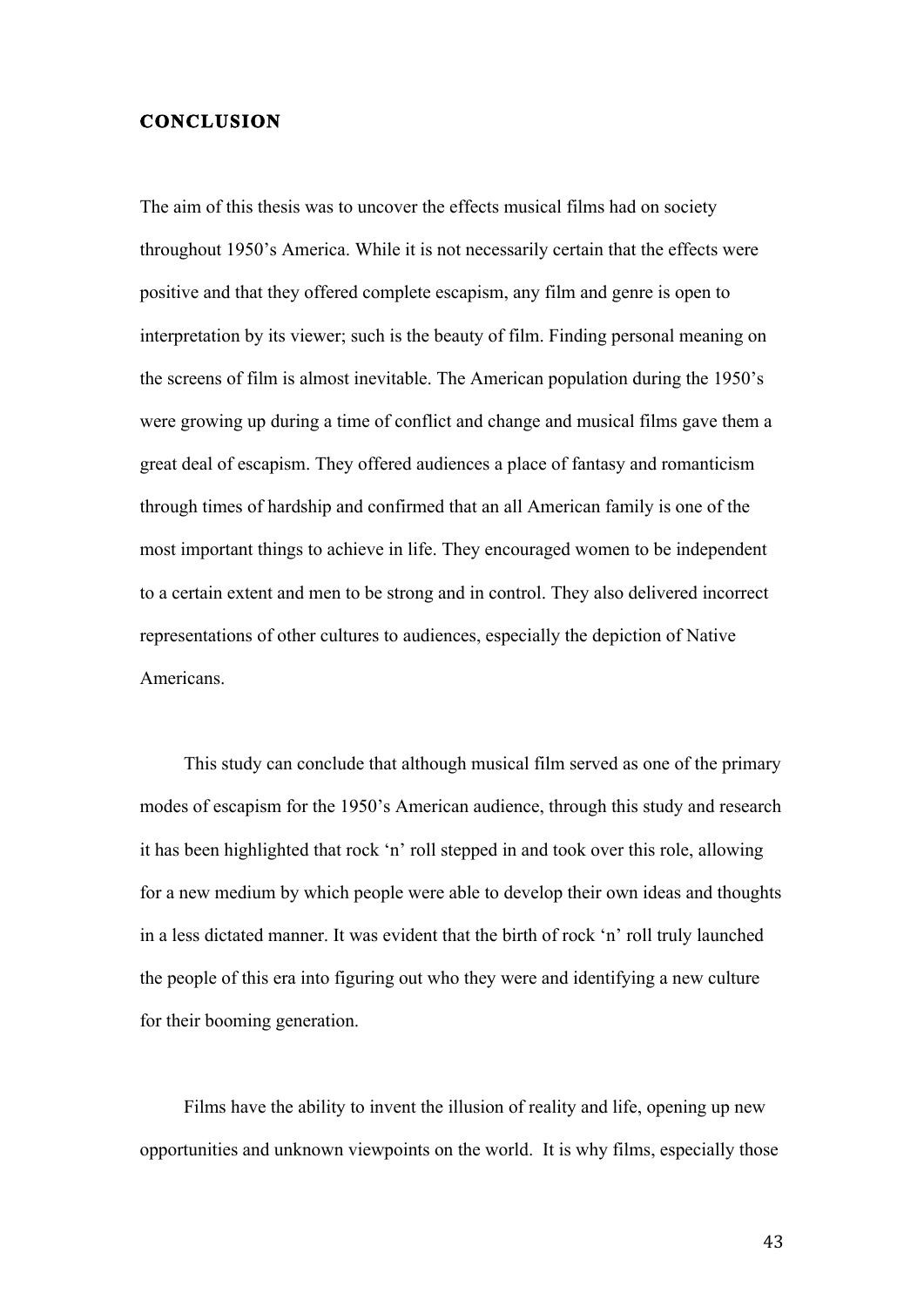of unknown cultures or places, are so interesting to mass audiences and are taken to be precise representations of life. Film is an extremely strong medium, it has the power to establish visual icons of historical reality along with defining public opinions and attitudes of the time they're depicting or that at which they were filmed. They assemble people for a common cause and can bring important attention to unknown causes. Historical and political films can influence, represent and help create historical awareness as well having the ability to distort events making it a believing and possibly an untrustworthy medium. Some musicals such as *South Pacific, The Sound of Music* and *West Side Story* deal with issues of war and racism and give across strong historical and political messages. Media if one of the biggest influences in our every day lives. Movies nowadays, influence us, inspire us, encourage us and spark emotions inside of us as did musical films did the exact same to audiences during the 1950's.

"A dictionary definition of utopia is "any real or imaginary society, place, or state considered to be perfect or ideal."" (Justine, 2009) In Richard Dryers essay 'Entertainment and Utopia' he discusses musicals as a definition of entertainment: all singing, all dancing films, which create a utopian world. He argues that musicals are pure and simple entertainment and that their main aspiration was to provide pleasure. Dryer discusses how musicals, and entertainment as a whole, offer the image of something better to escape into, or something we want deeply that our every day life doesn't fulfill. Musical films give audiences the idea of a utopian world, leading to the idea that the musical offers a non-specific utopian vision. "Utopia seems to come to surface when the characters in the film begin to sing and dance, they are escaping from the real world and all of the problems that go along with it, so for that length of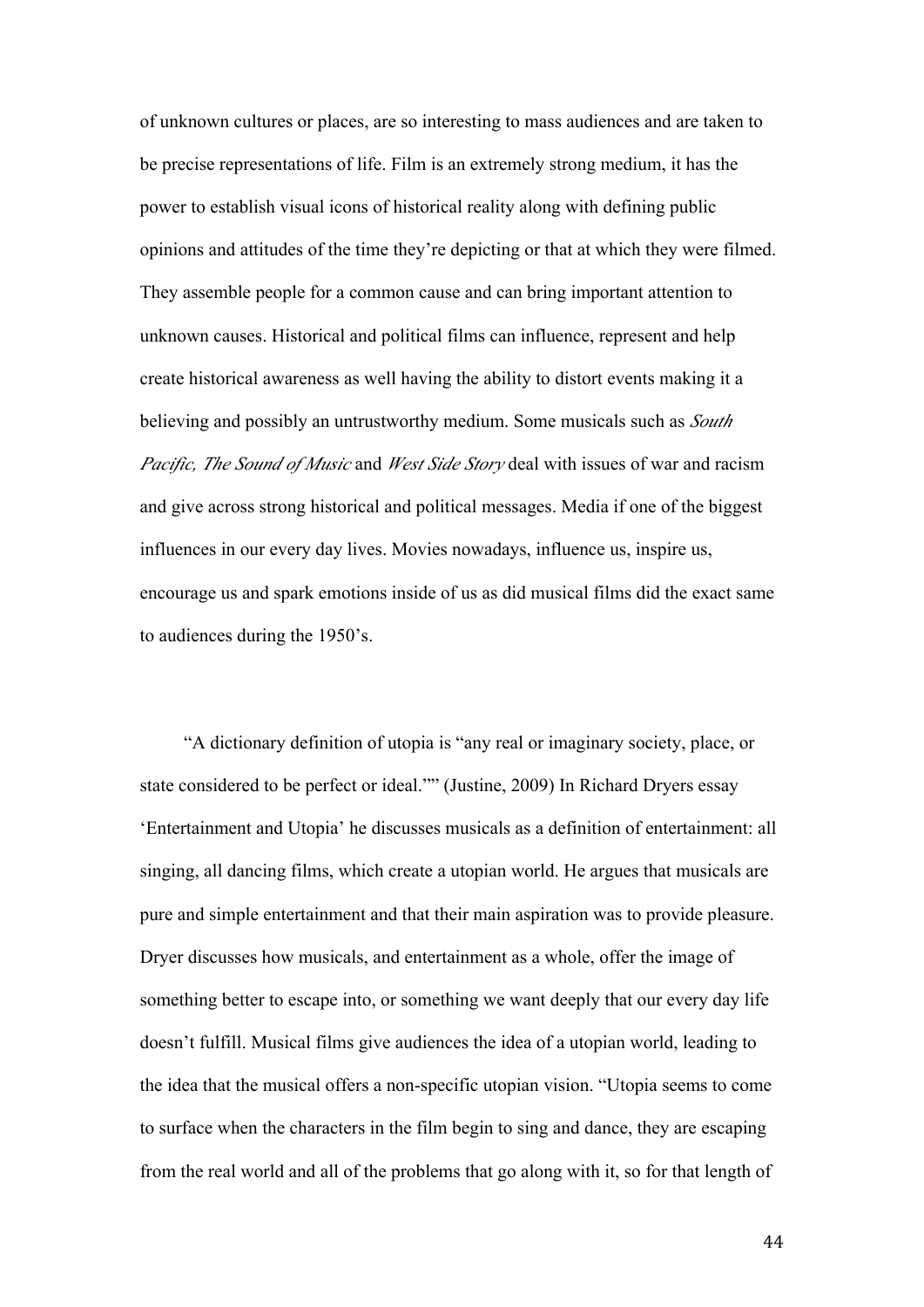time that that musical number lasts the problems and issues are forgotten until they end." (Justine, 2009)

The imaginary escapism is not only for the audience member but also for the character they are watching. Dyer views entertainments capability to evoke what utopia would feel like, creating alternatives, wishes, hopes, "the sense that things could be better, that something other than what is can be imagined and maybe realised." (Dyer, 2002) Dyer proposes that entertainment gains emotional significations by acquiring this significance "in relation to the complex of meanings in the social-cultural situations in which they are produced." This statement is apt, mostly because the musicals I am basing my thesis on are either post-war films full of US values or are escapism-taking place in places such as Hollywood where most of the audience members have only dreamed about and seen on their theatre screens.

The two musicals discussed in this thesis are in ways fairytale musicals in the sense that they take us far from home and dwell mostly on the power of imagination. *Seven Brides for Seven Brothers* keeps audiences attention throughout while the six brothers learn how to dance and act like gentlemen with the humor only continuing when they meet their female counterparts and attempt to win them over. It is visually exciting with up to fourteen characters dancing and interacting on the screen at the same time, the technical achievement of this film is no small achievement. Along with the accurate portrayal of post World War II military men and women it was very relatable for many with a strong effect on American values and morals of the time.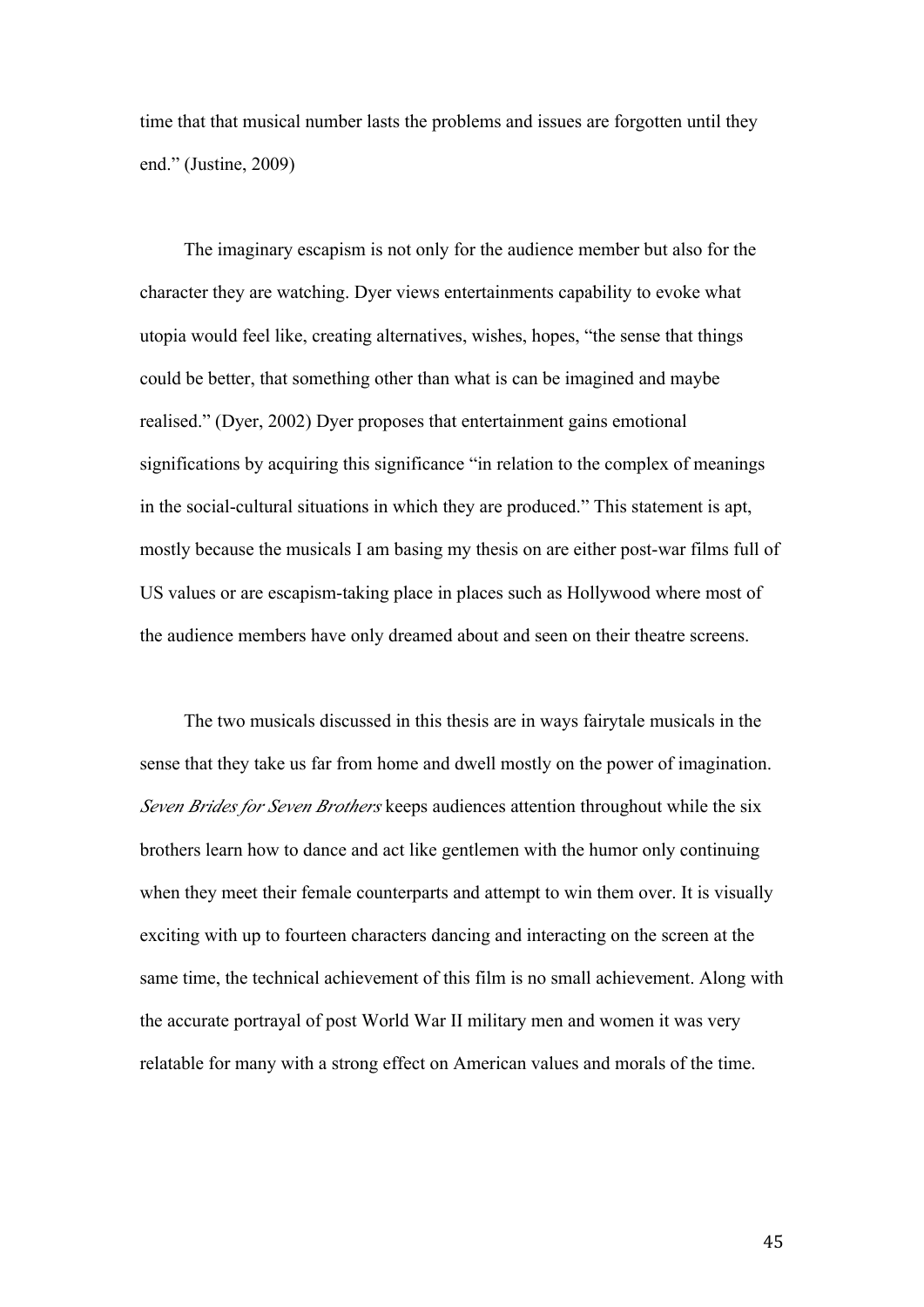After World War II ended, wealth and peace began to erode the public's desire for lighthearted, escapist movie musicals. The popularity of musical movies flows and ebbs with the changing times. Today's audiences have trouble with suspending disbelief with a character breaks into song and dance. Fortunately almost all of the great Hollywood musicals of the past are still available on DVD or VHS for people to enjoy over and over again. Nowadays MTV has replaced MGM as the home place of musical stars. But the happily innocent spirit that made movies musicals special can never be duplicated.

Let me state that utopia is the desire for a better way of being and entertainment has the ability to evoke that feeling of utopia. Entertainment responds to real needs but in a manner that shows what solutions feel like, and how narrative is secondary to the entertainment value of songs and dance. Another aspect that could have been explored is the fact that some may say musical films are beginning to rise in popularity again, with the turn of the economic tide since 2008 many films have been adapted from Broadway shows. For example; *Mamma Mia, Phantom of the Opera, Sweeny Todd* and *Hairspray* to name but a few. These films gross well at the box office because peoples spirits need to be lifted up in an economic down turn.

The conclusions that have discovered throughout this thesis are that during the Great Depression in the 1940's citizens of America needed the fantasy world of musical films more than they did in the 1950's although many may have still wanted the genre to stay alive, it was the cultural phenomenon of the Eisenhower era with the greatest long-term impact was the advent of rock 'n' roll. In the mid-1950's, black and white music blended into a robust new hybrid. Rock drew on the culture of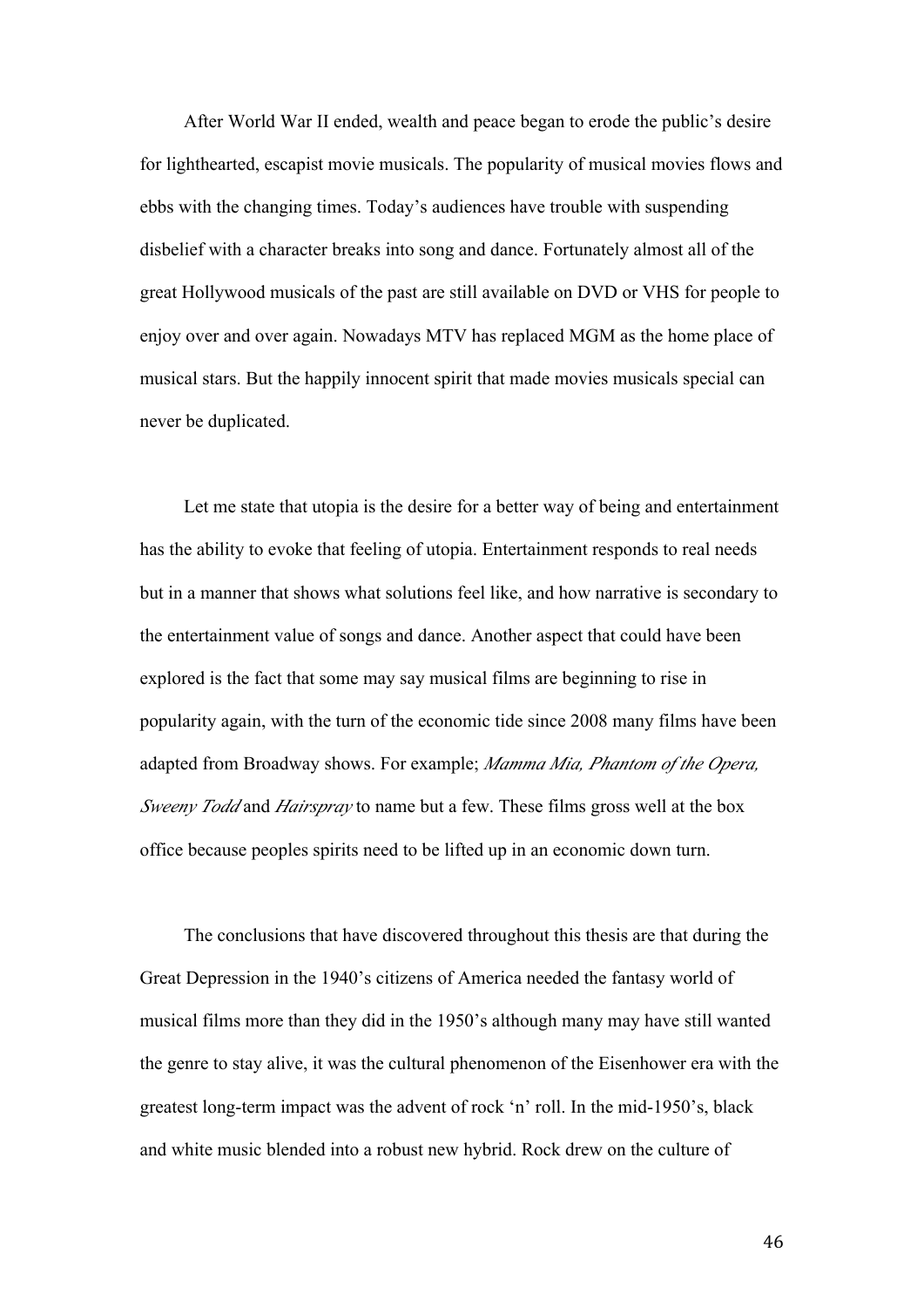alienation as well as the increased buying power and sense of identity of the nation's young people who would grow up to represent the new and improved American Dream.

While it is impossible to know exactly how audiences of 1950's America felt, this study has attempted to find areas of special interest throughout the decade with the movies that are analysed. But the main conclusion I have come to is that the subject matter of this thesis I hold very dear; the movies we watch, songs we sing, and people we admire will live on for generations to come.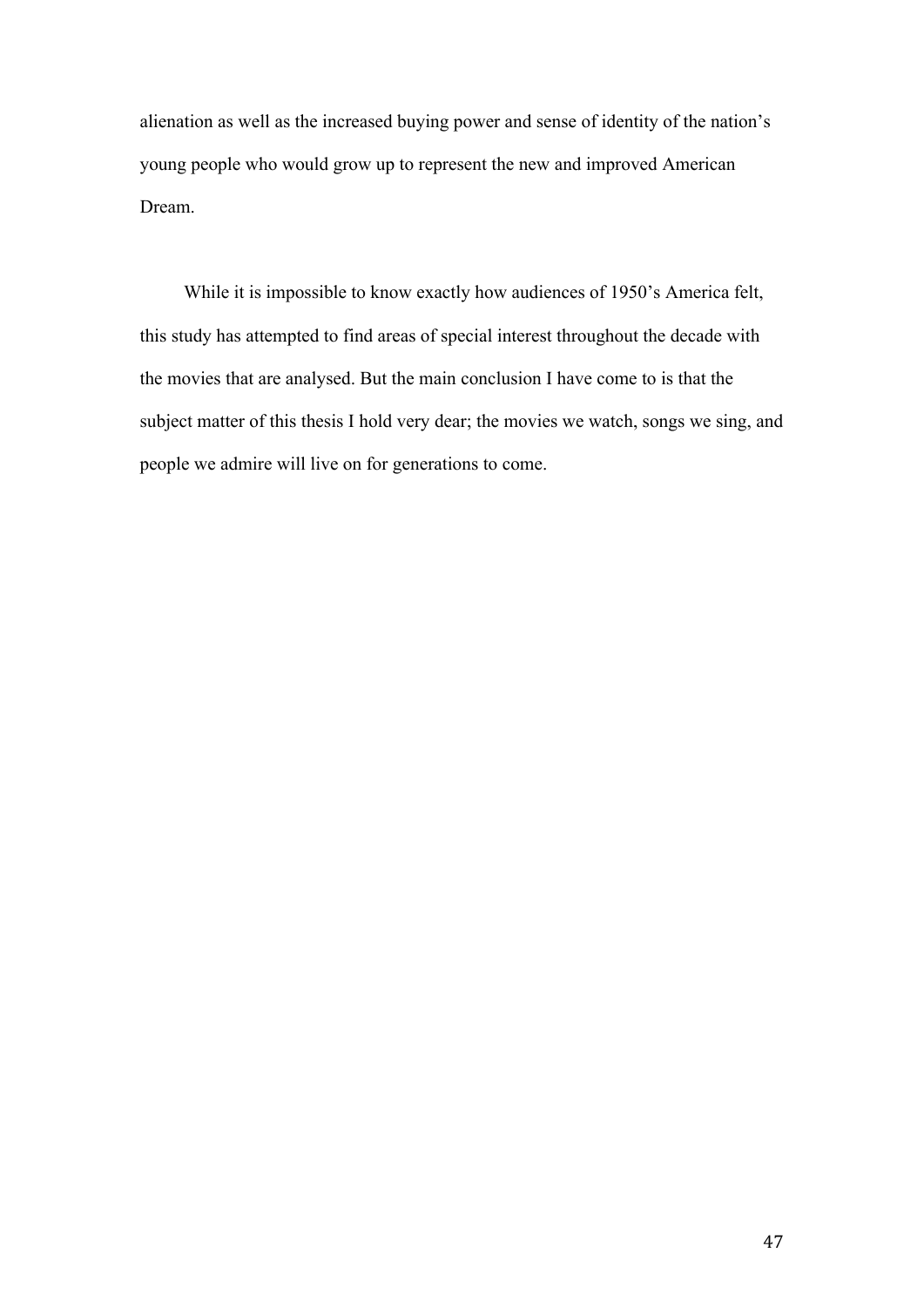#### **REFERENCES**

# **Films:**

Donen, S. *(1954) Seven Brides for Seven Brothers*. [DVD] United States: Metro-Goldwyn-Mayer Inc.

Donen, S. and Kelly, G. (1952) Singin' In The Rain [DVD]. United States: Metro-Goldwyn-Mayer Inc.

Sidney, G., Berkeley, B. and Walters C. *(1950) Annie Get Your Gun*. [DVD] United States: Metro-Goldwyn-Mayer Inc.

#### **Primary Sources:**

Boyer, S. P. (2004) Promises to Keep: The United States Since World War II. 3rd ed. Cengage Learning.

Cohan, S. *(2002) Hollywood Musicals The Film Reader*. London and New York. Routledge, Taylor & Francis Group.

Cohan, S. (2002) 'Feminizing' the Song-and-Dance Man. Hollywood Musicals, The Film Reader. London and New York. Routledge, Taylor & Francis Group.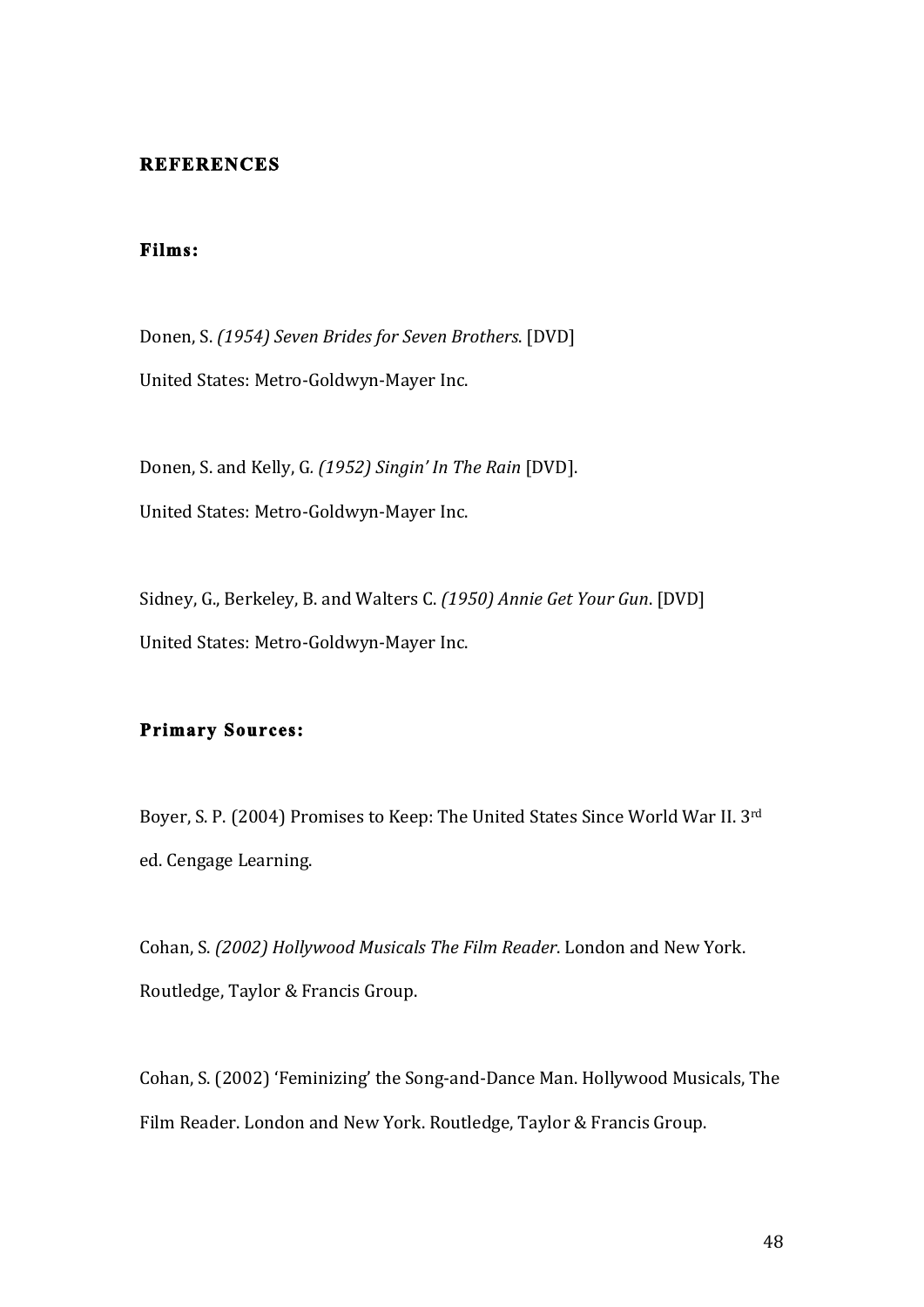Dunar, J.A. (2006) American in the Fifties (American in the Twentieth Century). New York. Syracuse University Press.

Dyer, R. (2002) 'Entertainment and Utopia'. Hollywood Musicals, The Film Reader. Ed. Steven Cohan. London and New York. Routledge Taylor & Francis Group.

Feuer, J. (1993) The Hollywood Musical, 2<sup>nd</sup> Edition. Bloomington and Indianapolis. Indiana University Press.

Dunne, M. (2004) American Film Musical Themes and Forms. Jefferson, North Carolina, and London. McFarland & Company, Inc., Publishers.

Giddins, G. (2011) Bing Crosby: A Pocketful of Dreams, The Early Years 1903-1940. New York; Little, Brown and Company

Oxford Dictionaries, (2013) Oxford English Dictionary, Oxford University Press;  $7<sup>th</sup>$  ed.

Riley,!G.!(*1995)'Inventing'the'American'Woman:'An'Inclusive'Histo*ry.!Wheeling,! Illinois: Harlan Davidson, Inc.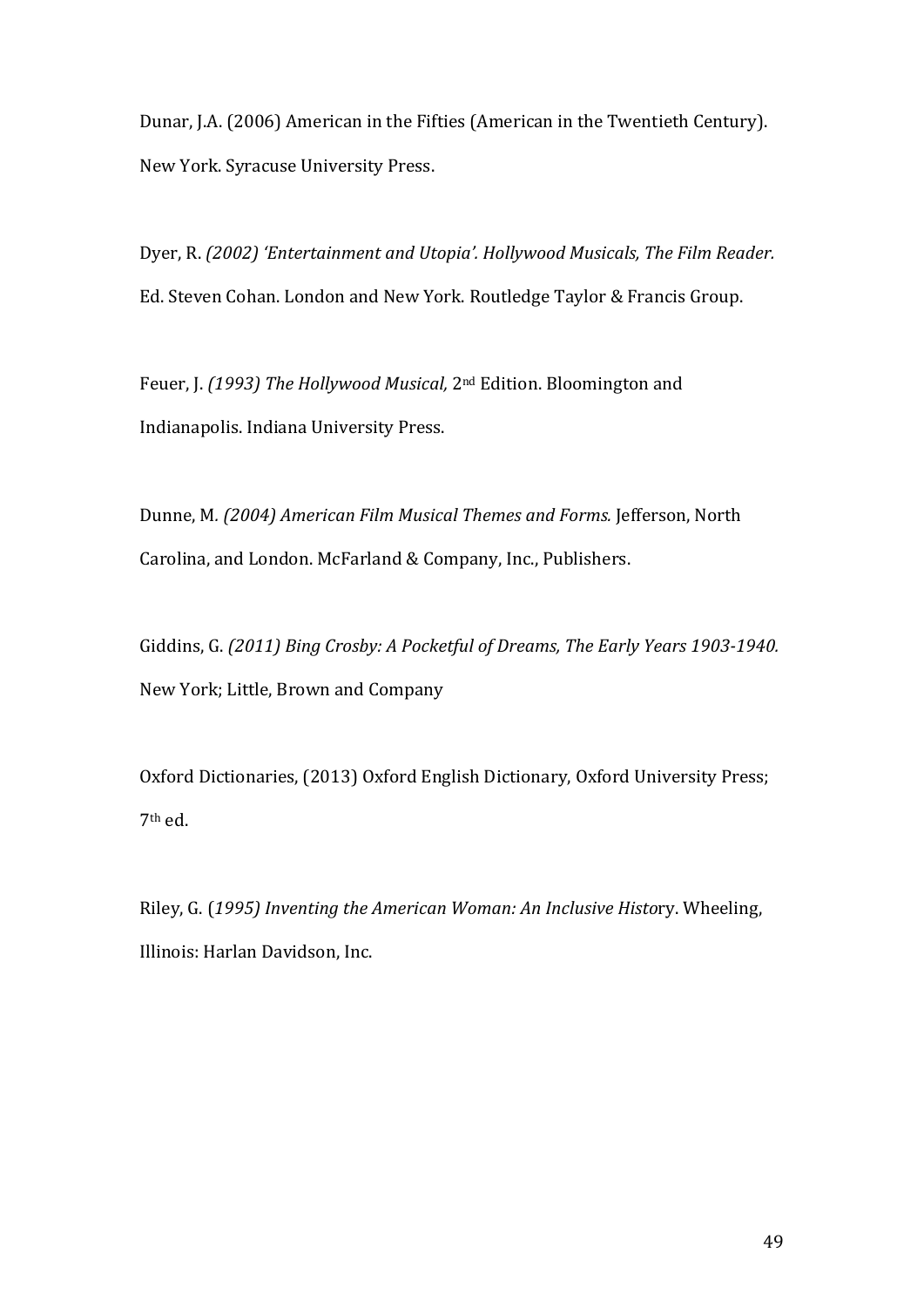#### **Secondary Sources:**

Beaton, L. (1982) The Importance of Women's Paid Labour, Women at Work in World War II.' [online] available: https://www.marxists.org/subject/women/authors/beaton/world-wartwo.htm [accessed May 29th 2014]

Bingen, S., X. Sylvester, S., and Troyan, M. (2011) MGM: Hollywood's Greatest *Backlot.* Santa Monica Press. [online], available: http://www.mgmbacklot.info/ [accessed May 29th 2014]

Ember, S. (2014) The Making of a Nation. American History: Popular Culture in *50's.* [online] available: http://learningenglish.voanews.com/content/americanhistory-popular-culture-during-the-nineteen-fifties-129840343/116215.html [accessed May 29th 2014]

Film Reference. *Musicals; Declines and Change.* [online], available: http://www.filmreference.com/encyclopedia/Independent-Film-Road-Movies/Musicals-DECLINE-AND-CHANGE.html [accessed May 29th 2014]

Fristoe. R. Singin' In The Rain. TCM, Turner Classic Movies. [online] available: http://www.tcm.com/tcmdb/title/418/Singin-in-the-Rain/articles.html#topofpage [accessed May 29th 2014]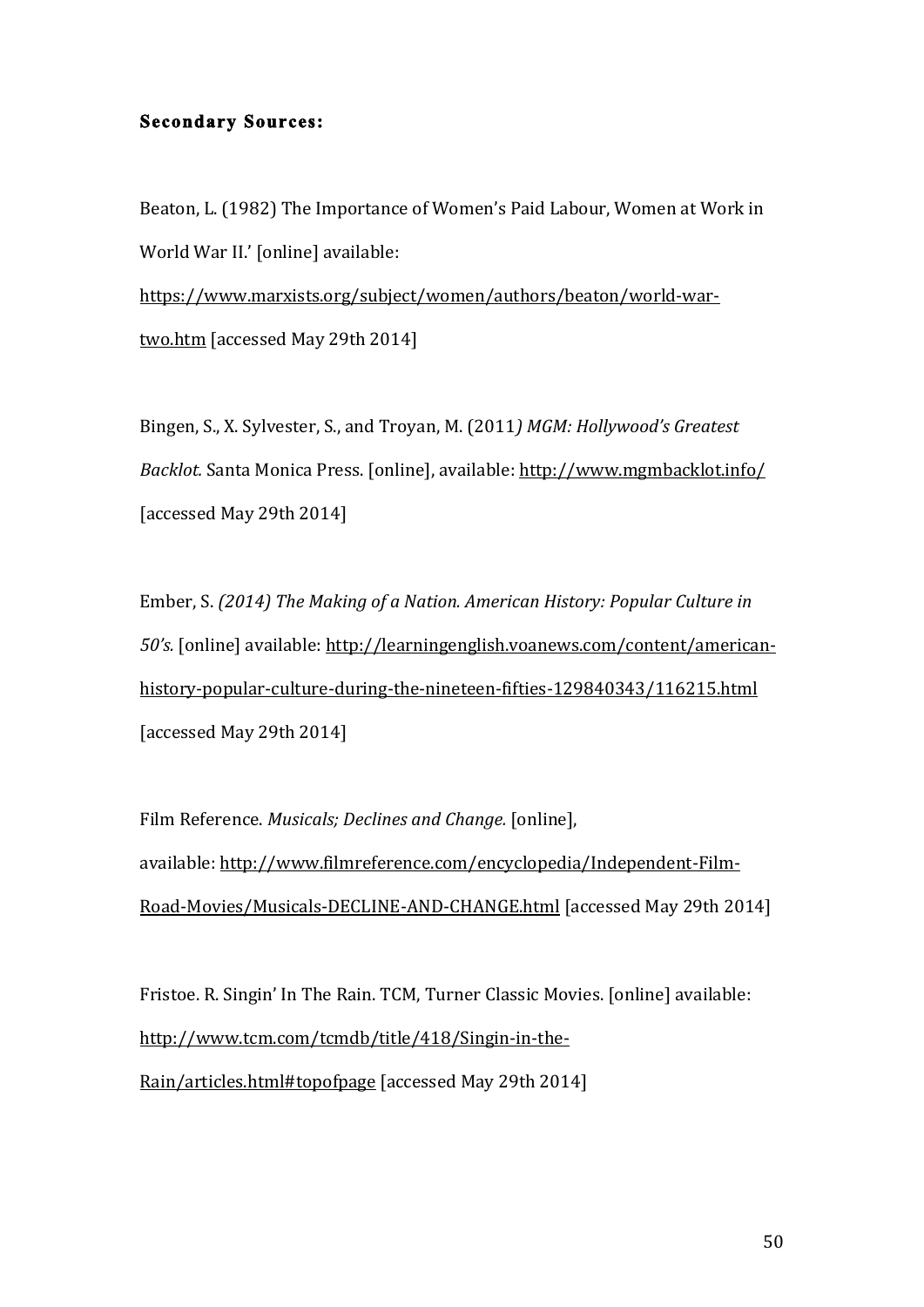The 1950's; Shmoop [online]

Available: http://www.shmoop.com/1950s/culture.html [accessed May 29th 2014]

H.Kowalke, K. *Theorizing The Golden Age Musical: Genre, Structure, Syntax.* [online], available: http://trace.tennessee.edu/cgi/viewcontent.cgi?article=1093&context=gamut [accessed May 29th 2014]

Kendrick, J. (Copyright 1996 & 2003). *Hip, Hooray and Ballyhoo. History of Musical Film, 1930's: Part 1.* [online], available:

http://www.musicals101.com/1930film.htm [accessed May 29th 2014]

Kendrick, J. (Copyright 1996 & 2004) *History of Musical Film, 1930's Part II: Warners & Berkeley.* [online], available:

http://www.musicals101.com/1930film.htm [accessed May 29th 2014]

Menante, K. The 1950's: The Fearful, The Fabulous and The Forgotten. America: 1945-1960. [online] available:

http://www.washoe.k12.nv.us/americanhistory/secondary/09-10/lessons/lessons\_std09/menante\_k3.html [accessed May 29th 2014]

Murray, N. *(2011) MGM Musicals, MGM Musicals 101: The Classics. A.V. Club.* [online], available: http://www.avclub.com/article/mgm-musicals-51650 [accessed May 29th 2014]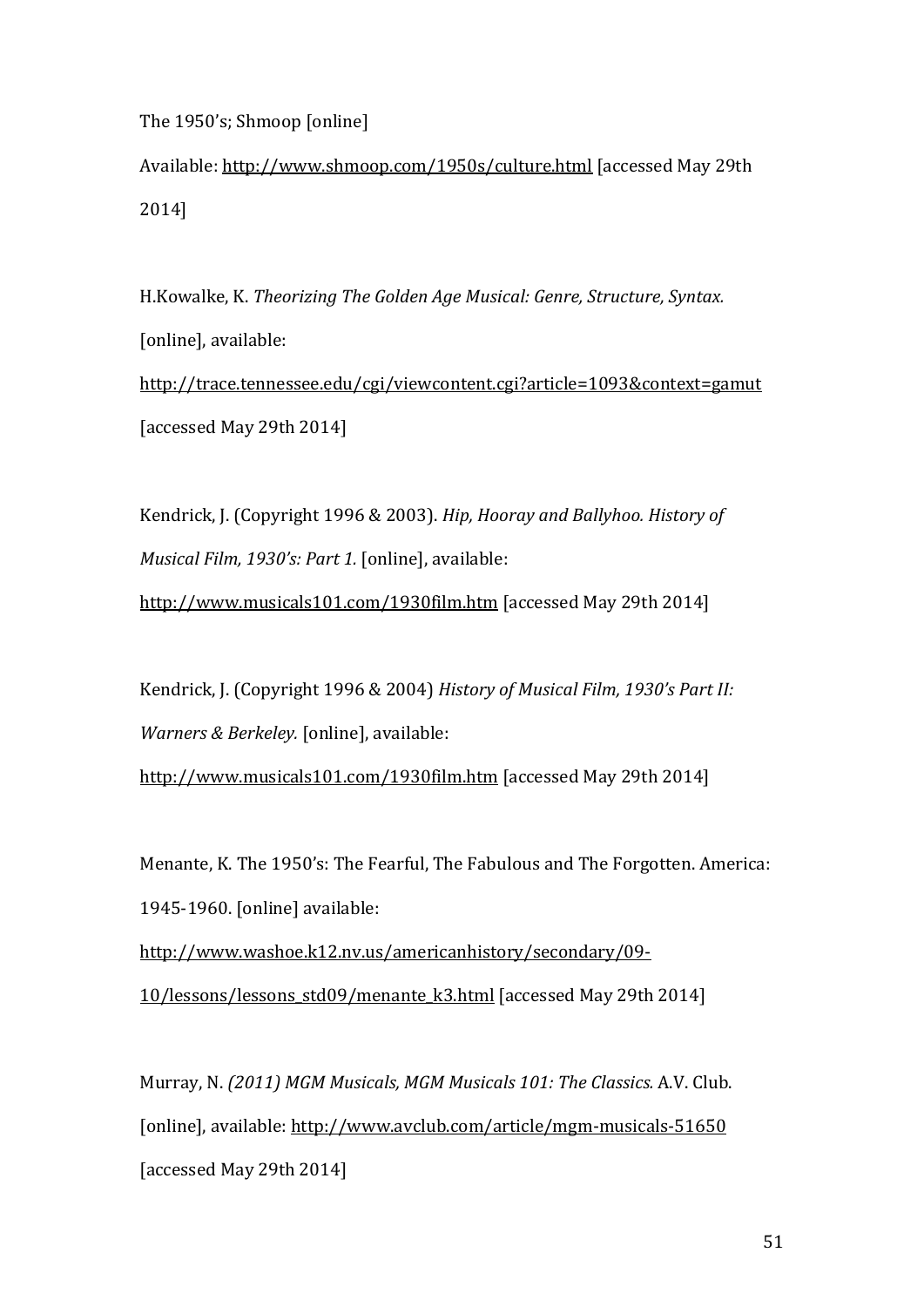Rabin, N. (2002) Singin' In The Rain. A.V. Club [online] available; http://www.avclub.com/review/singin-in-the-rain-12372 [accessed May 29th 2014]

Stewart, S. (2013) Musicals about musicals provide best opportunity for escapism. Daily Nebraskan. [online] available;

http://www.dailynebraskan.com/arts\_and\_entertainment/article\_ca117548-4c0d?11e3?9d06?0019bb30f31a.html![accessed!May!29th!2014]

Von Dassanowsky, R. (2003) An Unclaimed Country, The Austrian Image in American Film and the Sociopolitics of The Sound of Music. [online] Bright Lights Film Journal. Available:

http://brightlightsfilm.com/41/soundofmusic.php#.U3uVBFhdV9U [accessed May 29th 2014]

Wright, A. Experience with Racism. Native Americans. [online] available; http://unioncollegenativeamericans.weebly.com/experience-with-racism.html [accessed May 29th 2014]

# **Bibliography:**

Altman, R.R. *(1988) The American Film Musical*. Indiana University Press; Reprint ed.